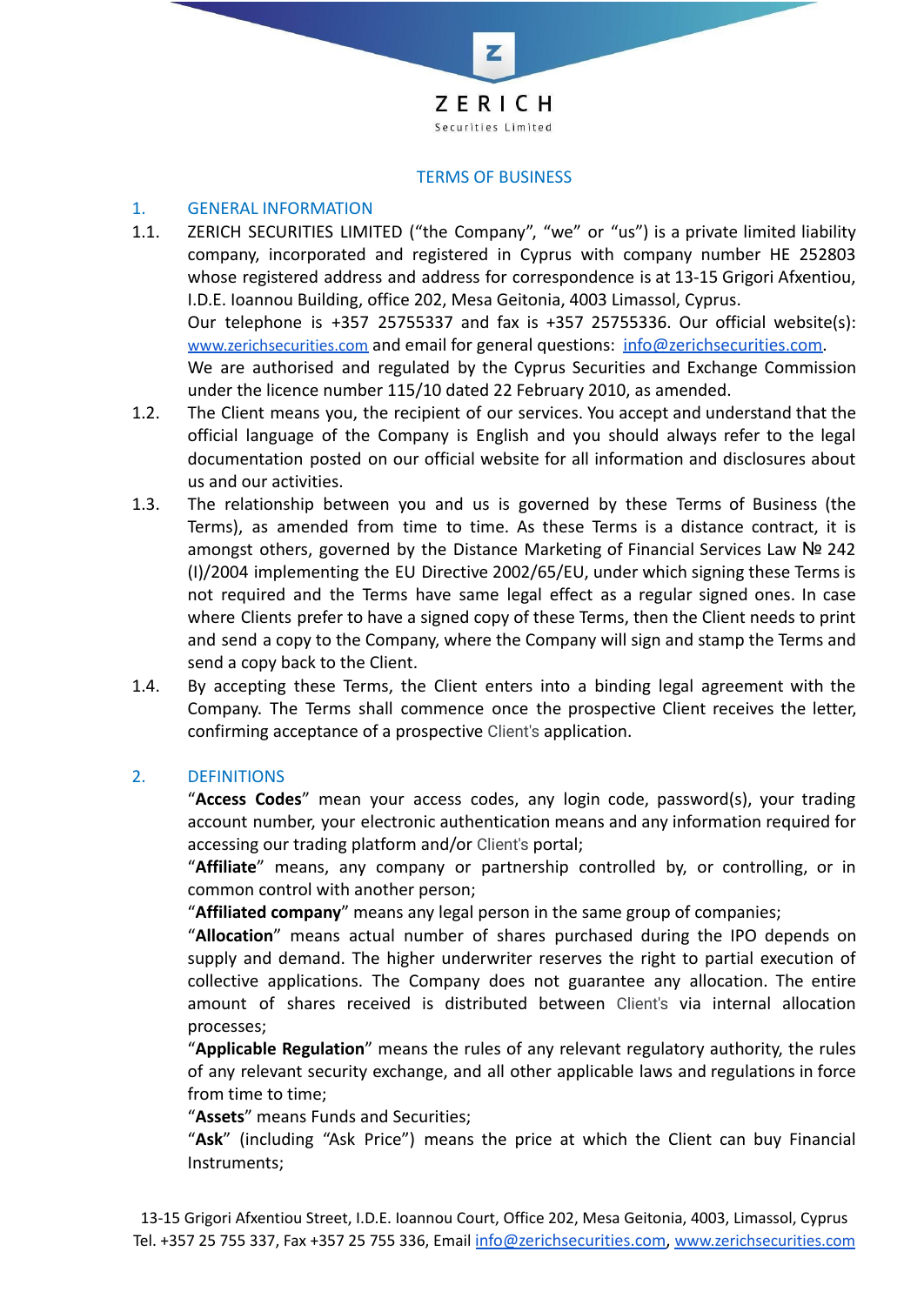

"**Authorised Person**" means an individual duly authorised on your behalf to act under these Terms;

"**Balance**" means the sum of Client's assets, less withdrawals, plus or minus realised profit and loss and shall also include sums in any your trading account;

"**Base currency**" means EURO, unless otherwise agreed in writing;

"**Bid**" (including "Bid Price") means the price at which the Сlient can sell financial instruments;

"**Business Day**" means a day (other than a Saturday or a Sunday) when banks are open for business in the recognized principal financial center(s) of the relevant currency/ies and which is also not an official bank holiday in Cyprus;

"**Buy**" (including "Go Long", "Long", "Long Position") means making a buy transaction or buying at the Company's quote price;

"**Client Account**" (alternatively the "Account") means any and all Accounts opened for you by us under these Terms;

"**Client's Bank Account**" means an account held on the name of the Client and/or the name of the Company on behalf of the Client with a bank and/or other institution and/or any electronic payment provider or credit cards processor(s);

"**Client Money**" means any money that the Company receives from the clients or hold for Сlient's and/or on Сlient's behalf subject to client money safeguard provisions in accordance with applicable regulation in the course of, or in the connection with, services provided by us;

"**Company's website**" or "**Company Portal**" means www.zerich.eu or any other website that may be our website from time to time;

"**Contract Specifications**" means each type of the financial Instrument offered and all necessary trading information regarding fees, commissions, spreads, swaps, margin requirements, etc., that are made available by us on the Electronic Trading Platform and/or website;

"**CySEC**" means the Cyprus Securities and Exchange Commission;

"**Delivery Date**" means a Business Day on which either Party shall transfer the Securities to the Аccount, unless otherwise agreed by the parties;

"**Durable medium**" means any instrument which: (a) enables a Client to store information addressed personally to that Client in a way accessible for future reference and for a period of time adequate for the purposes of the information; and (b) allows the unchanged reproduction of the information stored;

"**Electronic Authentication Means**" (EAM) are the following types of electronic equivalent to Client's written signature: SMS EAM, WebToken and Token;

"**Electronic Trading Platform**" means any electronic system operated by us, through which we provide investment services to you;

"**Equity**" means the Balance, including unrealized profit and/or loss that derives from any open positions;

"**Fees**" means fees and commissions that we charge you for our services. The Fees shall be calculated in accordance with the Fees Schedule;

"**Financial Instruments**" and/or "**Instruments**" means the Financial Instrument described in section 4.2 of these Terms;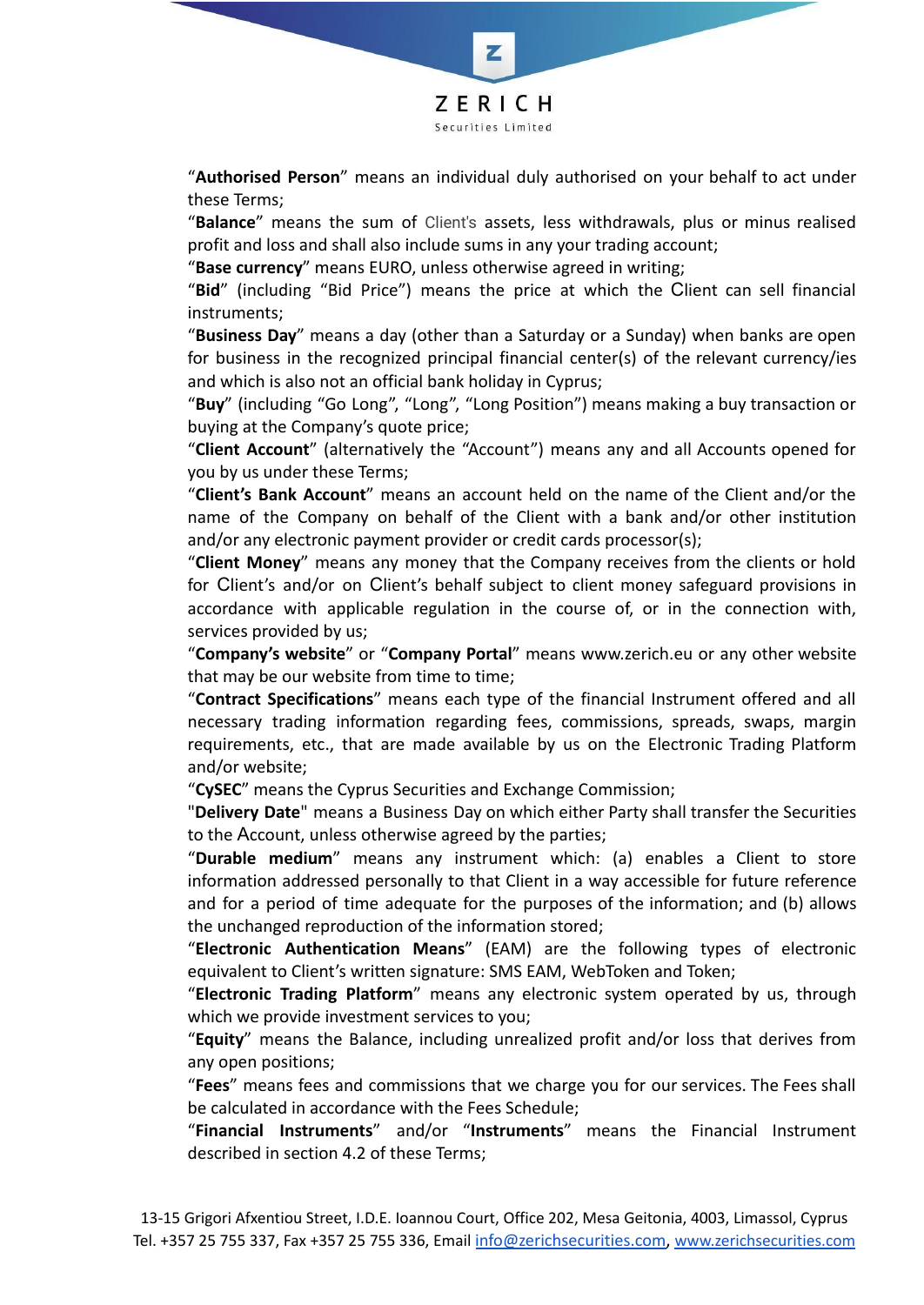

"**Funds**" means the Client's Money that are: (i) transferred by you to our bank account(s) for the purpose of purchasing the Securities in accordance with to the provisions described herein; and/or (ii) received by us from third persons as a result of an appropriate sale transaction of the Securities initiated by us according to your Instructions.

The Funds transferred by you and/or received by us shall be deposited and kept on the Account. The amount of Funds shall be reflected in a statement of Account. You may transfer additional Funds to the Account or withdraw the Funds from the Account via Instruction(s) to the Company. Provided, however, that such withdrawal of Funds will not affect previous obligations of the Parties and shall not affect any transaction initiated by by us with a third Person pursuant to your Instructions.

You shall transfer the Funds to specially designated Account or Accounts of our Company. We may inform from you time to time of any changes of Account. Further, you hereby authorise us to use such Funds in order to fulfil appropriate provisions of these Terms and appropriate Instructions.

"**Terms**" means the present Terms and its Appendixes, Schedules and all Supplementary Documents, as amended from time to time;

"**Regular payment**" means the payment included in the system of recurrent payments that enable us to remove funds from your Bank Account and/or Bank card. This allows us to achieve a particular result in accordance with the Instruction(s) and with the order of the Client.

"**SEPA Debit Direct**" means a Europe-wide Direct Debit system that allows us to collect Euro-denominated payments from your account(s) in the 34 SEPA countries and associated territories. The Company is making collections of funds for the Services.

"**Instructions**" means instructions from any Authorized Person of the Client with respect to the Services received by the Company, provided that:

- (a) For the Brokerage Services, Instructions or trade orders (the "Trade Order") shall be given in writing and relate to purchase or sale of the Securities. The Trade Order shall (i) be completed substantially in the prescribed form (except to the extent otherwise agreed by the Parties or required by the Laws); (ii) contain a minimum the Material Terms as well as other relevant additional terms, if any, and (iii) refer to this agreement. By Agreement of the Parties, the Trade Order may also evidence the transfer of ownership rights from one Party to the other Party in respect of the Securities. In the event of any inconsistency between the provisions of the Trade Order and the provisions of this Agreement, the provisions of the Trade Order shall prevail;
- (b) For the Custodian Services, Instructions shall be given in writing and shall at a minimum include the following terms: the Issuer, type of the Securities, total nominal value (or number, if nominal value is not applicable), issuance number and date or ISIN, series of the Securities to be transferred or received, the amount of Funds to be transferred or received, time period during which appropriate operation shall be taken, as well as other relevant additional terms, which shall be included in accordance with a form of the respective Instruction and are necessary to fulfil the Instruction. Instructions for crediting the Account when the Client transfers, or causes any other party to transfer, the Securities in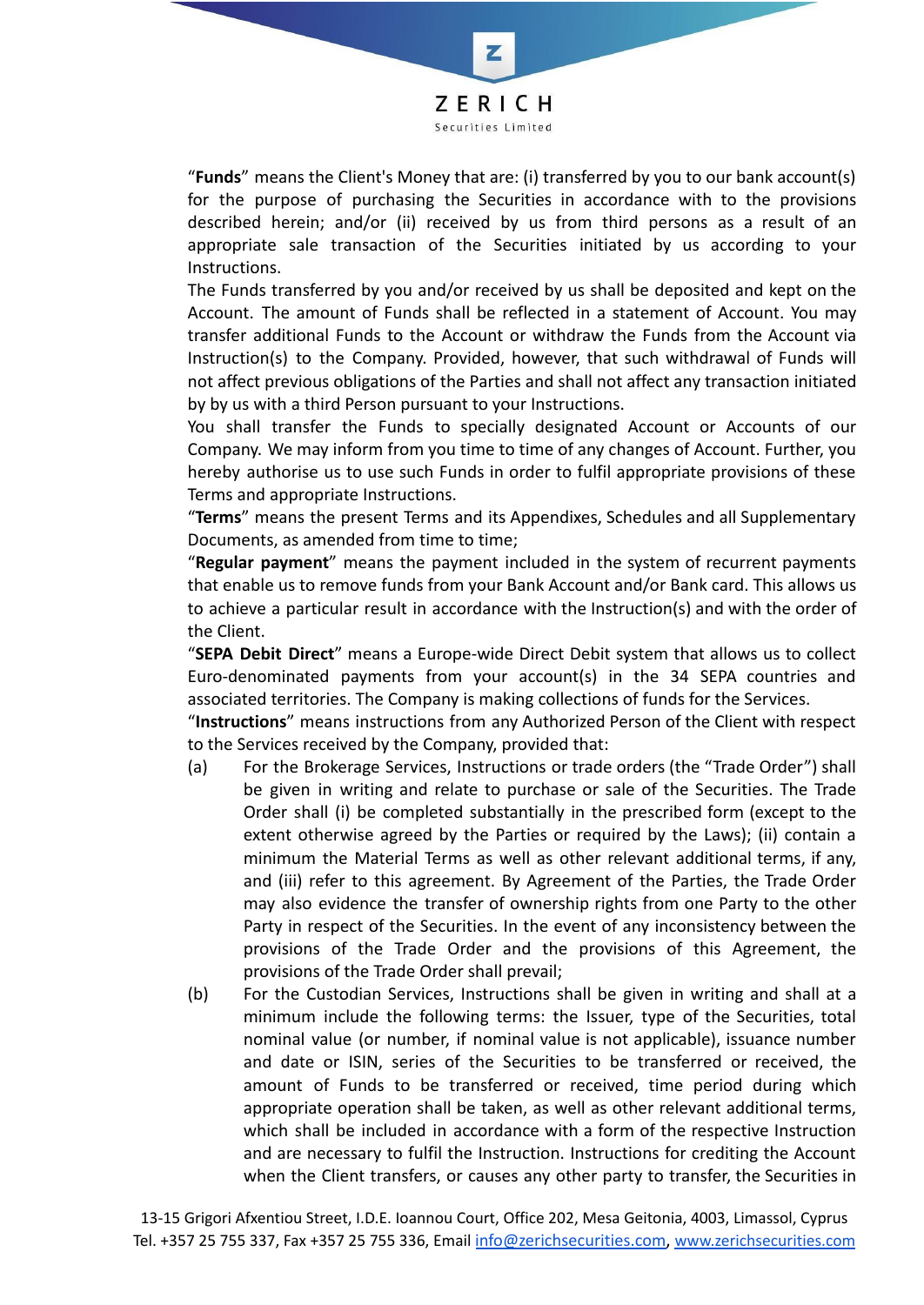

Z

the Account, as well as Instructions for debiting the same when the Company delivers out the Securities from the Account (other than pursuant to a transaction executed hereunder), shall be given in writing in the prescribed form;

"**Introducing Broker**" means any financial institution or advisor or legal or natural person obtaining remuneration from the Company and/or Clients for introducing Clients to the Company;

"**Investment Services**" means the services to be provided by the Company to the Client as described in section 4.1;

"**Issuer**" means any Person duly organized and validly existing under the laws of its jurisdiction, which has issued the Securities;

"**Initial public offering (IPO)**" means the process where a private company issues new and/or existing security to the public for the first time;

"**Key pair**" means a private and a public keys, comprising of two uniquely related cryptographic keys (long random numbers), which allow Company's Electronic Trading Platform to identify the Client while opening the Secure Session.

"Law" shall mean the Law 87(1)/2017 as amended from time to time;

"**Letter of Application**" means your request to us to be provided with our Services.

"**Material Terms**" means the terms of the Trade Order and any applicable transaction agreed upon by the Parties as the result of receipt by the Company of Instructions from the Client. At a minimum, the Material Terms shall include the following items:

- Trade Date;
- Direction of trade (i.e., buy or sell)
- Instruction (i.e., to debit or credit the Account);
- Issuer;
- Type of the Securities;
- ISIN/registration code of the Security
- Payment Amount and currency;
- Delivery Date;
- Value Date;
- Settlement detail if differ from the ordinary market practice on a venue where execution of the Client's Instruction takes place;
- Accrued Interest (if applicable);
- Price of the Securities;
- Total Nominal Value and/or Quantity of the Securities; and/or
- other items, if appropriate subject to specifics of a transaction.

"**Member Area**" means our website section where you may communicate with us and give online instructions and orders;

"**Multilateral Trading Facility (MTF)**" means a multilateral system operated by an investment firm or market operator, which brings together multiple third-party buying and selling interests in financial instruments - in the system and in accordance with non discretionary rules - in a way that results in a contract;

"**Nasdaq Global Data**" means certain market data and other data disseminated that has been collected, validated, processed and recorded by the System or other sources made available for transmission data to Client from а Nasdaq Company across a Distributor relating to: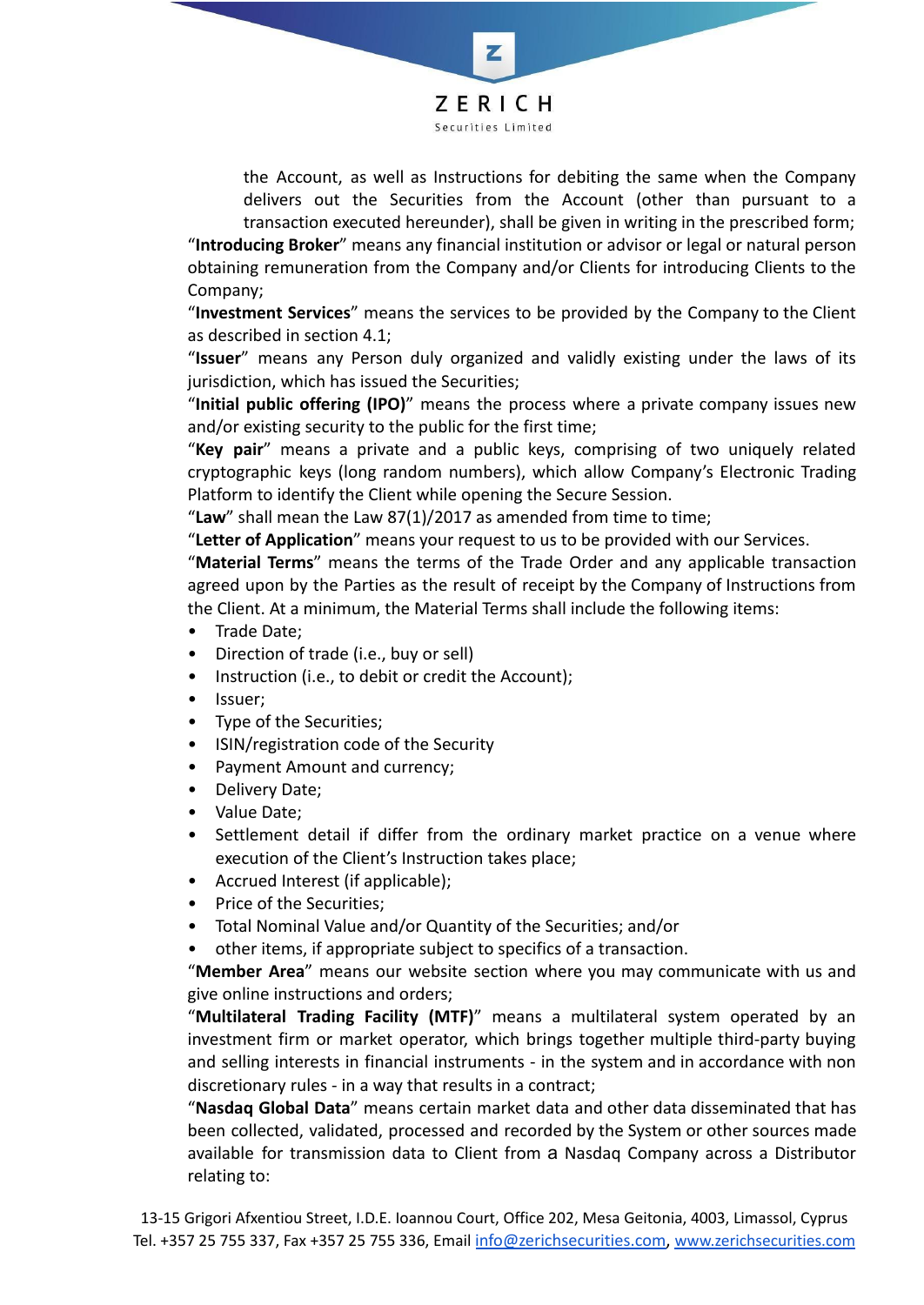

- a) eligible securities or other financial instruments, markets, products, vehicles, indicators or devices;
- b) activities of a Nasdag Company;
- c) other information and data from а Nasdaq Company.

"**Online Instructions**" means Instructions received by us through Electronic Systems; "**Order**" means the request for the transaction execution;

"**Outsourcing**" means an arrangement of any form between the Company and a service provider by which that service provider performs a process, a service or an activity which would otherwise be undertaken by the Company itself;

"**Payment Amount**" means the amount to be paid by one Party to the other pursuant to the provisions of these Terms, including our fees, or by the Company or the Client to the third party in accordance with your Instruction. In respect of the Securities with a coupon interest, the Payment Amount shall also include the Accrued Interest accumulated on such Securities as of the Trade Date;

"**Portfolio**" means Securities and monetary funds, together with all investments and reinvestments made and the proceeds of those monetary funds and investments, and likewise all earnings and profits, excluding all withdrawals;

"**Power of Attorney**" means the an authorisation of a third party to act on your behalf in all the business relationships with us;

"**Price**" means the price for the Securities in US Dollars or in another currency or in percentage of their total Nominal Value on the relevant stock exchange, trading system, or over-the-counter market through which the Securities are to be purchased, or sold, or otherwise transferred, or redeemed. The Price of the Securities shall be determined in an applicable Trade Order;

"**Registrar**" means a legal entity that maintains the register of holders of the Securities (if applicable), for which it holds a valid license;

"**Regulated Market**" means a multilateral system, which:

- is operated and/or managed by a market operator, and
- which brings together or facilitates the bringing together of multiple third-party buying and selling interests in financial instruments in the system and in accordance with its non-discretionary rules.
- in a way that results in a contract, in respect of the financial instruments admitted to trading under its rules or/and systems, and which is authorised and functions regularly and in accordance with Title III of Directive 2014/65/EU;

"**Regulations**" means Investment Services and Activities and Regulated Markets Law of 2017 (Law № 87(I)/2017) as subsequently amended as well as Cyprus Securities and Exchange Commission relevant regulations (CySEC);

"**Secure Session**" means a terminal session you initiated with secure access codes provided by us to give Instructions or carry on dealings via the website or through some other electronic medium;

"**Securities**" means financial instruments and related investments, equity interests in investment funds and other;

"**SMS Authorization**" means initiation of the Secure Session with secure access codes provided by us via SMS notifications and/or via Telegram notifications sent to the mobile number given by you at the Member Area;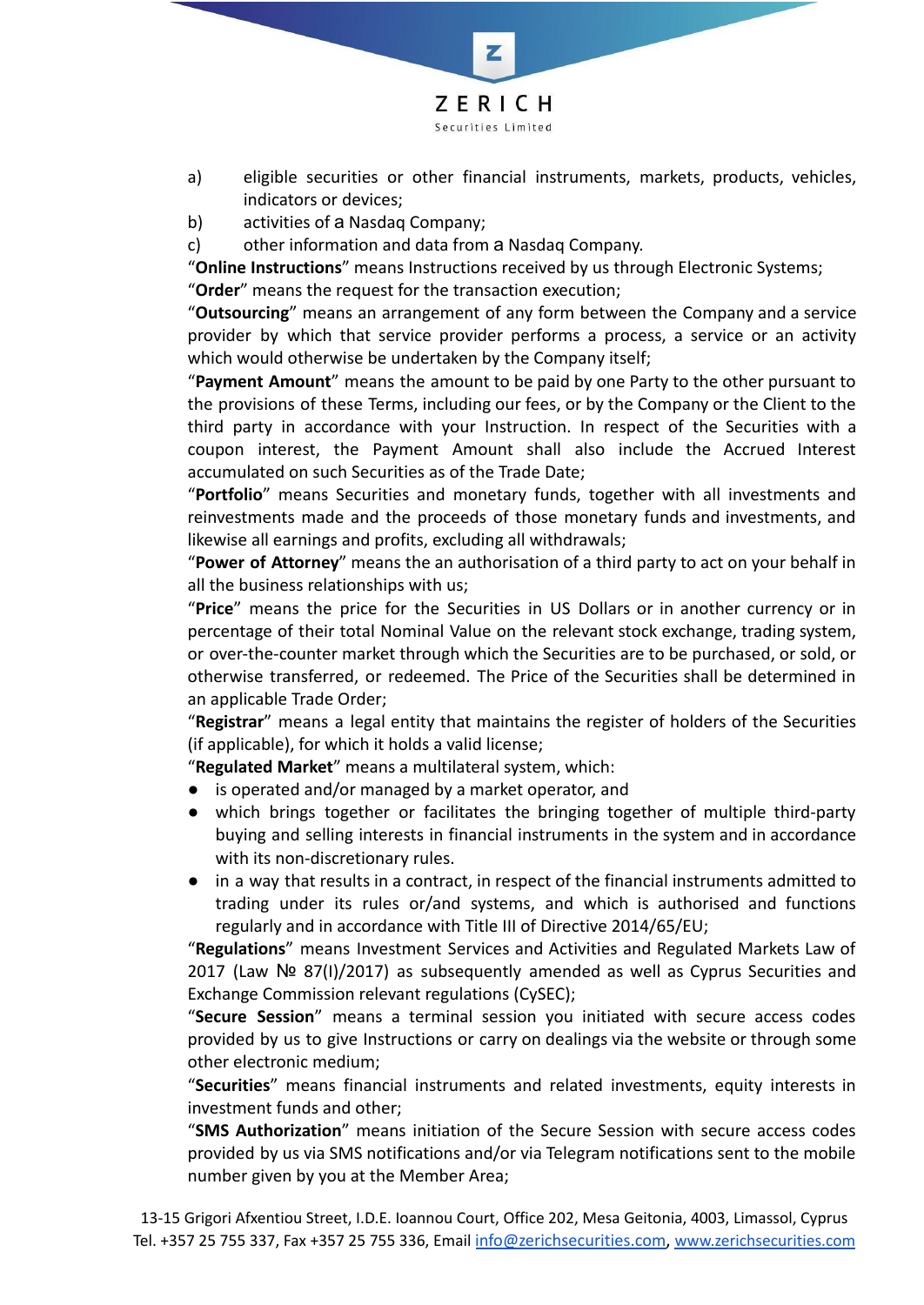

"**SMS EAM**" means an electronic equivalent to your written signature provided by us via SMS notifications and/or via Telegram notifications sent to your mobile number, and comprising of a one-time access code to open the Secure Session;

"**Token**" means a microelectronic device which generates secure access codes to open the Secure Session, and which is available to order online on our website for additional fees;

"**Trade Date**" means the date on which a trade with the Security occurs;

"**Trading Account(s)**" or "**Account(s)**" means the special personal Account(s) which has a unique number for internal calculation and customer deposits, opened by us in your name. Terms "Сlient Account" or "Account" may be used interchangeably in these Terms;

"**Transaction**" means any type of transaction performed in your Account including but not limited to purchase and sale transactions involving Financial Instruments, deposits, withdrawal, open or closed trades;

"**Value Date**" means a Business Day on which the Payment Amount shall be transferred by one Party to the bank Account of the other Party, unless otherwise agreed by the Parties;

"**WebToken**" means an electronic equivalent to your written signature, which contains access codes to open the Secure Session, and which is generated with the use of a cryptographic key pair (the Key Pair).

### 3. SCOPE AND APPLICATION

- 3.1. To accede to these Terms you shall sign and send to us the Letter of Application in prescribed form with all the necessary data and documents. The agreement between you and us is deemed concluded on the date of our acceptance of your application.
- 3.2. The Letter of Application to these Terms shall be signed personally by you or your duly authorised representative.
- 3.3. These Terms (and any amendments) are non-negotiable and supersede any previous agreements between you and us on the same subject matter and takes effect on the date stated at the beginning of these Terms. These Terms may be amended as provided in section 35.
- 3.4. This Agreement set out the basis on which we agree to provide Investment and/or ancillary Services to you.
- 3.5. These Terms are provided to assist you in making an informed decision about us, our services and the risks of the provided Financial Instruments.
- 3.6. These Terms should be read in its entirely in deciding whether to acquire or to continue to hold any Financial Instrument and/or to be provided by the Company with any Investment and/or ancillary service.
- 3.7. These Terms govern all investment and/or ancillary services provided by us.
- 3.8. These Terms apply to Retail and Professional Clients.

#### 4. PROVISION OF SERVICES

- 4.1. The Investment Services to be provided to you by us are:
	- a) Reception and transmission of orders in relation to one or more Financial Instruments;

13-15 Grigori Afxentiou Street, I.D.E. Ioannou Court, Office 202, Mesa Geitonia, 4003, Limassol, Cyprus Tel. +357 25 755 337, Fax +357 25 755 336, Email [info@zerichsecurities.com](mailto:info@zerichsecurities.com), [www.zerichsecurities.com](https://www.zerichsecurities.com/)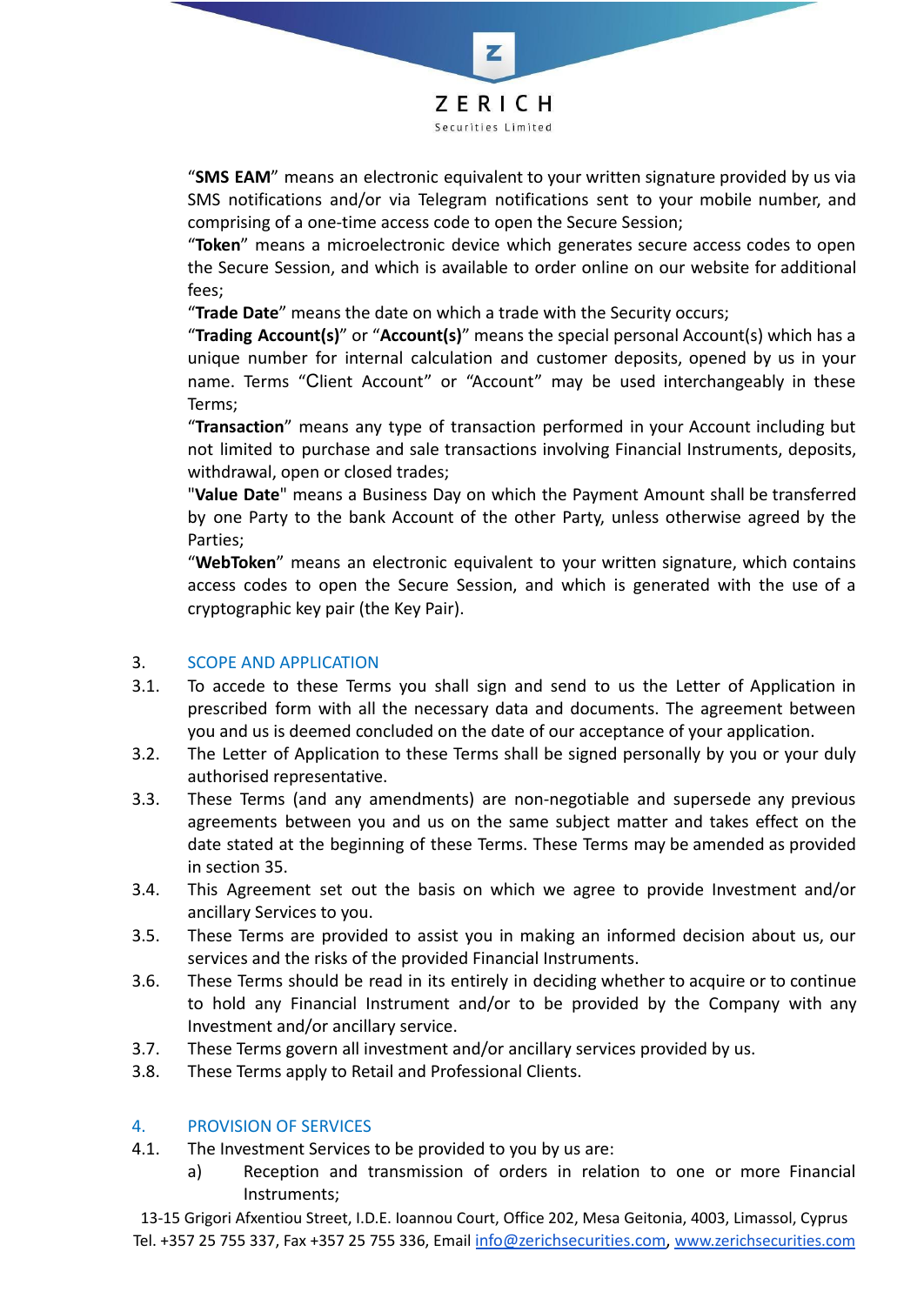

- b) Execution of orders on behalf of clients.
- 4.2. We will provide the Investment Services of Section 4.1 and Ancillary Services of section 4.3 for the following Financial Instruments (if applicable):
	- a) Transferable securities;
	- b) Money-market instruments;
	- c) Units in collective investment undertakings;
	- d) Options, futures, swaps, forward rate agreements and any other derivative contracts relating to securities, currencies, interest rates or yields, or other derivatives instruments, financial indices or financial measures which may be settled physically or in cash;
	- e) Options, futures, swaps, forward rate agreements and any other derivative contracts relating to commodities that must be settled in cash or may be settled in cash at the option of one of the parties other than by reason of a default or other termination event;
	- f) Options, futures, swaps, and any other derivative contract relating to commodities that can be physically settled provided that they are traded on a regulated market and/or an MTF or an OTF, except for wholesale energy products traded on an OTF that must be physically settled;
	- g) Options, futures, swaps, forwards and any other derivative contracts relating to commodities, that can be physically settled not otherwise mentioned in (f) of this section and not being for commercial purposes, which have the characteristics of other derivative financial instruments;
	- h) Financial contracts for differences (CFDs);
	- i) Options, futures, swaps, forward rate agreements and any other derivative contracts relating to climatic variables, freight rates, emission allowances or inflation rates or other official economic statistics that must be settled in cash or may be settled in cash at the option of one of the parties (otherwise than by reason of a default or other termination event), as well as any other derivative contract relating to assets, rights, obligations, indices and measures not otherwise mentioned above, which have the characteristics of other derivative financial instruments, having regard to whether, inter alia, they are traded on a regulated market, OTF, or an MTF.
- 4.3. The Company will provide also the following ancillary services:
	- a) Safekeeping and administration of financial instruments for the Account of clients, including custodianship and related services such as cash/collateral management and excluding maintaining securities accounts at the top tier level.
	- b) Granting credits or loans to an investor to allow him to carry out a transaction in one or more financial instruments, where the firm granting the credit or loan is involved in the transaction.
	- c) Foreign exchange services where these are connected to the provision of investment services.
	- d) Investment services and activities as well as ancillary services of the type included under Section 4.1 or 4.3 related to the underlying of the derivatives included under sections e), f), g), i) of section 4.2 where these are connected to the provision of investment or ancillary services.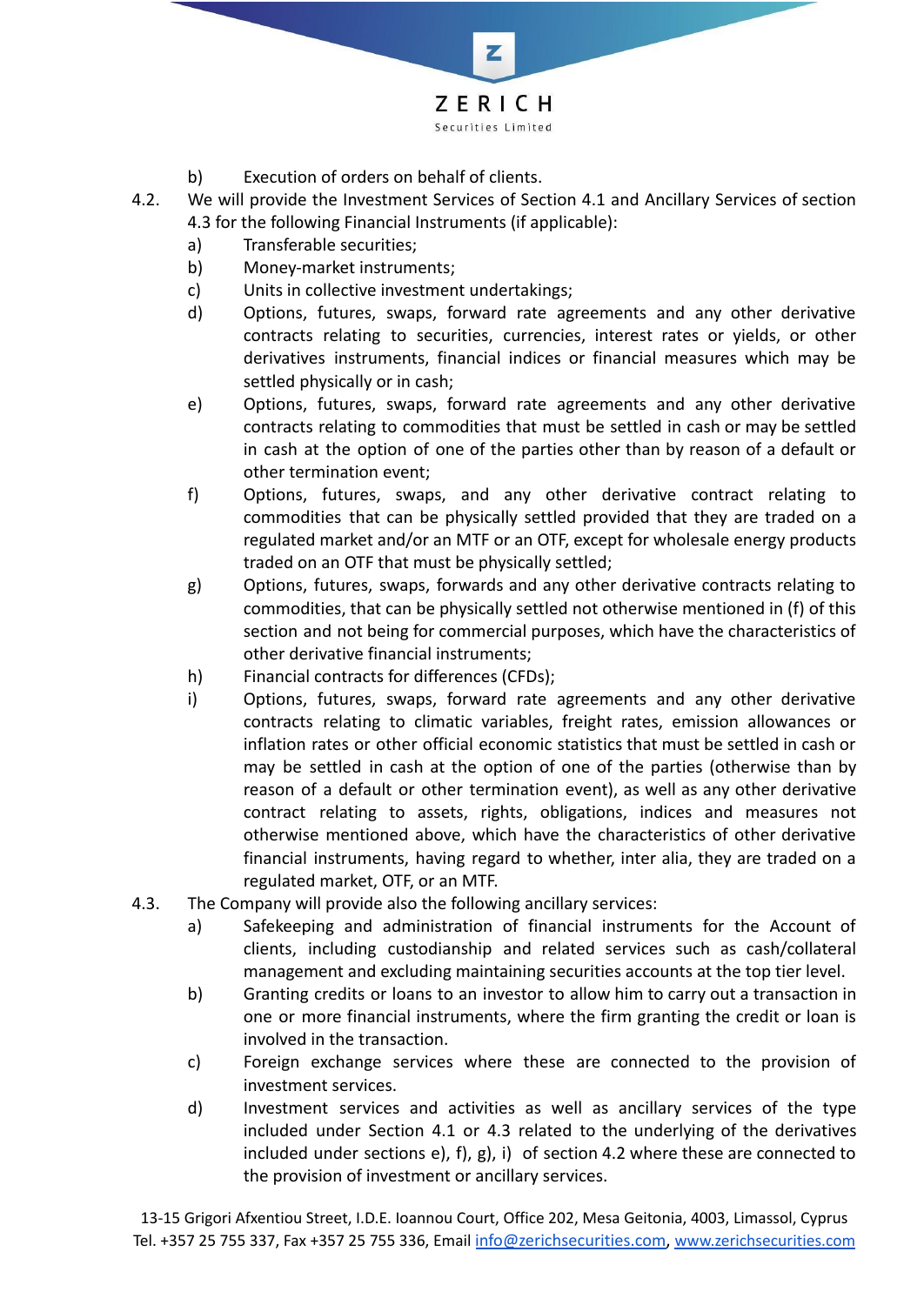

- 4.4. The services of Section 4.1 may involve transactions in Financial Instruments not admitted to trading in Regulated Markets, OTF or MTF or even not traded on any stock exchange. By accepting these Terms, you acknowledge, and give your express consent for executing such transactions.
- 4.5. The services provided do not include the provision of Investment advice and therefore any investment information provided to you by us will not constitute investment advice and does not warrant or represent any future guarantee or assurance on the expected returns of any of your transactions. You bear all responsibility, without limitation, for any outcome of a strategy, investment decision or transaction.
- 4.6. We will deal with you based on the terms of:
	- a) These Terms including appendixes and schedules, and
	- b) Letter of Application.
- 4.7. These Terms applie to all your transactions with us given:
	- a) by telephone,
	- b) by fax,
	- c) via internet over the Company`s trading platform(s),
	- d) via any downloadable Electronic Trading Platform offered by the Company,
	- e) via any other electronic system offered by the Company.

## 5. APPROPRIATENESS

- 5.1. Subject always to any applicable obligations in the Regulations, you are responsible for making an independent appraisal and investigation into the risks of a particular transaction. We give no warranty as to the appropriateness of the Financial Instruments and investment services and assumes no fiduciary duty in our relations with you. Where applicable to your categorisation and only in relation to Financial Instruments and services subject to the Regulations, we will assess the appropriateness of proposed Financial Instruments and investment services for you. We will warn you if we conclude that a particular investment service or Financial Instrument is not appropriate for you, subject to you provided sufficient information to allow us to conduct the assessment of appropriateness.
- 5.2. Warning that Service/Financial Instruments may not be appropriate:

In the event that we deal with you on an execution-only basis for the buying or selling of complex products, we are required to make an assessment as to whether the product or service being provided or offered is appropriate for you. In this case, the elements to be assessed will be your knowledge and experience in the investment sector relating to that particular category of financial instrument offered or required, so as to secure that you are aware of any risks.

Where you are a Professional Client, we are entitled to assume that you have the necessary experience and knowledge to understand the risks involved in relation to those particular investment services or transactions, or types of transaction or product, for which you have been classified as a professional client. If you do not consider that you hve the necessary knowledge and experience, you must make us aware of this prior to the provision of such product or service and provide us with any available information as to the level of your knowledge and experience. We accept no liability in these circumstances.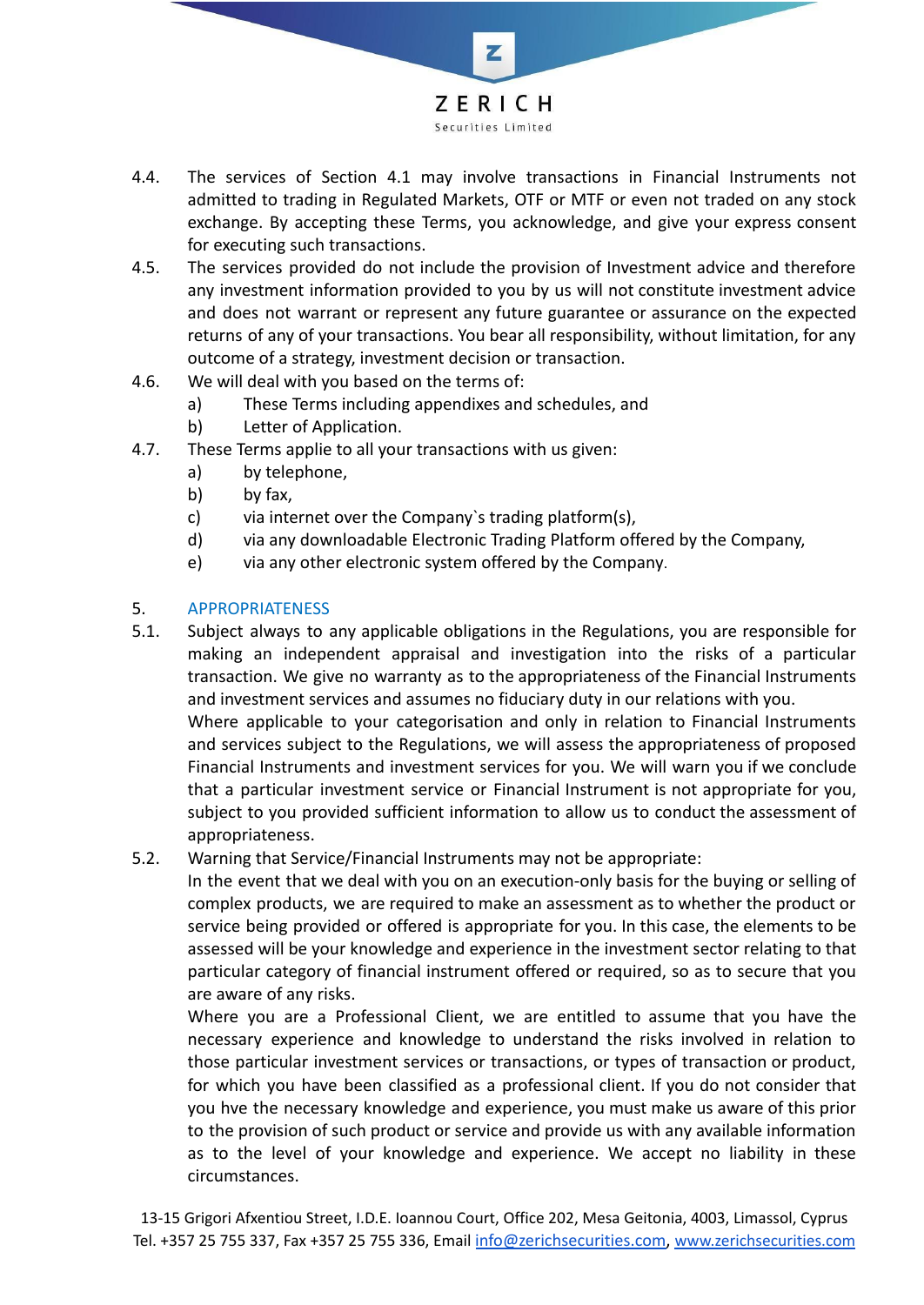

- 5.3. Warning in relation to execution only services in non-complex products:
	- If we provide you with execution-only Services in relation to non-complex Financial Instruments (such as shares admitted to trading on a regulated market or in an equivalent third country market, money market instruments, bonds and undertakings for collective investment in transferable securities) admitted to trading on a regulated market or in an equivalent third country market and the service is provided at your initiative, we are is not required to obtain information regarding your knowledge and experience, financial situation or investment objectives so as to enable us to make an assessment as to the appropriateness of the Financial Instrument or Service provided or offered.

#### 6. RISK WARNING – ACKNOWLEDGEMENT OF RISKS

- 6.1. Futures, options, derivative products, shares or any other commodities available for trading are highly leveraged Financial Instruments and involve a high level of risk. It is possible that an investor loses all his/her invested Capital. Therefore these products may not be suitable for all types of investors and you should ensure that have understood the risk involved and, if necessary, should seek independent expert advice.
- 6.2. We will assess whether a proposed Service is appropriate for you based solely on information you supplied, including financial information, previous experience in investment products, risk tolerance and investment objectives. It is your responsibility to inform us in writing of any information which might reasonably indicate that this assessment should be changed. Furthermore, it is your responsibility to ensure that such information is kept up to date.
- 6.3. General views expressed to you (whether orally or in writing) on economic climate, markets, investment strategies or investments, trading suggestions, research or other such information are not to be viewed as advice or recommendations and will not give rise to any advisory relationship. Any information you may receive from us will be given in good faith merely for your information and are incidental to the provision of other services to you, but we do not warrant that it is accurate or complete, or as to its tax consequences, and we do not accept any responsibility for any loss, liability or cost which you might suffer or incur in relying on such information, whether caused by our negligence or through any other cause.
- 6.4. When you make a decision to deal or undertake in any Financial Instrument, Service or Transaction, you always should consider the risks inherent in such Financial Instrument, Service or Transaction, and in any strategies related hereto. Your assessment of risks should include a consideration without limitation of any of the risks such as credit risk, market risk, liquidity risk, interest rate risk, foreign exchange risk, business, operational and insolvency risk, the risks of "over the counter" trading, in terms of issues such as the clearing house guarantee", transparency of prices and ability to close out positions, contingent liability risk and regulatory and legal risk. You should also ensure that you have read and understood our Risk Disclosure Notice(s), any accompanying Financial Instrument documentation, for example terms sheets, offering memoranda or prospectuses, and the Financial Instrument's Contract Specifications for any further relevant risk disclosures.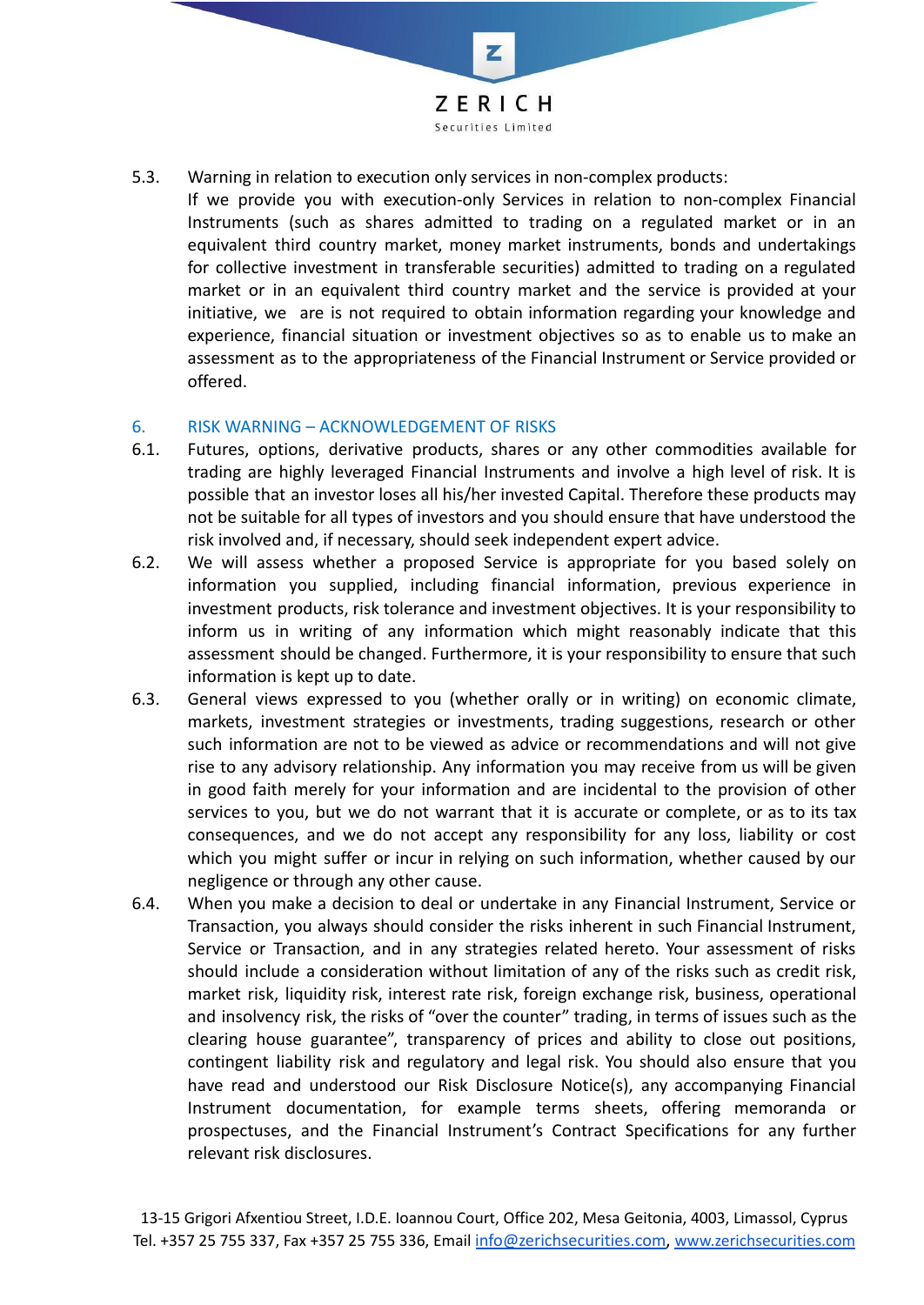

- 6.5. You unreservedly acknowledge and accept that, regardless of any information which may be offered by us, the value of any investment in Financial Instruments may fluctuate downwards or upwards and it is even probable that the investment may become of no value. You also unreservedly acknowledge and accept that the price and value of Financial Instruments depends on fluctuations in the financial markets which are outside the Company's control.
- 6.6. You declare and warrant that have read, understood and accepts the following:
- a) Information of the previous performance of a Financial Instrument does not guarantee its current and/or future performance. The use of historical data does not constitute a binding or safe forecast as to the corresponding future performance of the Financial Instruments to which the said information refers.
- b) Some Financial Instruments may not become immediately liquid as a result e.g. of reduced demand and you may not be in a position to sell them or easily obtain information on the value of these Financial Instruments or the extent of the associated risks.
- c) When a Financial Instrument is traded in a currency other than the currency of your country of residence, any changes in the exchange rates may have a negative effect on its value, price and performance.
- d) A Financial Instrument on foreign markets may entail risks different to the usual risks of the markets in your country of residence. In some cases, these risks may be greater. The prospect of profit or loss from transactions on foreign markets is also affected by exchange rate fluctuations.
- e) A derivative financial instrument may be a non delivery spot transaction giving an opportunity to make profit or loss on changes in currency rates, commodity or indices.
- f) The value of the derivative financial instrument may be directly affected by the price of the security or any other underlying asset which is the object of the acquisition. You must not purchase a derivative financial instrument unless you are willing to undertake the risks of losing entirely all the money you have invested and also any
- additional commissions and other expenses incurred. 6.7. The preceding section does not constitute investment advice based on your personal circumstances, nor is it a recommendation to enter into any of the Services or invest in any Financial Instrument. Where you are unclear as to the meaning of any of the above disclosures or warnings, we strongly recommend you to seek independent legal or financial advice.
- 6.8. You acknowledge and accept that there may be other risks than those mentioned in this section 6. You should also acknowledge and accept that have read and understood our Risk Disclosure Notice(s) which was provided to you during the Account opening process and which is available on our official website.

# 7. ELECTRONIC TRADING

7.1. We provide you with the facility (access codes) to enter into Transactions or carry on dealings with us via an internet website or through some other electronic medium (Company's Electronic Systems).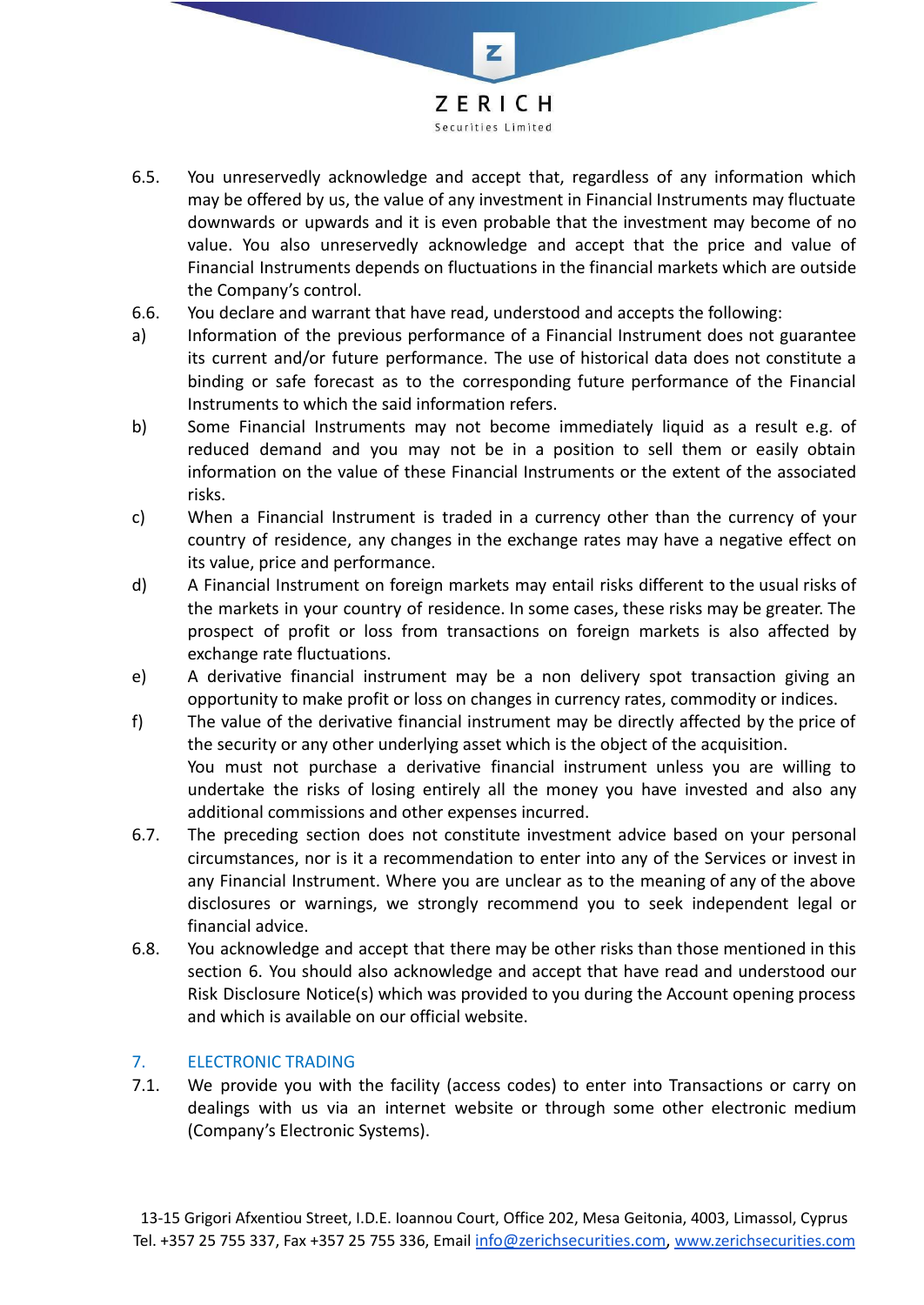

- 7.2. You will only be entitled to access Company's Electronic Systems and enter into Transactions via Company's Electronic Systems for you own internal business use on a non-exclusive, non-transferable basis.
- 7.3. All rights and interests and all intellectual property rights (including, without limitation, all trademarks and trade names in or relating to us) are owned by us or our suppliers, and are being used by us under license(s), you have no right or interest in those intellectual property rights other than the right to access Company's Electronic Systems and to use the Services provided via the Company's Electronic Systems. We reserve the right to effect any such changes and/or any substitution of all or any part of Company`s Electronic Systems at any time, and in any manner, as it might deem fit in our exclusive discretion, and without notices to you.
- 7.4. You may only download any content of Company's Electronic Systems (Content) in order to use it for you designated purpose. You shall treat all Content as confidential. You may not republish, distribute, reproduce or disclose to any person any of the Content in any form without our prior written consent.
- 7.5. We may make available to you the ability to enter into Transactions through Company's Electronic Systems. Any Content that we include on Company's Electronic Systems in respect of a Transaction does not constitute an offer to you that we will enter into a Transaction on the terms set out. We may amend that Content at any time in our sole discretion, including, without limitation, after you have submitted to us a firm indication of interest or other instruction indicating that you wishe to proceed with a Transaction.
- 7.6. You acknowledge that electronic communications can be subject to delay and/or corruption and that Content of Company's Electronic Systems may not be provided in real time or updated. You have the right to call Company's trading desk on +357 25 755337 and place your order verbally. You acknowledge and accept that we have the right not to accept any verbal instruction in case our personnel are not satisfied of the verification of the caller's identity or in the case the caller does not provide clear instructions to us. You acknowledge that verbal instructions will be treated on a first come, first serve basis and we bear no responsibility of possible delays on placing the verbal instruction to the trading desk.
- 7.7. You undertakes to take the necessary precautions to ensure the confidentiality of all information, including, but not limited to, your access codes to Company`s Electronic Systems, user ID, portfolio details, transaction activities, Account balances, as well as all other information and all orders.
- 7.8. You shall be personally liable for all Orders given through and under your access codes and any such Orders received by us shall be deemed to have been given by you. Where a third person is assigned as an authorised representative to act on your behalf, you shall be personally liable for all Orders given through and under access codes given by us to that representative.
- 7.9. We reserve the right to reject any Orders transmitted to us through any means other than the Company's Electronic Systems.
- 7.10. You undertake to notify the Company immediately if it comes to your attention that Client's Electronic Systems access codes are being used unauthorised. You accept that we are is unable to identify any instances when a person, other than you or your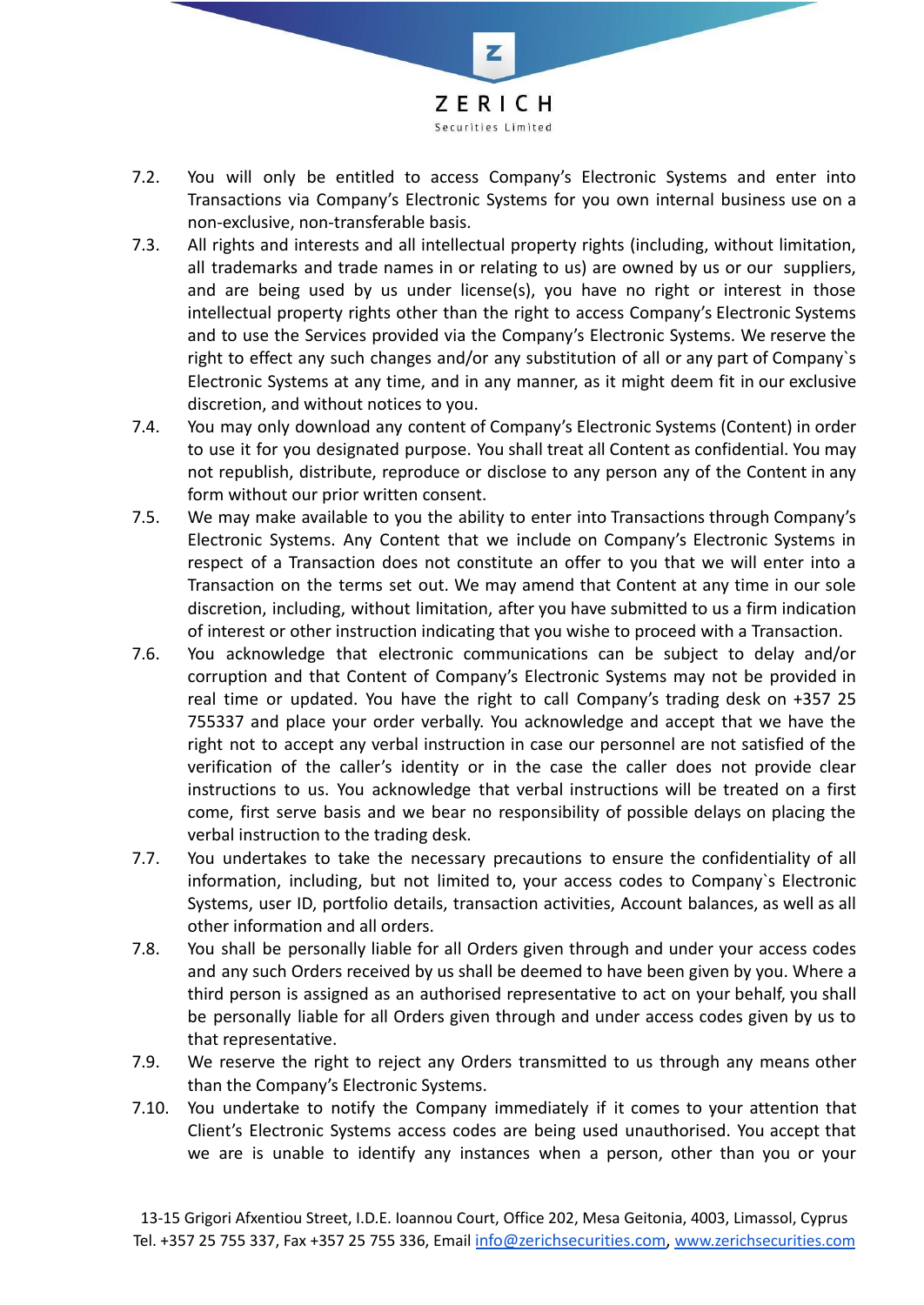

authorised representative are logging-in the Company's Electronic Systems without your express consent.

- 7.11. We shall bear no liability if third persons gain access to information, including electronic addresses, electronic communication and personal data, transmitted between you and us or any other party, by use of the Internet or other network communication facilities, telephone, or any other electronic means.
- 7.12. To the extent permitted by law:
- a) We exclude any conditions, warranties and representations, express or implied, statutory or otherwise as to condition, satisfactory quality, performance, fitness for purpose or otherwise regarding the Company's Electronic Systems;
- b) We will not be liable for any loss, liability or cost (including consequential loss) suffered or incurred by you as a result of instructions given, or any other communications being made, via the internet;
- c) You shall be solely responsible for all orders, and the accuracy of all information, sent via the internet using Client's access codes or any personal identification issued to you; and
- d) We are is not liable for any damage or loss that may be caused to any equipment or software due to any viruses, defects or malfunctions in connection with the access to or use of the Company's Electronic Systems.
- 7.13. Unless otherwise indicated:
- a) any Company's Electronic Systems will not be targeted at the residents of any particular country and will not be intended for distribution to, or use by, any person in any jurisdiction or country where that distribution or use would be contrary to local law or regulation;
- b) no Services will be available, and offering circulars or other information in respect of them will not be distributed, to persons resident in any country or jurisdiction where that offering or distribution would be contrary to local law or regulation or which would subject the Company to any registration or licensing requirement within that jurisdiction;
- c) no action has been or will be taken by us in any jurisdiction that would permit a public offering of any Financial Instruments described on the Company's Electronic Systems. In particular, we are not a registered broker-dealer or an investment adviser in the United States, and we do not offer any services of a registered broker-dealer or investment advisor in the United States nor do it offer any services to persons in the United States.
- 7.14. We shall maintain our Electronic Systems in such a manner as to ensure its efficient and effective operation. To this respect we may be required to affect maintenance, replacements, updates, upgrades, fixes and patches to its Electronic Systems. Such actions may cause the Company's Electronic Systems to be inaccessible by you for a period of time. We bear no liability for any damages or losses, including financial losses, to you caused by any action described herein or by any unavailability of, or interruption to the normal operation, of the Company's Electronic Systems.
- 7.15. We shall have the right to suspend or terminate your access to Company's Electronic Systems if, in our discretion acting reasonably, you fail to perform your payment obligations in respect of any Company's Electronic Systems or the connection has been used by you in such a way that it adversely affects us or any third party, or it has been used other than in compliance with the provisions hereof.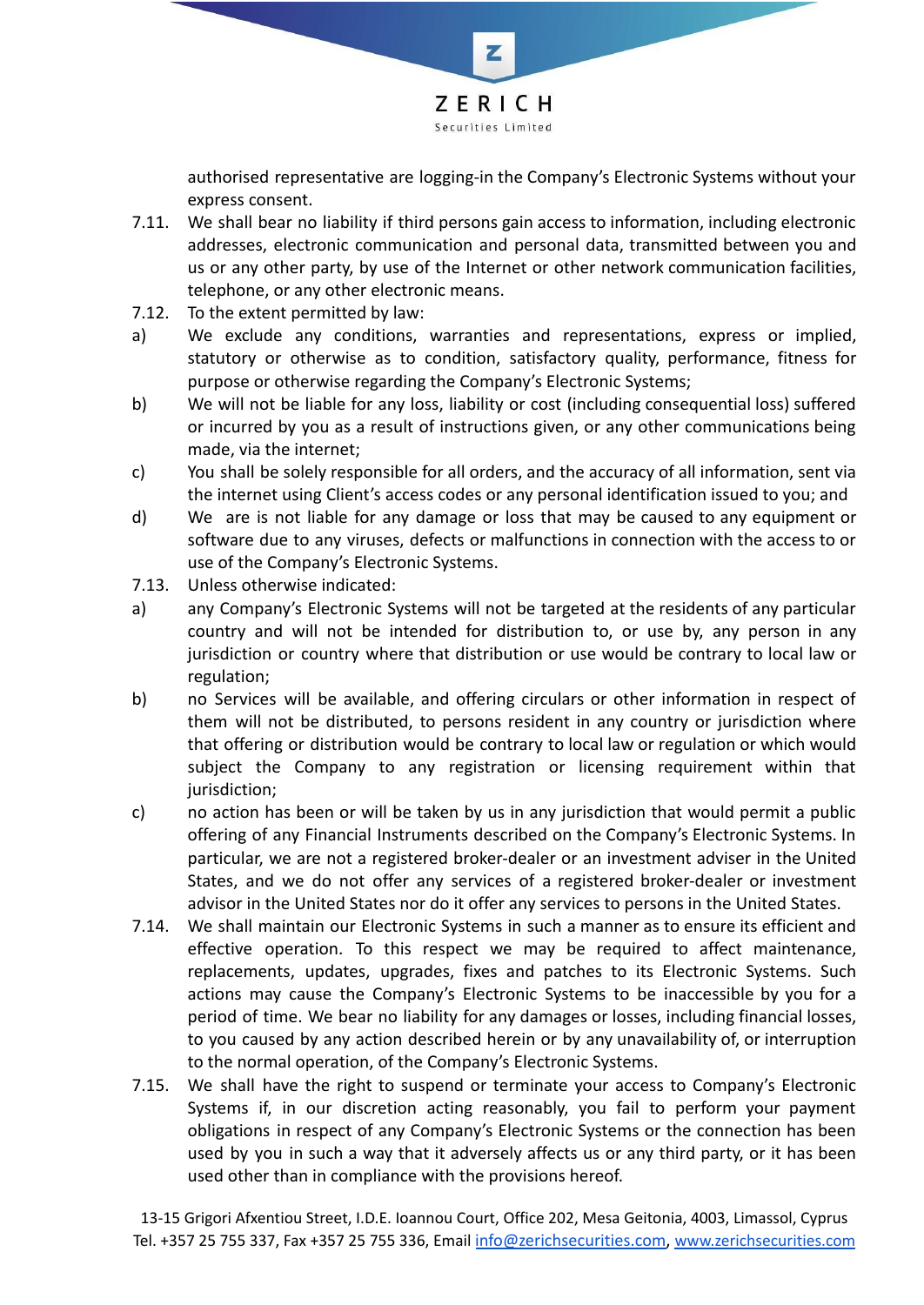

# 8. CLIENT'S ORDERS AND INSTRUCTIONS

- 8.1. You understand and acknowledge and give express consent to us to execute or receive and transmit your orders for execution outside of a regulated market or multilateral trading facility (MTF).
- 8.2. You may give instructions to us in:
- a) writing and duly signed,
- b) by electronic means, or
- c) verbally, by telephone or in person provided that we are satisfied, at our absolute discretion, of the caller's identity and clarity of instructions. We may refuse the execution of Transactions in case of lack or clarify or if the instructions and do not include essential operations such as opening position, closing position, changing or removing Orders.
- 8.3. In case of an Order received by means other than through the Electronic Trading Platform, the Order may be transmitted by us to the Electronic Trading Platform and processed as if it was received through the Electronic Trading Platform.
- 8.4. It should be noted that trading of certain Financial Instruments occurs during specific timeframes. You are responsible to regularly visit the "Pricing and Rates" page in our website of such instruments for further details, before trading.
- 8.5. In the absence of any other agreement between us, we will act on any instruction which it reasonably believes to have been given, or purporting to have been given by you or any person authorised to act on your behalf, without enquiring as to the genuineness, authority or identity of the person giving or purporting to give such instructions.
- 8.6. You must ensure that any instructions given to us is clear and intelligible. If you do not provide such instructions promptly, clearly and in an intelligible form, we may, at our absolute discretion, ask you to confirm the instruction in writing, in such form as we may request, before acts on it, or take such other steps at your cost as we consider necessary or desirable for our own or your protection, or take no action. We are not obliged to accept instructions to enter into a Transaction unless it is required to do so by any Applicable Regulations. If we decline to enter into a Transaction, we are not obliged to give a reason.
- 8.7. You acknowledge and agree that we shall be entitled to record all conversations/communications between us or any representative thereof and maintain such records at our discretion and without further notice (unless otherwise provided by Applicable law).
- 8.8. We reserve the right, at our absolute discretion to confirm in any manner that we may determine the instruction and/or Orders and/or communications sent through the Trading Platform. By entering into this agreement, you accept the risk of misinterpretation and/or mistakes in the instructions and/or Orders through the Trading Platform, regardless of how they have been caused, including but without limitation, technical or mechanical reasons.
- 8.9. You have the right, at your own risk, to use a Power of Attorney to authorise a third person (representative) to act on your behalf in all business relationships with us as defined in these Terms provided that:
- a) you have informed us in writing in such a manner as we may at any time determine,

13-15 Grigori Afxentiou Street, I.D.E. Ioannou Court, Office 202, Mesa Geitonia, 4003, Limassol, Cyprus Tel. +357 25 755 337, Fax +357 25 755 336, Email [info@zerichsecurities.com](mailto:info@zerichsecurities.com), [www.zerichsecurities.com](https://www.zerichsecurities.com/)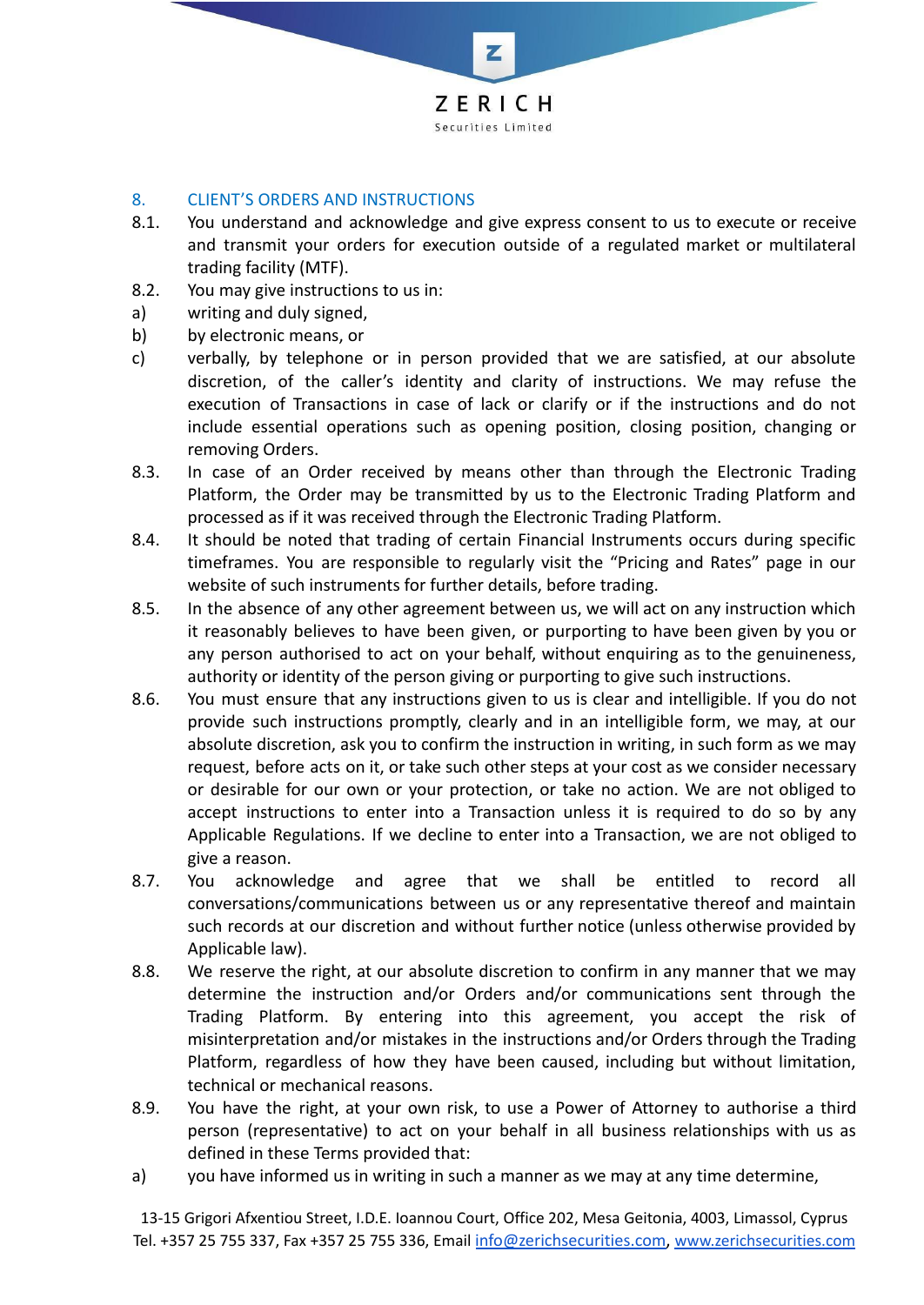

- b) the authorised person has been approved by us,
- c) that both you and your authorised person have fulfilled such conditions, including the execution of such document, that we may at any time and at our discretion determine.

Unless we receives a written notification from you for the termination of such representative authorisation, in such a manner as we may at any time determine, we may continue accepting instructions and/or Orders given by such representative on your behalf, and you shall recognise such Orders as valid and binding. Your written notification for the termination of the authorisation of the representative must be received by us with at least 2 (two) Business days' prior notice.

We reserve the right at our discretion and without notice to you, to refuse to accept instructions from any authorised person and to consider the appointment of any such authorised person as terminated. Furthermore, we may, at any time and at our discretion, reject any existing and previously accepted power of attorney given by you to any authorised representative, and may reverse any relevant Transactions and restore the affected Trading Accounts' Balance.

8.10. Once given, instructions may only be withdrawn or amended with our consent. We can only cancel your instructions if we have not already acted upon them. If, after instructions are received, we reasonably believe that it is not practicable to act on them within a reasonable time, or we reasonably believe that it is in your best interest not to act on such instructions, we may defer acting upon those instructions until it is in our reasonable opinion, practicable (or in your best interest) to do so, or notify you that we decline to act upon such instructions.

Any type of order, as described in our Execution Policy which is unavailable through the Electronic Trading Platform will be automatically rejected.

The status of the Orders is always shown on the Electronic Trading Platform. In the event that access to the Electronic Trading Platform is not possible, you may contact us by telephone and request the status of any of your pending Orders.

We shall not be liable for any losses resulting from any delay or inaccuracy in executing your, nor in deferring acting or refusal to act.

- 8.11. We shall not be liable for any loss, expense, cost or liability (including consequential loss) suffered or incurred by you as a result of instructions being given, or any other communications being made via the internet or other electronic media. You will be solely responsible for all orders, and for the accuracy of all information, sent via such electronic media using your name or personal identification number. We shall not be responsible for delays or inaccuracies in the transmission of any instruction or other information or the execution of orders due to any cause whatsoever beyond our reasonable control.
- 8.12. In case of force-majeure, hacker attacks or other illegal actions against the Electronic Trading Platform or our equipment, and also in case of a suspension of trade in the financial markets concerning Financial Instruments, we may suspend, freeze or close your positions and request the revision of the executed Transactions.
- 8.13. To the extent permitted by Applicable Regulation, you agree that we will not owe you any duties of best execution in respect of a regulated investments services falling outside the scope of MiFID II.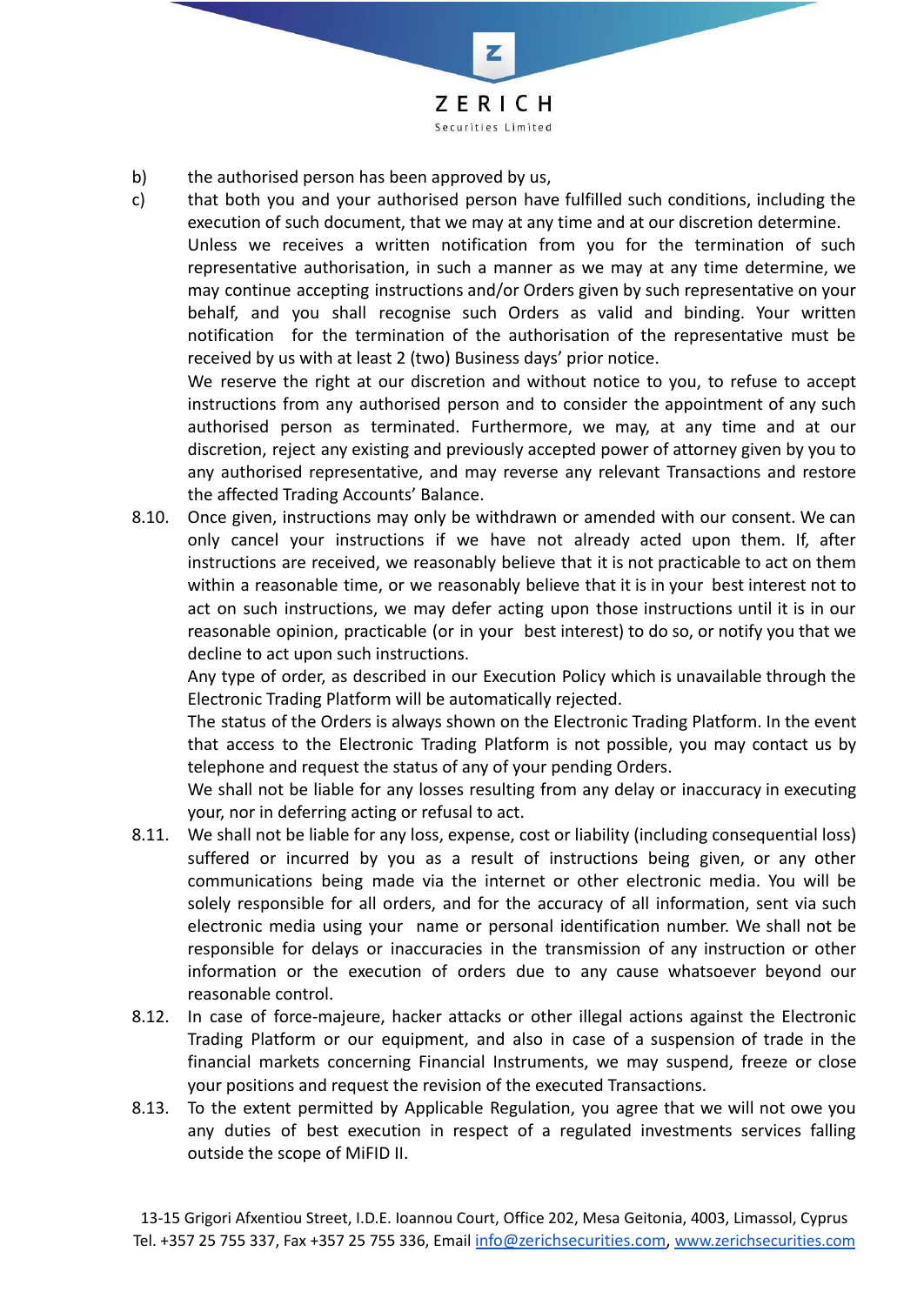

- 8.14. When executing orders on your behalf, we will do this in accordance with our Execution Policy as may be amended from time to time and to which you consent. The latest version of our Execution Policy will also be available on our website.
- 8.15. Considering the volume of your order and the current market conditions, we reserves the right to proceed with partial execution of the Order.

# 9. REFUSAL TO EXECUTE ORDERS

- 9.1. We reserve the right, at any time during our relationship with you and at our own discretion, to refuse the provision of any investment or ancillary service, including but not limited to the execution of instructions for the purpose of trading in Financial Instruments, without giving to you any notice and/or explanation. Among the cases that we are entitled to do so are the following:
- a) If you do not have the required funds deposited into your trading Account;
- b) Whenever we are of the opinion that the order violates the smooth operation or the reliability of the Company's Trading Platform;
- c) Whenever we are of the opinion that the order aims at manipulating the market of the specific Financial Instrument
- d) Whenever we are of the opinion that the order is a result of the use of inside information;
- e) Whenever we are of the opinion that the order aims to legalise the proceeds from illegal acts or activities.
- 9.2. We reserve the right to refuse the execution of a pending order and/or modify the opening/closing price of an order in case a technical or any other type of error occurs.
- 9.3. You accept that any refusal to execute any of your Order shall be without PREJUDICE and shall not affect any obligation which you may have towards us or any right which we may have against you or your assets.

#### 10. MARGIN

- 10.1. In order to open a transaction and keep such transaction open, you shall provide us and maintain such amount of money in respect of and as security for your actual or future obligations or liabilities to us («Liabilities») in such amounts and in such forms as we, at sole discretion, may require («Margin»). Different instruments may have different Margin requirements as shall be determined by us from time to time.
- 10.2. Trading using leverage can result in losses in excess of the deposits that you hold. To the extent of your trade with leverage, you will magnify your gains and losses. Small price changes in the underlying asset can result in significant losses or gains. However, we provide all our clients with negative balance protection. This means that your aggregate liability for all Financial Instruments relating to your Account is limited to the funds in Account.
- 10.3. Additionally, various jurisdictions and/or your classification may require the imposition of maximum leverage requirements and/or minimum Margin requirements on Accounts maintained by their residents. To comply with such regulatory obligations, we reserve the right to limit and/or restrict the leverage ratio and/or increase the Margin requirement applicable to such Accounts. To the extent, any transactions were executed at a leverage ratio exceeding such limitations and/or to the extent the overall Margin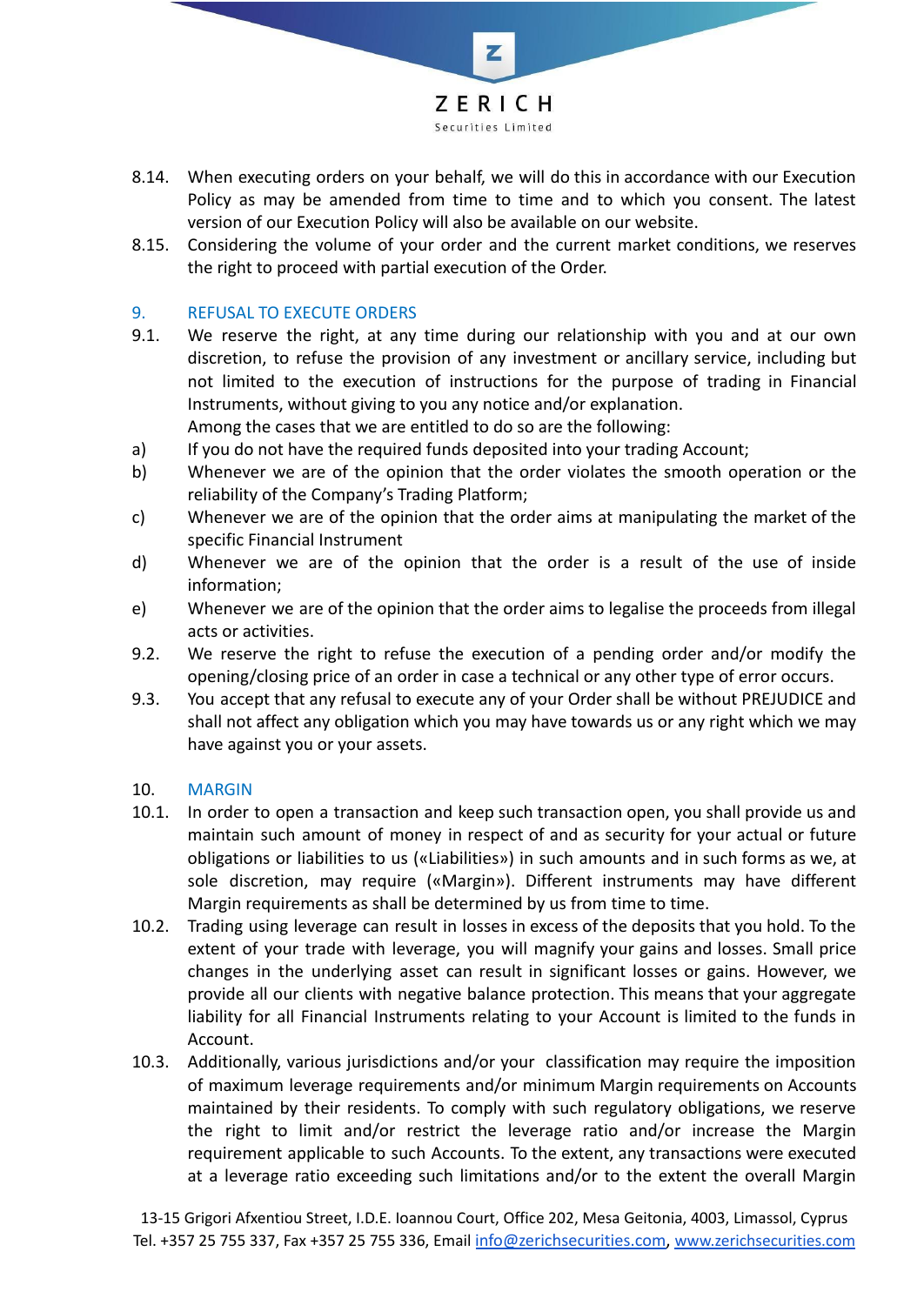

requirement applicable to such users has not been met when due, we reserve the right to close any or all of your open positions without further notice whether at a loss or a profit and liquidity Client's Account. We may close out one or more of your open positions if the total Margin in your Account falls below 50% of Initial Margin. Where we do so, we will close such open positions at the current market price action Company's Trading Platform.

- 10.4. Without derogating from the generality of the above we are required to limit the amount of leverage that Retail Clients can apply to certain transactions, depending on where those you are residents. We set out the relevant leverage limits relating to Retail Client transactions on our website. Professional Clients are not be subject to prescribed leverage limits.
- 10.5. We may change our Margin requirements at any time. Any requirement for Margin must be satisfied in such currency and within such time as may be specified by us (in sole discretion) or, if none is specified, immediately.
- 10.6. You are responsible for maintaining appropriate arrangements with us at all times for the receipt and communication of information regarding Margin. You are aware and acknowledge that we may require you to increase the amount in the your Account pursuant to a Margin call. A Margin call may be based upon a number of factors, including without limitation, your overall positions with us, your Account size, the number of open Transactions you have, the volume traded, your trading history, and market conditions.
- 10.7. No previous Margin requirements specified by us shall preclude from increasing the rates of Margin without notice. It is your responsibility to monitor at all times the amount deposited in your Account against the amount of any Margin that may become necessary.
- 10.8. Failure to meet the Margin requirement at any time or failure to make a Margin Payment when due may result in the closure of your open positions without further notice to you whether at a loss or a profit and liquidate your Account.

# 11. SETTLEMENT OF TRANSACTIONS

- 11.1. We shall proceed to a settlement of all transaction upon execution of such transactions. Unless otherwise agreed, the settlement of Transactions shall be in accordance with the normal practice for the Financial Instruments or market concerned.
- 11.2. A statement of Account will be provided to you on a monthly basis, within 5 (five) business days from the end of the previous month. In case no transactions were concluded in the past month, then no statement of Account will be provided. A statement of Account or certification or confirmation issued by us in relation to any transaction or other matter shall be final and binding on you, unless you file in writing his objection within 2 (two) business days from the receipt of the said statement of Account or certification or confirmation.
- 11.3. We are is considering our obligations under 13.2 as fulfilled since the Account statement as well as confirmation of any transaction will be available online and via the Company's Trading Platform. Any objection which you may have regarding your executed transaction shall be valid only if it is received by us in writing within 2 (two) Business Days from the said Transaction.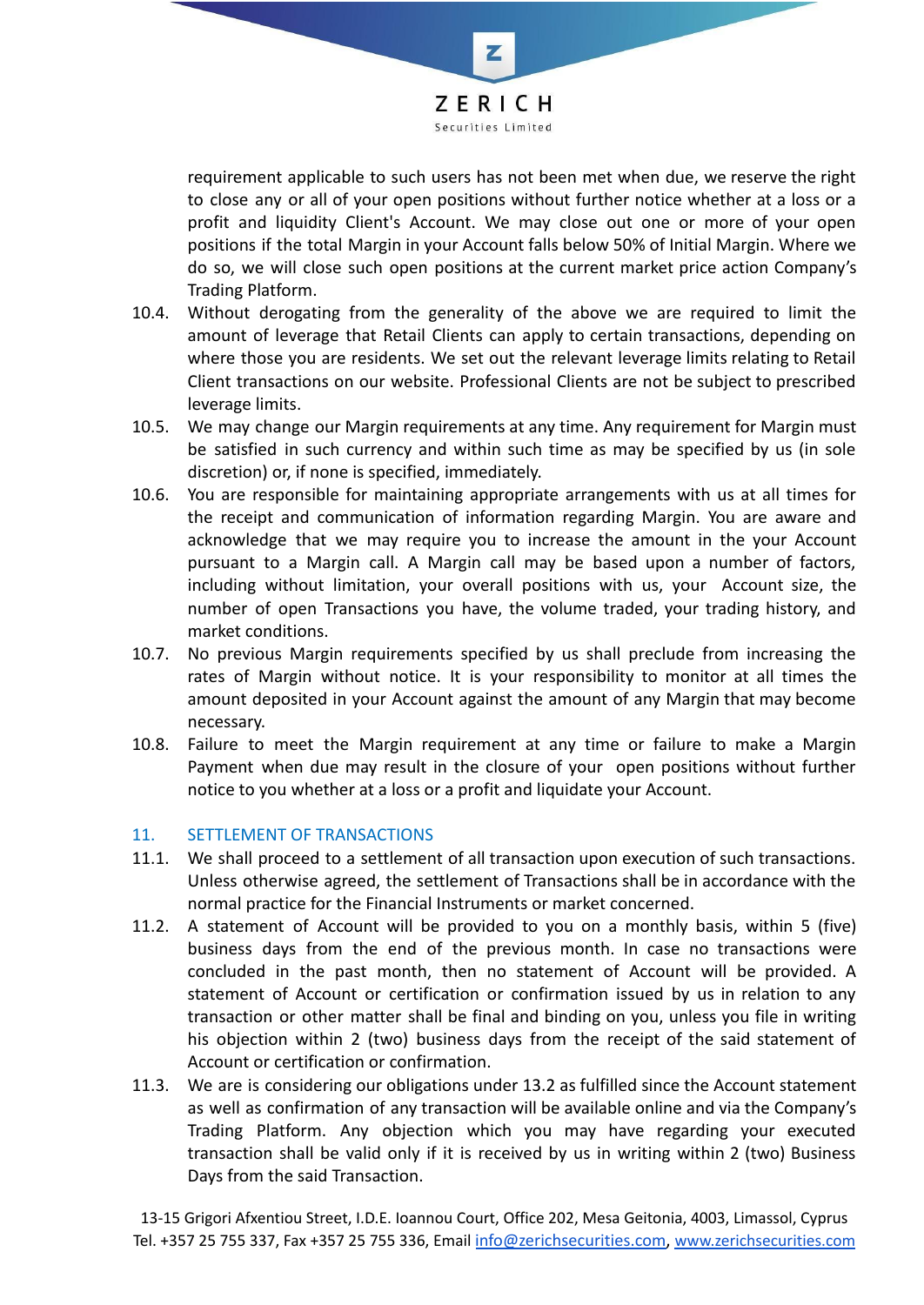

# 12. ORDER EXECUTION POLICY

- 12.1. We takes all sufficient steps to obtain the best possible results for you when executing your orders in relation to Financial instruments. Our Order Execution Policy sets out a general overview of how orders are executed as well as several other factors that can affect the execution of a Financial Instrument.
- 12.2. Our Order Execution Policy forms part of our agreement and therefore by entering into agreement with us you also agree to the terms of our Order Execution Policy.
- 12.3. You acknowledge and accept that has read and understood the Order Execution Policy, which was provided to you during the Account opening process and which is available on the our official website.
- 12.4. By entering into agreement with us you shall deemed to have given your express consent to the Company to execute or receive and transmit for execution Client's orders outside of a regulated market or multilateral trading facility (MTF).

## 13. CLIENT'S ACCOUNT

- 13.1. You shall open an Account with the Company in order to conclude any Transaction involving Financial Instruments offered by us, as specified in these Terms.
- 13.2. You shall not use this Account for payment to third parties.
- 13.3. In order to open an Account, the Client will need to fill out our online Application form, sign Letter of Application and provide all required documents as described on our website in the Member Area section.
- 13.4. When you have provided all the necessary documents, we send you a written confirmation about its acceptance. Where you failed to provide such documents to us, or documents do not include necessary information, we have the right to refuse in opening and maintaining of the Account. In case of refuse, we shall notify you in writing.
- 13.5. The first funding of your Account shall be in the Base currency (EUR), the amount of such funding is indicated on our website . Any additional payments received in a currency for which you do not hold an Account shall be converted by us into the Base currency. The conversion shall be made at the exchange rate applied on the day and at the time when the relevant funds are at the disposal of us.
- 13.6. It is your sole responsibility to inform us as to whether information concerning your Account Transactions should be reported to your employer, including its compliance officer, and as to whether contract notes and statements of your Account should be sent to that compliance officer or to any other person authorised by your employer to receive such information.

#### 14. D-ACCOUNT

- 14.1. With the purpose of making the currency Swap transaction under the Automatic Swap Program on D-Account you undertake to open a D-Account. The procedure for opening a D-Account, the mechanism for realising the Program, and interest for currency Swap are specified in the appropriate Schedule.
- 14.2. You shall not intend to use D-Account for conclude any Transaction involving Financial Instruments. You shall not intend to use this Account for payment to third parties.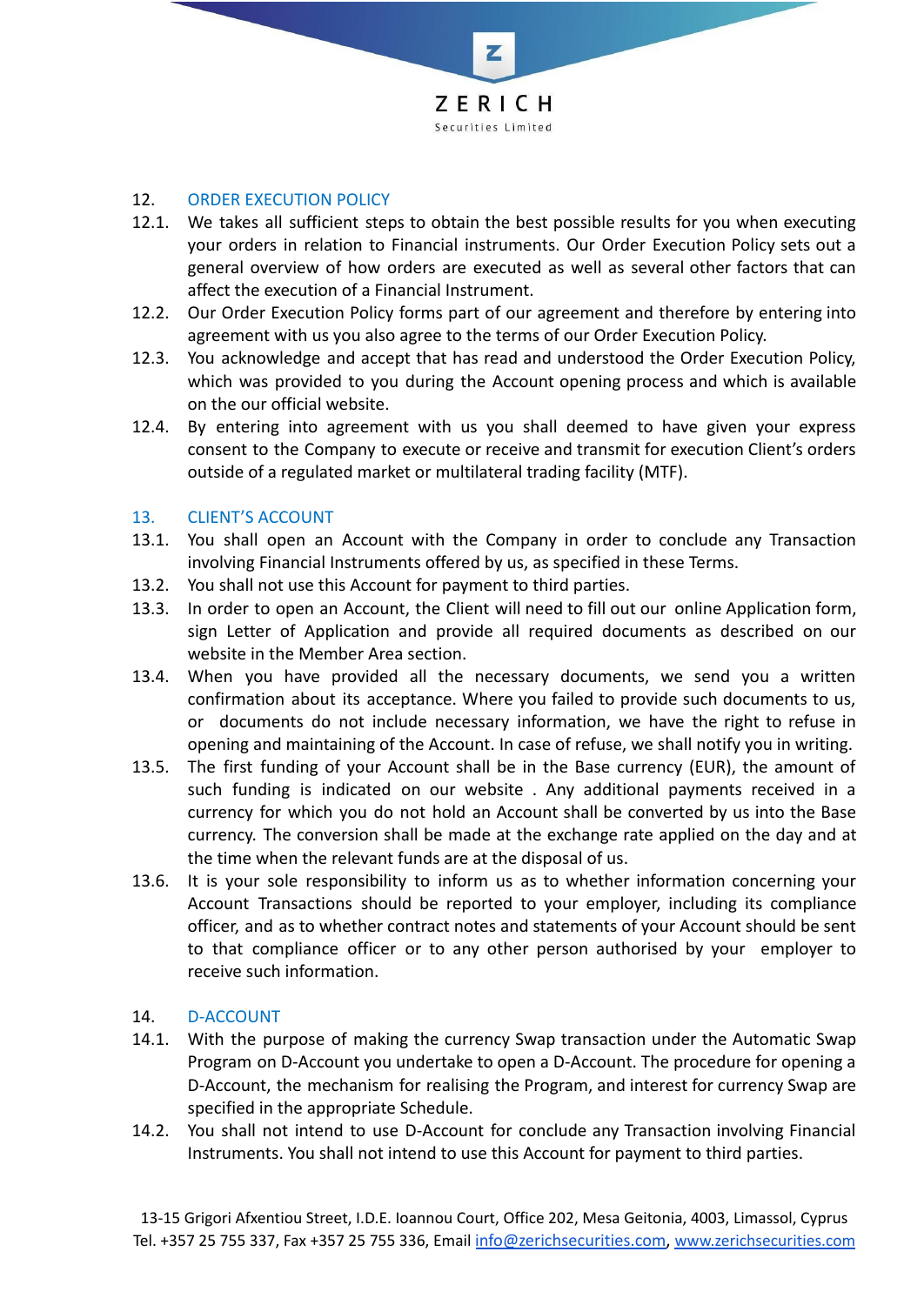

#### 15. SAFEGUARDING OF CLIENT'S FINANCIAL INSTRUMENTS AND FUNDS

- 15.1. We have various measures in order to safeguard and protect our clients` financial instruments and funds. We keep and accounts so as to enable us at any time and without delay to distingwish assets helf for one client from assets held for any other client, as well as from our own assets.
- 15.2. When holding clients` financial instruments and funds on clients` behalf with third parties we take every possible measure to safeguard them against the use of clients` financial instruments and funds for accounts of such third parties.
- 15.3. Clients` funds will be held by the bank and/or any other institution permitted under Applicable Regulation we may select (which may include affiliated companies), in the name of clients and/or our name on behalf of clients` in a separate bank Account specially designated as "Client Account".
- 15.4. We will maintain separate records in the accounting system of our own funds/assets and funds/assets kept on behalf of clients.
- 15.5. We conduct on regular basis reconciliations between our internal accounts and records and those of anty third parties by whom thjse assets are held.
- 15.6. When holding financial instruments belonging to clients, we make adequate arrangements so as to safeguard client's ownership rights, especially in the event of our insolvency, and to prevent the use of a client's instruments on our own account except with the client's express consent.
- 15.7. When holding funds belonging to clients, we make adequate arrangements to safeguard the clients' rights and, except in the case of credit institutions, prevent the use of clients` funds for our own account.

#### 16. CLIENTS FINANCIAL INSTRUMENTS AND FUNDS HELD BY THIRD PARTY

- 16.1. Where client's assets are held by a third party on our behalf, we shall inform you of this fact and of our responsibility to you, for any acts or omissions of the third party or the consequences for the client of the insolvency of the third party.
- 16.2. You have the right to disagree on the use of specific third party for holding your assets and financial instruments. In case you have no objections with the list of third parties used by us it shall mean that you accepts all the risk arising due to the holding of assets, funds and financial instruments with third parties.
- 16.3. We shall maintain our books and records (the "Securities Account" and together with the Account - the "Accounts"), where we shall enter a record of all Securities purchased, sold, or surrendered upon maturity, and any other transaction conducted by us on your behalf.
- 16.4. We are authorised to receive and collect all income and principal with respect to the Portfolio; and to surrender the Securities at maturity or when called for redemption against payment for them.
- 16.5. Our books and records shall at all time show that your Securities are part of your Portfolio. All proceeds or income of the Portfolio received or paid to us shall be beneficially owned by you and shall be held in the Accounts.
- 16.6. You may at any time upon 3 (three) business days' written notice request delivery of any cash held in your Account, subject to we are retaining sufficient assets to comply with prior commitments and being reimbursed for any costs and expenses necessarily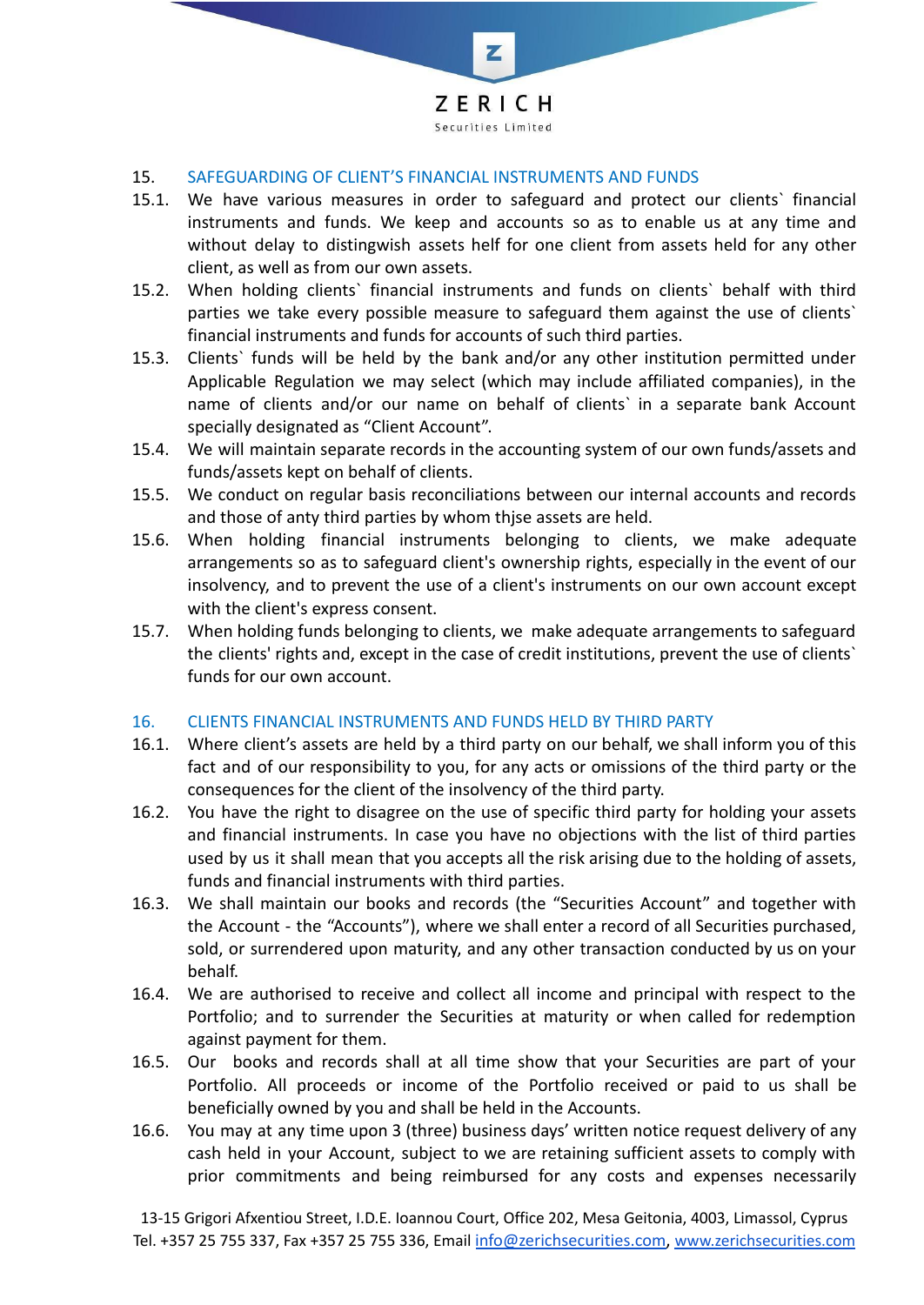

incurred in arranging the withdrawal. The cash is transferred to you as provided in section 20.

- 16.7. You may at any time upon 3 (three) business days' written notice request delivery of some or the entire Portfolio held in the Securities Account. In such a case or in the event of withdrawal from this afreement pursuant to section 36, hereof, we shall as soon as practicable thereafter transfer all or some of your Portfolio to you or your designated nominee, withdrawing cash from the Account sufficient to cover the costs and expenses of such transfer, provided, however, that weshall be under no obligation to transfer any Securities where we in our sole and reasonable judgment determine that such transfer is forbidden or made impracticable by applicable law, rule or regulation. In the event that transfer of certain Securities is impracticable or impossible, we shall so notify you and continue to hold such Securities until further Instructions.
- 16.8. You agree that in case that there is no movement on your for 12 (twelve) consecutive months we may withdraw from this agreement pursuant to section 36 hereof and terminate this agreement unilaterally.

## 17. COLLATERAL

- 17.1. Where we receive your assets (including money) as collateral, margin or on the basis of any other security arrangement in connection with transactions such arrangements confer upon our right to use any such your assets as our own, we will exercise such rights immediately upon receipt of such your assets. We shall bear regulatory responsibilities to record and meet our future liabilities to repay such collateral or margin under agreements of the arrangements and the transactions. Accordingly, such assets will not be treated as Custody Assets whilst under our control from the time that we receive them from you to the time that we return equivalent assets to you.
- 17.2. When your Account transactions are in a currency for which you do not hold the Account, or closing position results in a negative Account Balance, we may credit your Account with the amount enough to cover a negative Balance. We will charge you interest on such amount at the rate determined by us.

#### 18. TRANSFER OF FUNDS

- 18.1. We shall inform you of the name, address and Account number of our clients` accounts for transferring funds. It is your responsibility to read and understand the information on each payment method provided by us, including debit/ credit card and Recurring payments.
- 18.2. You shall clearly specify your name and all required information, in accordance with international regulations, related to the prevention of the use of the financial system for the purpose of money laundering and terrorist financing, on the payment document.
- 18.3. You acknowledge that we do not to accept payments to your Account from third parties. Any funds to be sent to the Bank Clients' account should only be sent by you and not by any third party.
- 18.4. Any funds transferred by you to our Clients` Account will be deposited in your Account at the "value date" of the received payment and net of any deduction/charges by the transferring bank. We must be satisfied that you are the sender before making any amount available to your Trading Account, and we may, at its discretion, refund/send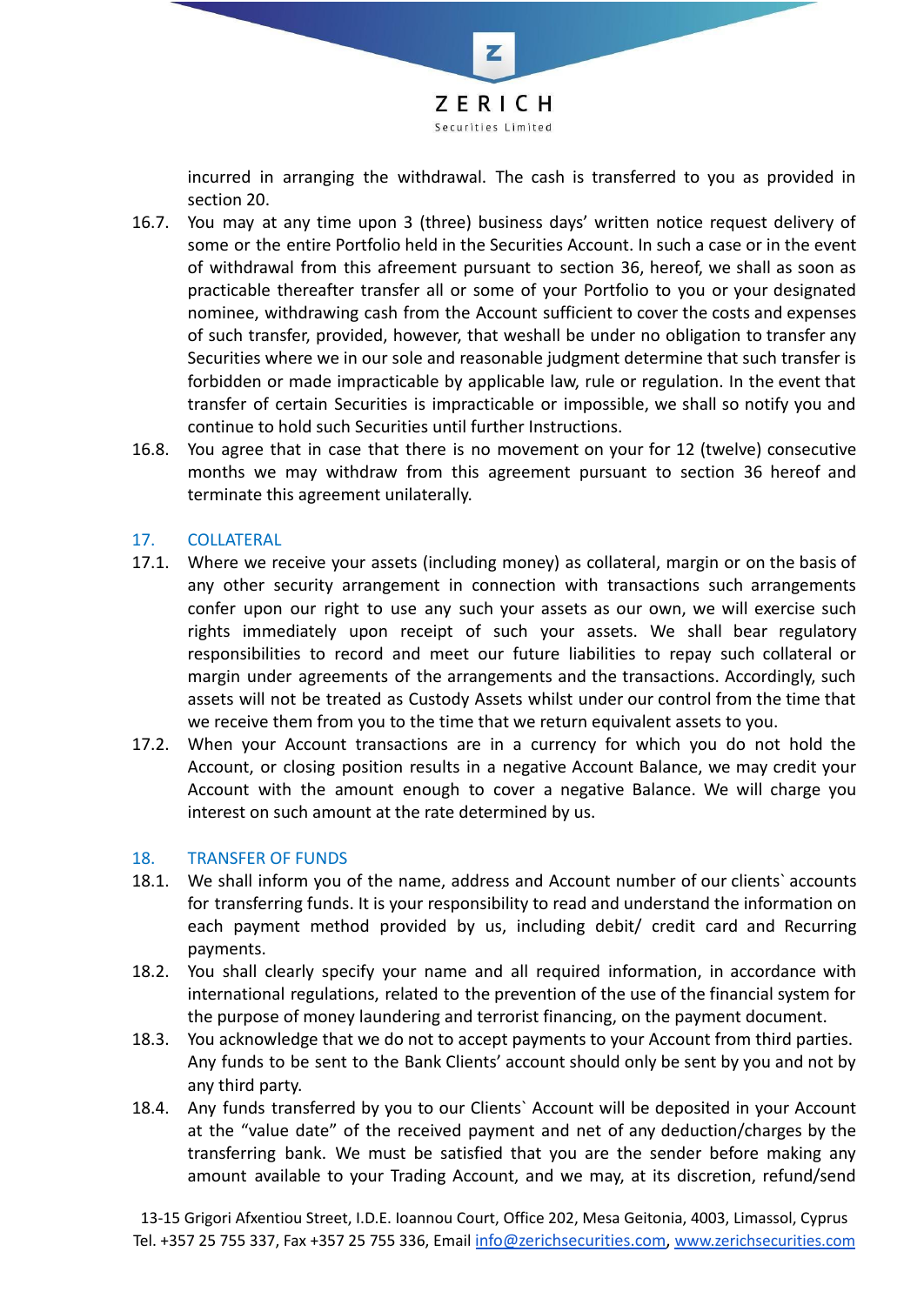

back the net amount received to the remitter by the same method as received or as otherwise determined by us.

- 18.5. You are solely and fully responsible for payment details that are given to us and we accept no responsibility for your funds, if any payment details are proved to be wrong or lacking. We shall not be liable for any funds not deposited directly into our bank accounts.
- 18.6. We have the right to refuse your transferred funds in any of the following cases (the list is not exhaustive):
- a) If the funds are transferred by a third party;
- b) If we have reasonable grounds for suspecting that the person who transferred the funds was not a duly authorised person;
- c) If the transfer violates Cypriot legislation. In any of the above cases we will send back the received funds to the remitter by the same method as they were received and you will suffer the relevant Client's Bank account provider charges.
- 18.7. By accepting these Terms you give us consent and authorise us to make deposits and withdrawals from the "Client Account" on your behalf, including but not limited to, for settlement of transactions performed by you or on your behalf, for payment of all amounts due by you or on your behalf to us or any other person.
- 18.8. You have the right to withdraw the funds from your Account without closing the said Account.
- 18.9. Unless you and we otherwise agree in writing, any amount payable by us to you, shall be transferred directly to your personal Account. Fund transfer requests are processed by us within the time period specified on our website and the time needed for crediting into the your personal Account will depend on your Bank Account provider. The Balance shall be reduced by the transferring amount on the day the transfer request is received. We may either decline a withdrawal request if the request is not in accordance with the provisions of this section of these Terms.
- 18.10. We reserve the right to refuse a withdrawal request from you with a specific payment method and suggest another payment method where you need to proceed with a new withdrawal request, or request further documentation while processing the withdrawal request. If we are not satisfied with any documentation provided by you or on your behalf, we may, at its discretion, reverse the withdrawal transaction and deposit the amount back into your Account.
- 18.11. During the continuance of transactions with us, and until complete settlement of all amounts due at any time by you to us, we shall, without prejudice to any of our rights under the law or these Terms, have a general preferential lien upon all and/or any of you monies, negotiable instruments and other assets of whatever nature at any time coming into our possessions, custody or power, in respect of and as security for any monies and liabilities which now are, or at any time hereafter may be due or owing by you to us in any manner whatever whether alone or jointly with any other person(s) and under whatever name, style or firm and whether such liabilities are actual or contingent, direct or collateral. We may, at our discretion, from time to time and without your authorisation or prior notice, set-off any amounts held on your behalf against any of your obligations towards us and/or merge, consolidate or combine any your Accounts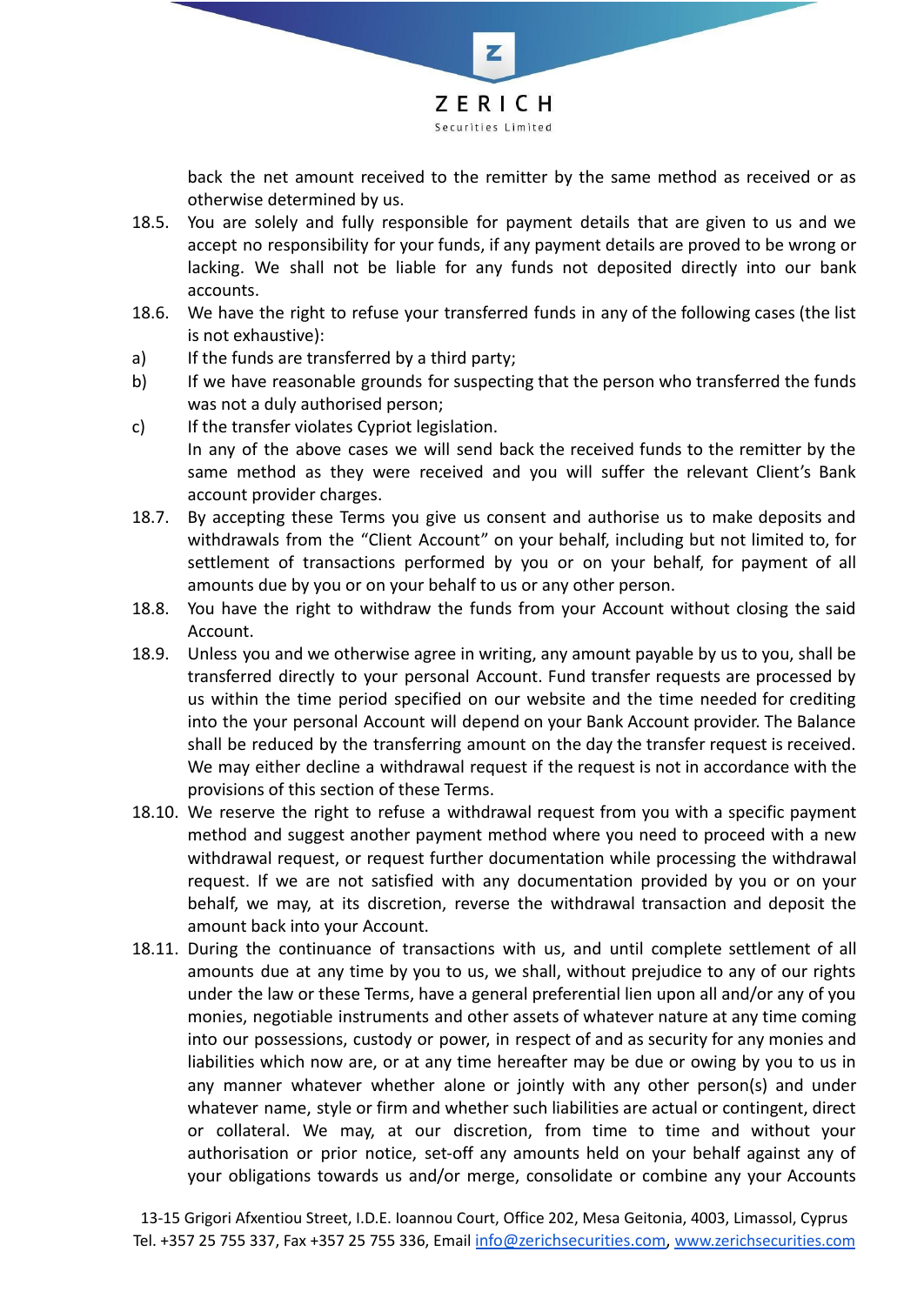

with us. Unless otherwise agreed in writing these Terms shall not give rise to rights or credit facilities.

- 18.12. You warrant and acknowledge that have read, understood and accepted the additional information, including costs and fees, regarding deposits and withdrawals provided for each payment method. We reserve the right to amend at its discretion all such costs and fees. Information on such amendments will be made available on our website which yout must regularly review.
- 18.13. You acknowledge that in case your funds is blocked in our clients` bank account for any given period and for any given reason, we assume no responsibility and your funds will also be blocked.
- 18.14. By entering into agreement with us, you waive any and all rights to receive any interest earned in funds we hold on your behalf.
- 18.15. By entering into agreement with us, you give consent and authorise us, where applicable, to transfer/hold your funds to other authorised broker, where clients` funds will be located on a segregated client's bank account. You also consent that, where applicable, your funds can be deposited in an omnibus Account.
- 18.16. By entering into agreement with us, you acknowledge and accept that have read, understood and accepted the information about Recurring payments. You give us express consent for executing such transactions.

## 19. SEPA DEBIT DIRECT

- 19.1. To activate SEPA Direct Debit payments, you must create an order called SEPA Debit Direct in the Client's Personal Account located on the Company's website. This order will be your Mandate-consent to withdraw funds from your bank account. All your subsequent payments will be debited by us directly from your bank account.
- 19.2. Each month, 5 (five) business days prior to SEPA direct debiting, we shall send you an electronic notification of the amount of subsequent debits.
- 19.3. You as the owner of the Bank account has the right to demand the return of the debited funds in accordance with the terms agreed with your bank. Refunds must be requested within 8 (eight) weeks from the date on which the funds were debited by us.
- 19.4. A Refund does not relieve you of responsibility to resolve any issues in respect of the disputed Collection with us, nor does the payment of a Refund by the Debtor/Client Bank prejudice the outcome of such a dispute. Issues in respect of any disputes or discussions between us in relation to a Collection are outside the scope of the section.

# 20. COMPANY'S FEES, COSTS AND CHARGES

- 20.1. The Company is entitled to receive fees from you for any services provided as well as compensation for any expenses it may incur for purposes of these Terms and the execution of the said Services. We are entitled to modify, from time to time, the size, amounts and percentage rates of our fees and expenses for which you will be informed accordingly.
- 20.2. You agree that we are entitled to change our commissions and fees unilaterally without any consultation or prior consent from you.
- 20.3. You shall pay us any amount you owe us when due in freely transferable, cleared and available same day funds, in the currency and to the Accounts which we specify, and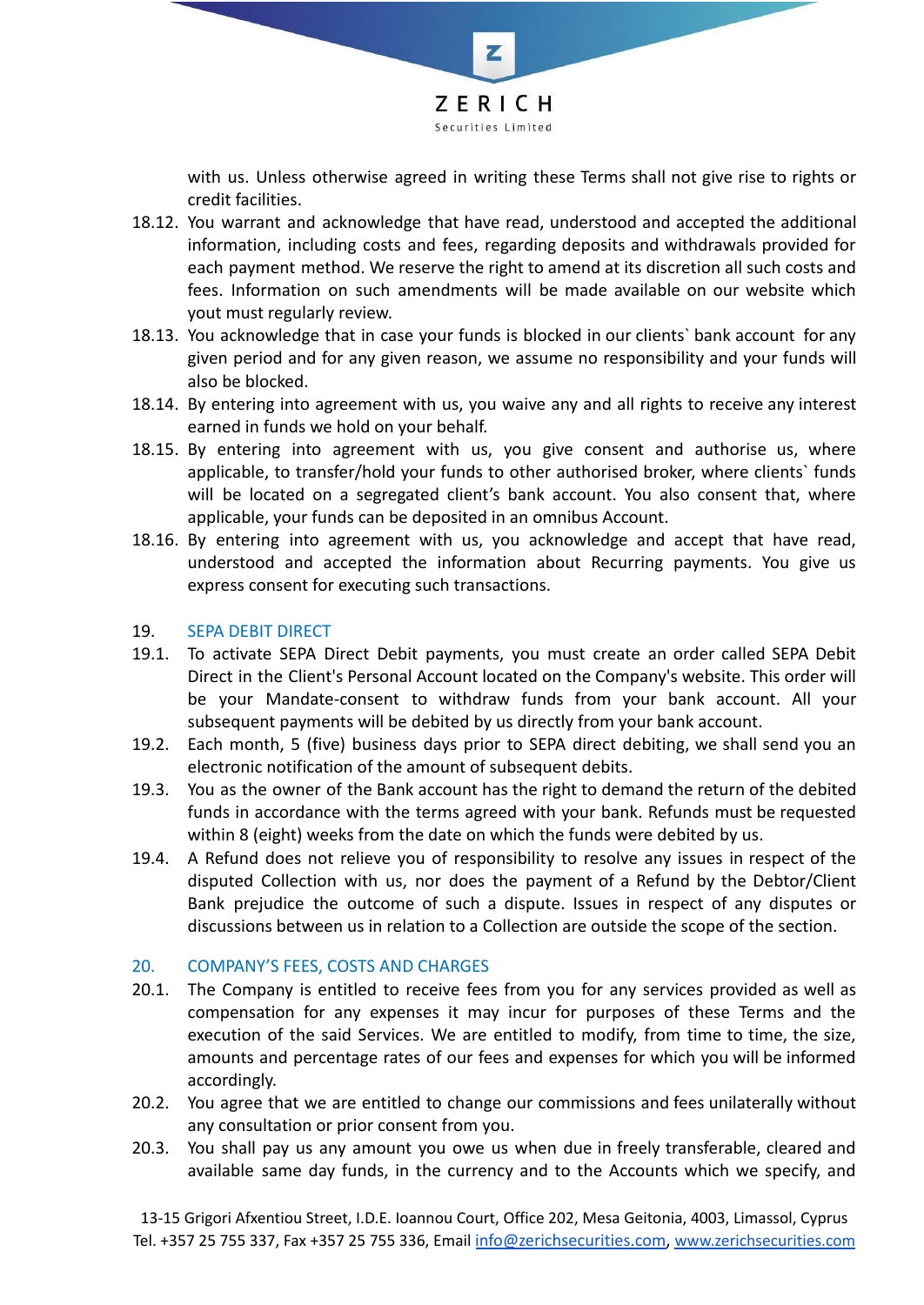

without making any set-off, counterclaim, deduction or withholding, unless you are required to do so by law.

- 20.4. We may deduct our charges from any funds which we hold on your behalf. For this purpose, we will be entitled to combine or make transfers between any of your Accounts. We have the right to close any your open position(s) to settle any obligations owned by you to us.
- 20.5. We will charge you interest on any amounts due from you to us which are not paid when due, at such rate as is reasonably determined by us as representing the cost of funding such overdue amount. Interest will accrue on a daily basis.
- 20.6. We may deduct or withhold all forms of tax from any payment if obliged to do so under Applicable Regulations. If you are required by law to make any deduction or withholding in respect of any payment, you agree to pay such amount to us as will result in receiving an amount equal to the full amount which would have been received had no deduction or withholding been required. We may debit amounts due from any of your Accounts.
- 20.7. We shall not responsible for paying your tax obligations in relation to possible income tax or similar taxes imposed on you in your jurisdiction on profits and/or for trading in Financial Instruments.
- 20.8. We shall be entitled to demand that expenses arising from our relationship such as telephone, fax, courier, and postal expenses in cases where you request hardcopy Account Statements, Trade Confirmations etc. that could have been delivered electronically, or any other expenses derived without limitation from reminders or legal assistance.
- 20.9. Commissions may be charged either in the form of a percentage of the overall value of the trade or as fixed amount. Therefore, you need to ensure that understand the amount that the percentage amounts to.
- 20.10. In the case of financing fees, the value of opened positions in some types of Financial Instruments is increased or reduced by a daily financing fee "swap" throughout the life of the contract. Financing fees are based on prevailing market interest rates, which may vary over time.
- 20.11. By entering into agreement with us you acknowledge and accept that have read, understood and accepted the information about our fees, costs and charges.

# 21. INDUCEMENTS

- 21.1. We, further to the fees and charges paid or provided to or by you or other person on your behalf, as stated in section 22, may pay and/or receive fees/commission to/from third-parties, provided that these benefits are designed to enhance the quality of the offered to you services and not impair compliance with our duty to act in your best interests.
- 21.2. We may pay fee/commission to Introducing Brokers, referring agents, or other third parties based on agreements. This fee/commission may be related to the frequency/volume of transactions performed by the referred Client. In such cases we have the obligation to disclose to you, upon request, further details regarding the amount of fees/commission or any other remuneration paid to Introducing Brokers, referring agents, or other third parties.
- 21.3. We may also receive fees/commission as well as other remuneration from third parties based on a written agreement. We may receive fees/commission from counterparty(ies)

13-15 Grigori Afxentiou Street, I.D.E. Ioannou Court, Office 202, Mesa Geitonia, 4003, Limassol, Cyprus Tel. +357 25 755 337, Fax +357 25 755 336, Email [info@zerichsecurities.com](mailto:info@zerichsecurities.com), [www.zerichsecurities.com](https://www.zerichsecurities.com/)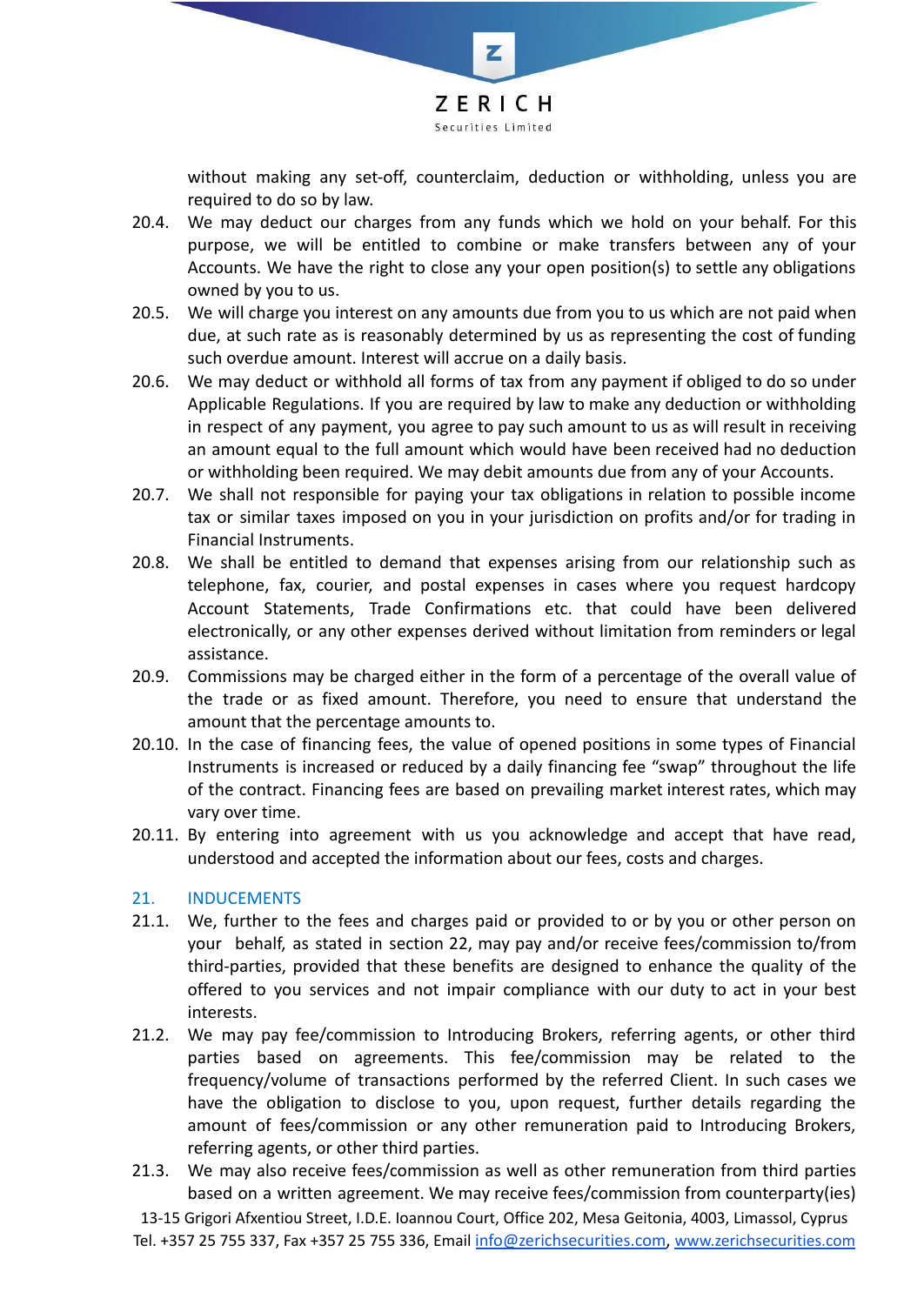

through which we execute transactions (if applicable). This fee/commission may be related to the frequency/volume of transactions executed through a counterparty. We have the obligation to disclose to you , upon request, further details regarding the amount of fees/commission or any other remuneration received from third parties.

# 22. INVESTOR COMPENSATION FUND

The Company is a member of the Investor Compensation Fund (ICF) for clients of Cypriot Investment Firms (CIFs) and other Investment Firms (IFs) which are not credit institutions. The maximum amount of compensation is  $\epsilon$  20,000. For more information regarding the ICF please refer to the Investor Compensation Fund schedule which is available on our official website.

#### 23. CLIENT COMPLAINT

- 23.1. If you have any cause for complaint in relation to any aspect of your relationship with us, the complaint should be placed in accordance with our Complaints management policy which is available on our website.
- 23.2. The complaint must not include:
- a) affective appraisal of the conflict situation;
- b) offensive language;
- c) uncontrolled vocabulary.

### 24. CONFLICTS OF INTEREST

- 24.1. Under Applicable Regulations we are required to have arrangements in place to manage conflicts of interest between us and you and between our clients. We operate in accordance with our Conflicts of interest policy we have put in place for this purpose under which we have identified those situations in which there may be a conflict of interest. We will make all reasonable efforts to avoid conflicts of interest and when they cannot be avoided we shall ensure that clients are treated fairly and at the highest level of integrity and that their interests are protected at all times. Our Conflicts of interest policy is available on our official website.
- 24.2. By accepting these Terms you agree that we may transact business where there may be a conflict of interest without informing you of that possibility.
- 24.3. By accepting these Terms you acknowledge and accept that have read, understood and accepted the our Conflict of Interest policy.

#### 25. CLIENT CATEGORISATION

- 25.1. In relation to products and services provided by us, we shall categorise you, depending on the information that you have provided to us, as a Retail Сlient, Professional Client or Eligible Counterparty (as appropriate). We shall notify you of such categorisation.
- 25.2. Where we have categorised you as an Eligible Counterparty you may request to be treated as a Professional Client or a Retail Client. Where we have categorised you as a Professional Client you may request to be treated as a Retail Client. In all cases final decision of changing such a categorisation will be at our discretion.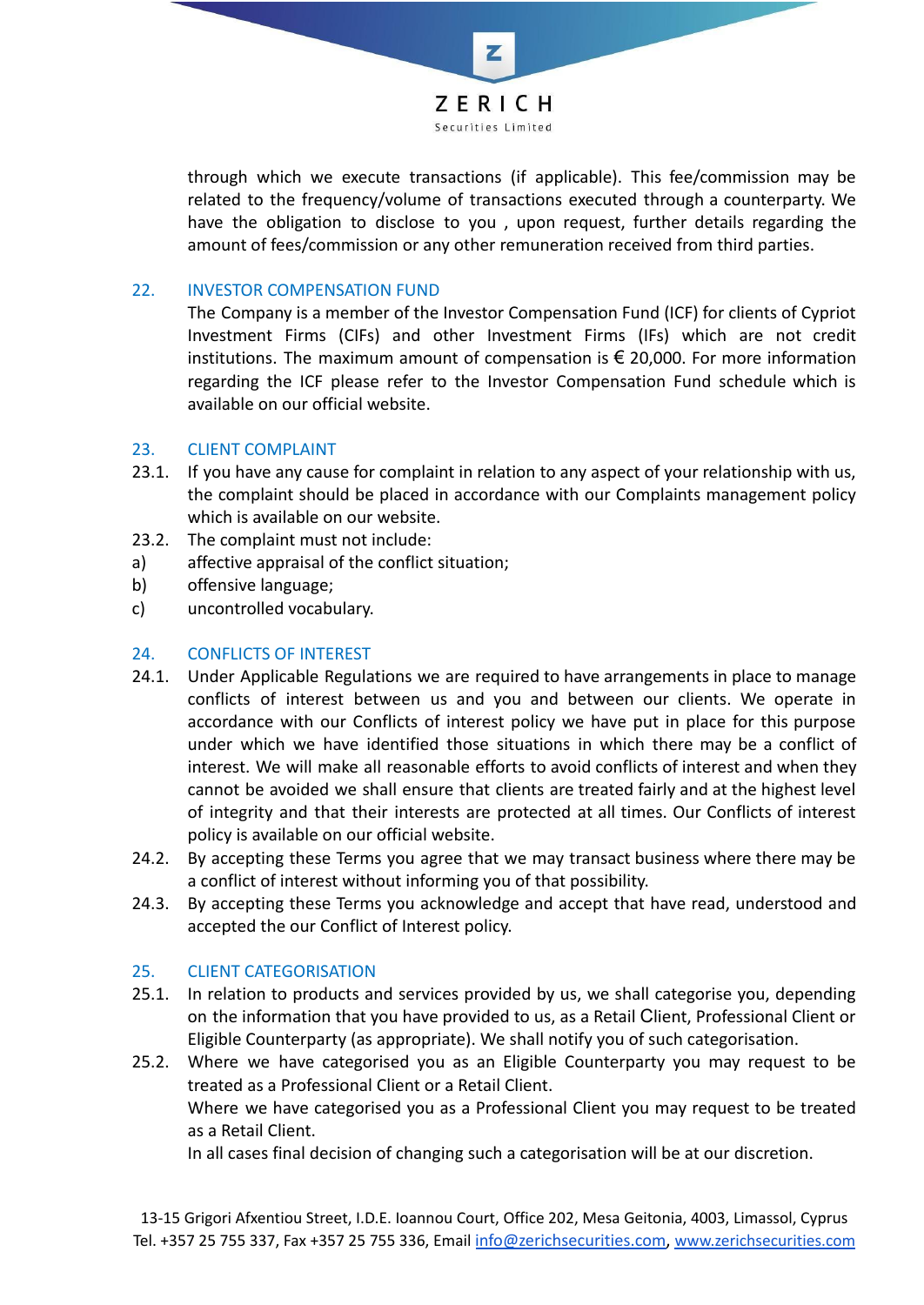

- 25.3. Where we have categorised you as Retail Client, you will be provided with the highest level of protection compared with a Professional Client or Eligible Counterparty. You may request in writing to be categorised as a Professional Client or Eligible Counterparty but the final decision of changing such a categorisation will be at our discretion.
- 25.4. By accepting these Terms you acknowledge that have read, understood and accepted our Client Categorisation Policy which is available on our official website.

## 26. ANTI-MONEY LAUNDERING PROVISIONS

- 26.1. The Company is obliged to follow The Prevention and Suppression of Money Laundering Activities Law of 2007 (the AML/CFT Law) as subsequently amended, and the CySEC's Directive for the "Prevention of Money Laundering and Terrorist Financing" which among others require us to verify the identity and place of residence of each client.
- 26.2. We may request from you to inform us how monies being invested were obtained / accumulated. This process may require submission of certain information and/or documentation. If you provide false or inaccurate information and we suspect fraud or money laundering we will record this.
- 26.3. It is ou rpolicy not to transfer your funds to third parties unless your written application and explanation are provided. We may not forward any applications or money to third parties/product providers until verification requirements have been met.
- 26.4. We have the right not to carry out orders or instructions received from you as long as you have not supplied us with the information requested. We take no responsibility for any delay in investing where money laundering verification is outstanding.
- 26.5. We have the right to terminate any and all agreements with you immediately and to prohibit you from withdrawing any assets if the explanations, concerning money laundering and/or terrorist financing issues provided are inadequate or unsatisfactory.

#### 27. SECURITY AND SET-OFF

- 27.1. Without prejudice to any other rights or remedies which we may have at law, where you do not remit any amounts due within a reasonable time under these Term we shall have a lien, right of retention and power of sale and charge (a "Security Interest") over any and all cash, investments documents of title, certificates and other assets, including, but not limited to, your Securities (the "Security Assets") whether in your name, in our name or our associate, agent or nominee held on your behalf, to the extent of and to satisfy any outstanding liability which you may have now or at any time towards us or any associate pursuant to these Terms.
- 27.2. You shall not withdraw or seek to withdraw any assets which is subject to the Security Interest or in any way, encumber, assign, transfer or deal with such assets without our prior consent and until any outstanding liabilities towards us or our affiliate at any time are repaid pursuant to these Terms.
- 27.3. Company may apply any assets which is subject to the Security Interest together with any interest thereon whether or not credited in reduction or discharge of your outstanding liabilities pursuant to these Terms and for that purpose we may realise any such property without further notice and generally exercise any remedies of a secured creditor.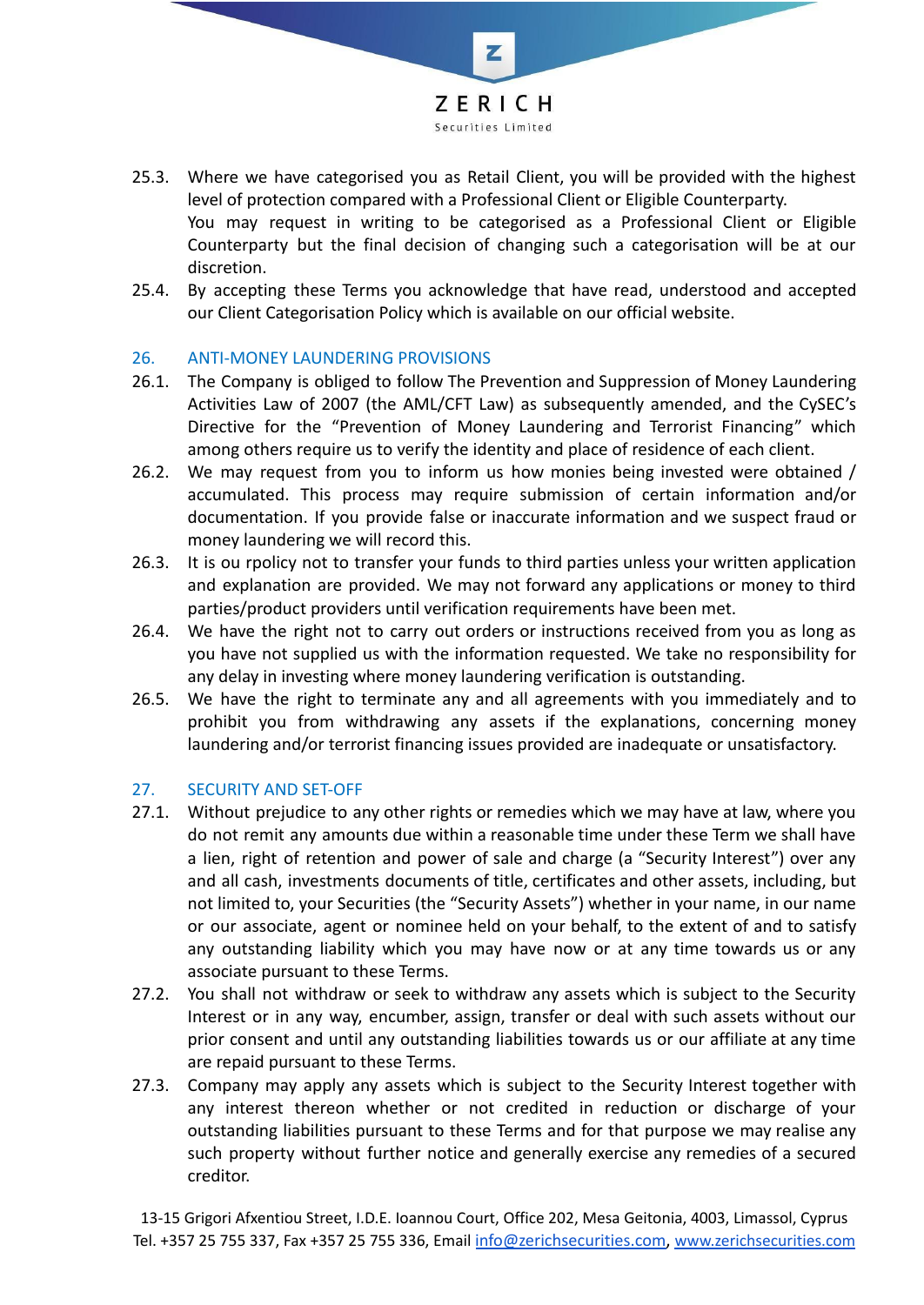

27.4. We may set off any obligation owing by you under these Terms and an agreement entered into pursuant hereto against any obligation owing by us to you (whether or not in connection with these Terms), regardless of the currency or place of payment of wither obligation. If such obligation is unascertained or unliquidated, we may in good faith estimate the obligation and set off in respect of the estimate, subject to the relevant Party accounting to the other when the obligation is ascertained or liquidated. If the obligations are in different currencies, we may convert the obligations at a market rate of exchange in the usual course of its business for the purposes of set-off. You shall indemnify us for any loss, damage, costs, claims and demands arising as a result of the operation of this set-off.

The rights conferred upon us are continuing and outstanding liabilities are not to be considered satisfied by any repayment or partial repayment;

- 27.5. We may without further notice at any time and in our absolute discretion sell or otherwise dispose of any part of the Security Assets without being under any liability to you in respect of the price of any other terms. We may debit your Account with the costs of such sale and apply the costs of the proceeds as we see fit. This does not affect our rights to enforce payment without resort to security.
- 27.6. If the proceeds of the realisation of the Security Assets are not enough to repay all outstanding liabilities, you shall repay immediately to us the amount of the deficiency.
- 27.7. Our Security Interest is not affected in any way by any time indulgence or relief given us.

# 28. CUSTODY TERMS

- 28.1. Where your Assets are held or received by us, we may agree to act as custodian or to arrange for Assets ("Custody Assets") to be held in custody. We will open, or cause to be opened, such Accounts as are required to safeguard adequately your ownership rights in those securities and other Assets in the event of the Company's insolvency, and to minimise the chance of loss or diminution of those Assets.
- 28.2. You hereby authorises us to register or arrange the registration of Custody Assets in any name permitted by the Laws. Normally, Custody Assets will be held in the name of an eligible nominee. However, where the Custody Assets are subject to the Laws or market practice outside the Cyprus and it is in our clients` best interests to do so, we may register or record Custody Assets in the name of the custodian or our name. If Custody Assets are held in our name or that of a custodian, the Custody Assets may not be segregated or separately identifiable from our Assets or those of a custodian and, in the event of our default or the custodian`s default, may be not as well protected from any claims by our creditors.
- 28.3. If we deposit Custody Assets with a person in a non-EEA state, they will be subject to the law of that state and your rights in relation to those Assets may differ accordingly.
- 28.4. We are responsible for the acts of our nominees to the same extent as for our own acts. We accept no liability for the default of any other nominees, custodians or third parties.
- 28.5. Investments registered or recorded in the name of a nominee will be pooled with those of one or more of our other clients. Accordingly, your individual entitlements may not be identifiable by separate certificates, physical documents or entries on the register or equivalent electronic records. In the event of an irrecoverable shortfall following any default or failure by the custodian responsible for pooled investments, tou may not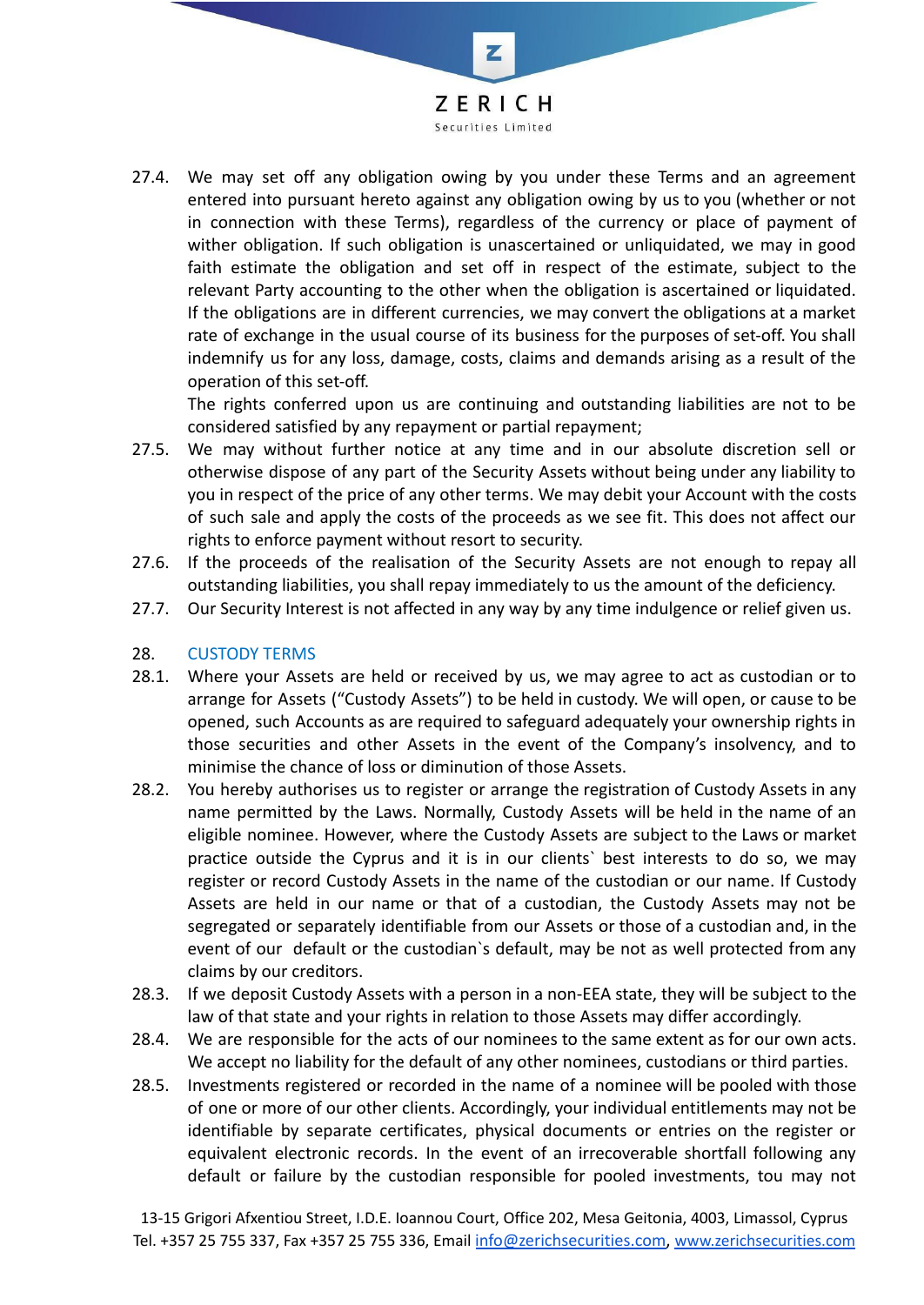

receive full entitlement and may share in that shortfall pro-rata to original share of the Assets in the pool. When corporate events (such as partial redemptions) affect some but not all of the investments held in a pooled Account, we will allocate the investments so affected to particular clients in such fair and equitable manner as we consider appropriate (which may without limitation involve pro rata allocation).

- 28.6. We will claim all amounts of any dividends, interest, payments or analogous sums to which you may be entitled in relation to Custody Assets and of which we are notified, but we shall not be responsible for claiming any entitlement or benefit you may have under any applicable taxation treaty or arrangement.
- 28.7. Where we appoint a custodian to hold Custody Assets it may be our affiliate.
- 28.8. We shall make no representations or warranties in relation to the Securities. We shall make no representations or warranties in relation to any opinions expressed to you concerning the advisability of investing in any securities (whether in writing or verbally) and in connection with any such Securities or with investments in general, except for the provision of general description of the nature and risks associated with financial instruments given.
- 28.9. Corporate Actions notices may have been obtained from sources which we do not control and may have been translated or summarised. Although we may believe that such sources to be reliable, we have no duty to verify the information contained in such notices nor faithfulness of any translation or summary and therefore does not guarantee its accuracy, completeness or timeliness, and we shall not be liable to you for any loss that may result from relying on such notices.
- 28.10. You are obliged independently to track all corporate actions of the securities' issuers:
- rights issue, preemptive right;
- bonus issue;
- stock split;
- consolidated stock;
- return of capital of shareholders;
- date of accrual and repayment of dividends.
- 28.11. Details of the proxy voting services offered by us are available on your request only. Neither we nor ours sub-custodians or nominees shall execute any form of proxy, or give any consent or to take any actions, in relation to any Securities except upon your instruction.

Until we receive your Instructions to the contrary we are authorised to and shall:

- a) present, upon notice, all Securities called for redemption or otherwise matured, and all income and interest coupons and other income items which call for payment upon presentation; and
- b) execute certificates and documents as may be required to obtain payment in respect of securities.
- 28.12. We will credit your Account with income and redemption proceeds only after actual receipts.

We will credit your Account with income on financial instruments no later than the next business day after the date of their actual receipt.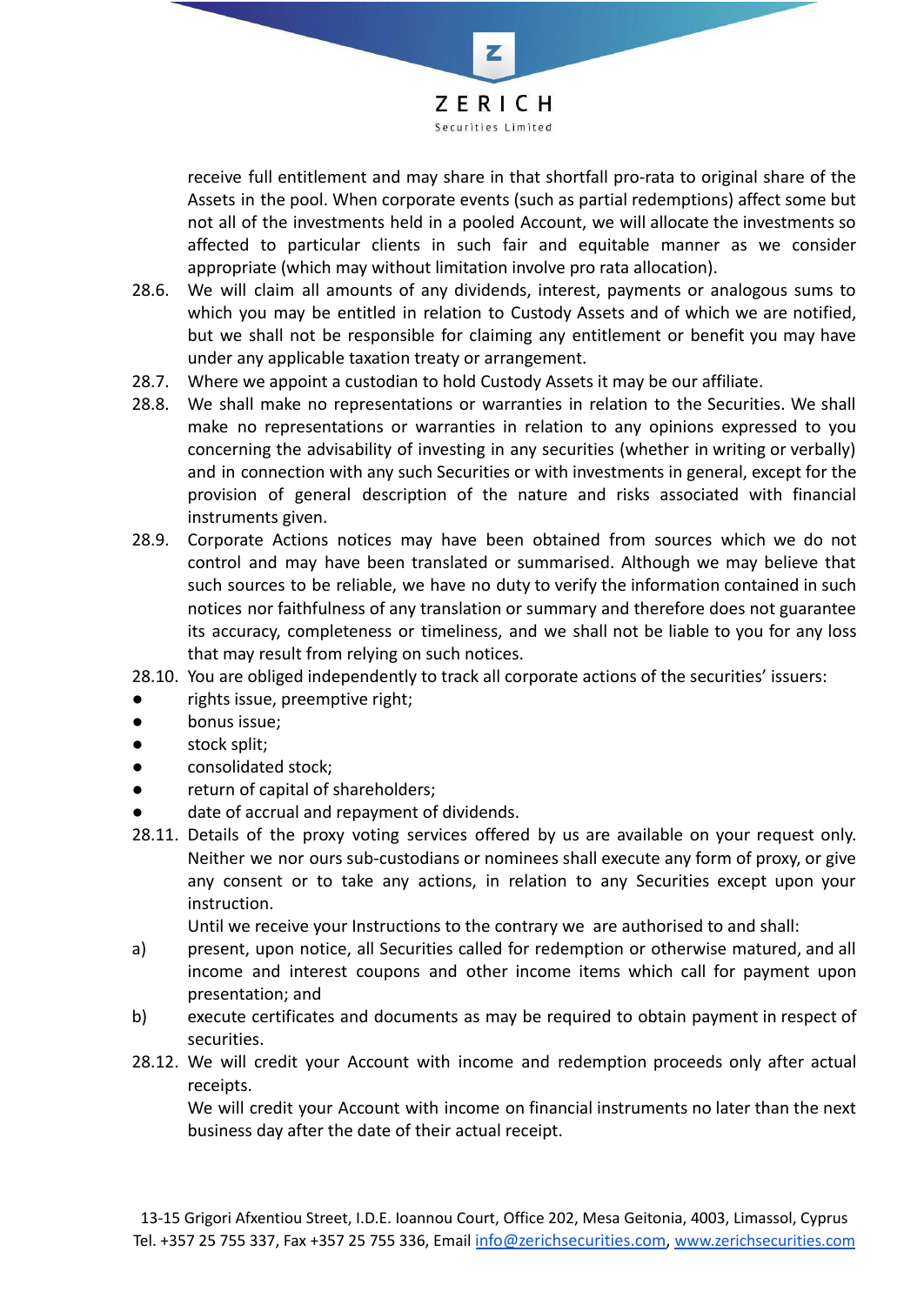

- 28.13. Neither we nor our sub-custodians shall be obliged to institute legal proceedings, file a claim or proof of claim in any insolvency proceeding or take any action with respect to collection of income or redemptions proceeds.
- 28.14. We shall use reasonable skill and care in performing your obligations under these Terms and we shall look after Assets with the same degree of skill and care as it do for our own similar assets in the relevant markets. Neither party shall have any liability arising from these Terms or from any obligations which relate to these Terms for any indirect, special, punitive or consequential loss or damage.
- 28.15. Use of financial instruments held by us on your behalf:
- a) We may enter into arrangements for securities financing transactions in respect of financial instruments held on your behalf or may use such financial instruments for our own Account or the Account of our other clients.
- b) We may enter into arrangements for securities financing transactions in respect of financial instruments held on your behalf in an omnibus Account held by a third party, or use financial instruments held in such an Account for our own Account or for the Account of our other clients.

## 29. COMMUNICATION BETWEEN THE CLIENT AND THE COMPANY

- 29.1. You may communicate with us by registered post, fax or email. All communications between us will be to the address, fax number or email and to the individual/department/account name specified in "Company's contact details" section or in any later notification of change in writing.
- 29.2. Information may be provided to you in paper format or by email to your email address provided during your registration. We shall notify you of any material changes to the information we have provided to you using the same medium in which it was originally provided (unless agreed otherwise).
- 29.3. Information may be communicated to you by way of durable medium, including but not restricted to our official website, Electronic Trading Platform, Client Cabinet, Portal if not restricted by the relevant legislation. Any information provided by the way of durable medium is deem to be duly provided to, and received by you.
- 29.4. All notices/information provided by us or received from you should be in English.

#### 30. CONFIDENTIALITY AND PERSONAL DATA PROTECTION

- 30.1. You shall promptly provide us with any information which we may request from from you to evidence the matters referred to in these Terms or to comply with any Applicable Regulations or otherwise and shall notify us if there is any material change to such information.
- 30.2. It is our policy to take all necessary steps to ensure that personal data held is processed fairly and lawfully in accordance with the Personal Data Law.
- 30.3. We hold personal data relating to you in connection with products and services you have asked us to provide. Except to the extent we are required or permitted by law, personal data provided to or obtained by us will be used for the purposes of providing you with the products and services you have requested.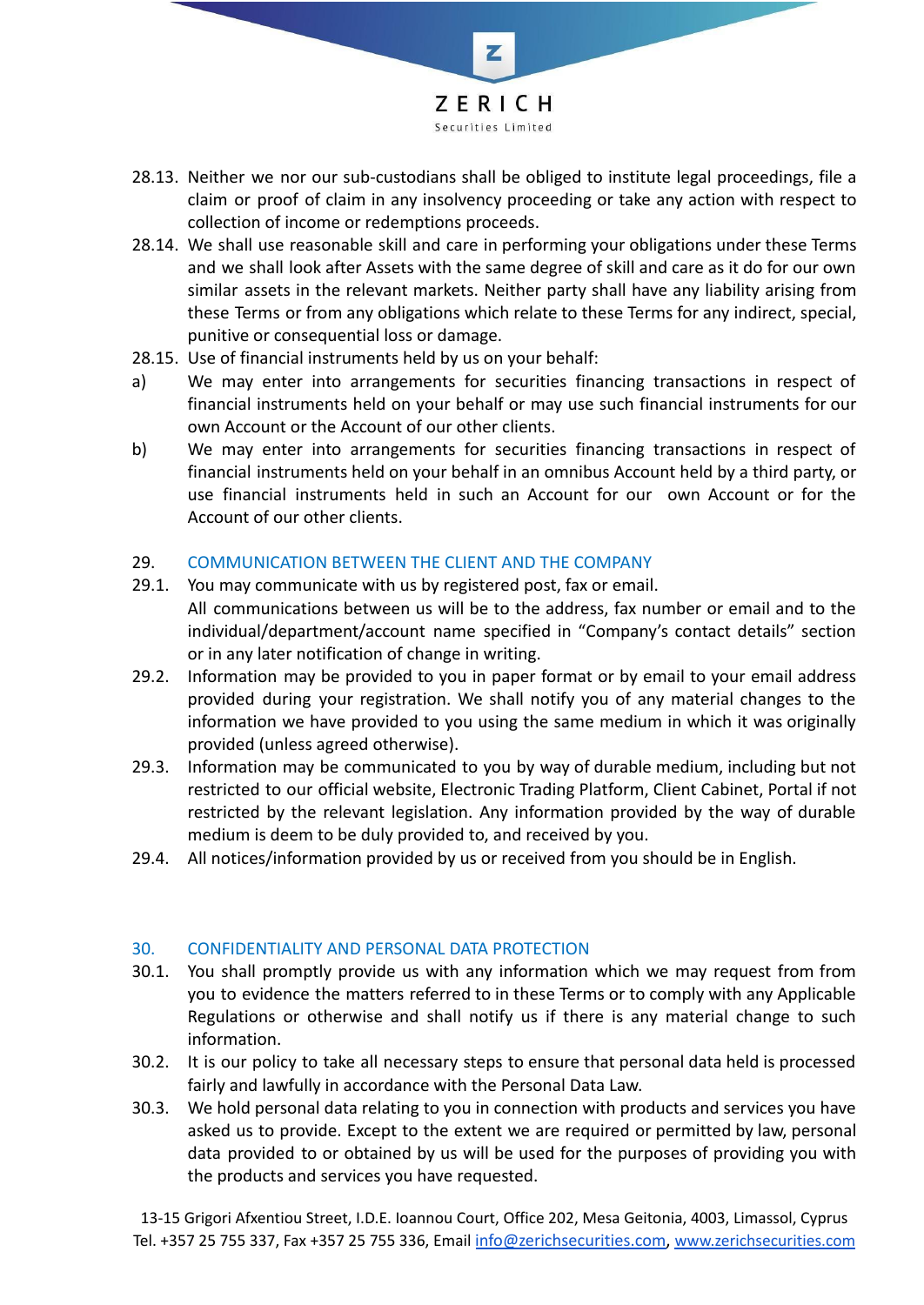

- 30.4. We may disclose the information which you provide to us, together with any other information which may relate to your Accounts or to your dealings with us, to any affiliate or agent, or in accordance with any Applicable Regulations, or where necessary for the performance of our obligations to you, or for marketing purposes.
- 30.5. Subject to section 32.4 above, we will not, and it will ensure that our affiliates and agents will not, otherwise disclose the information to any other person, unless we are permitted to do so by law, and we will treat all information we hold about you as private and confidential, even if you are no longer our client. We will not disclose any information we hold about you unless we are required to do so by any Applicable Regulations, or there is a duty to the public to disclose it, or our interests require disclosure, or at your request or with your consent.
- 30.6. You agree that we and our other affiliates can, among others:
- a) Hold and process by computer or otherwise any information we hold about you;
- b) Use such information to administer and operate your Account, to provide any Service to you, to monitor and analyse the conduct of your Account, to assess any credit limit or other credit decision, to assess the interest rate, fees and other charges to be applied to your Account, to enable us to carry out statistical and other analysis and to prevent fraud;
- c) Disclose such information to our affiliates;
- d) Disclose such information to those who provide services to us or act as our agents, to any person to whom we transfer or propose to transfer any of our rights and duties hereunder, or to licensed credit reference agencies or other organisations which help us and others to make credit decisions and prevent fraud, or in the course of carrying out identity, fraud prevention or credit control checks;
- e) Analyse and use any information we hold about you to give to you information about products and Services which we believe may be of interest to you. If you do not wish to receive such information, please let us know.
- 30.7. You agree that we may also transfer information we hold about you to any country, including countries outside the European Economic Area, which may not have data protection legislation, for any of the purposes described in this section, and according to the provisions of the Protection of Natural Persons With Regard to the Processing of Personal Data and for the Free Movement of Such Data of 2018.
- 30.8. If you are an individual, we are obliged to supply you, on request, with a copy of personal data which we hold about you (if any), provided that you pay a fee.
- 30.9. By entering in agreement with us you acknowledge and agree that all communication including telephone conversations between us may be recorded and that we may deliver copies of transcripts of such recordings to any court, regulatory or government authority. All Instructions, requests or Orders received by telephone will be binding as if received in writing.
- 30.10. The property of all recordings shall be and remain the sole properties of our Company and will be accepted by you as conclusive evidence in case of any legal dispute and/or complaint.
- 30.11. We will treat the information we hold about you in strict confidentiality and will not use it outside the scope for the provision of Services described in these Terms. Information of a confidential nature will be treated as such provided that such information is not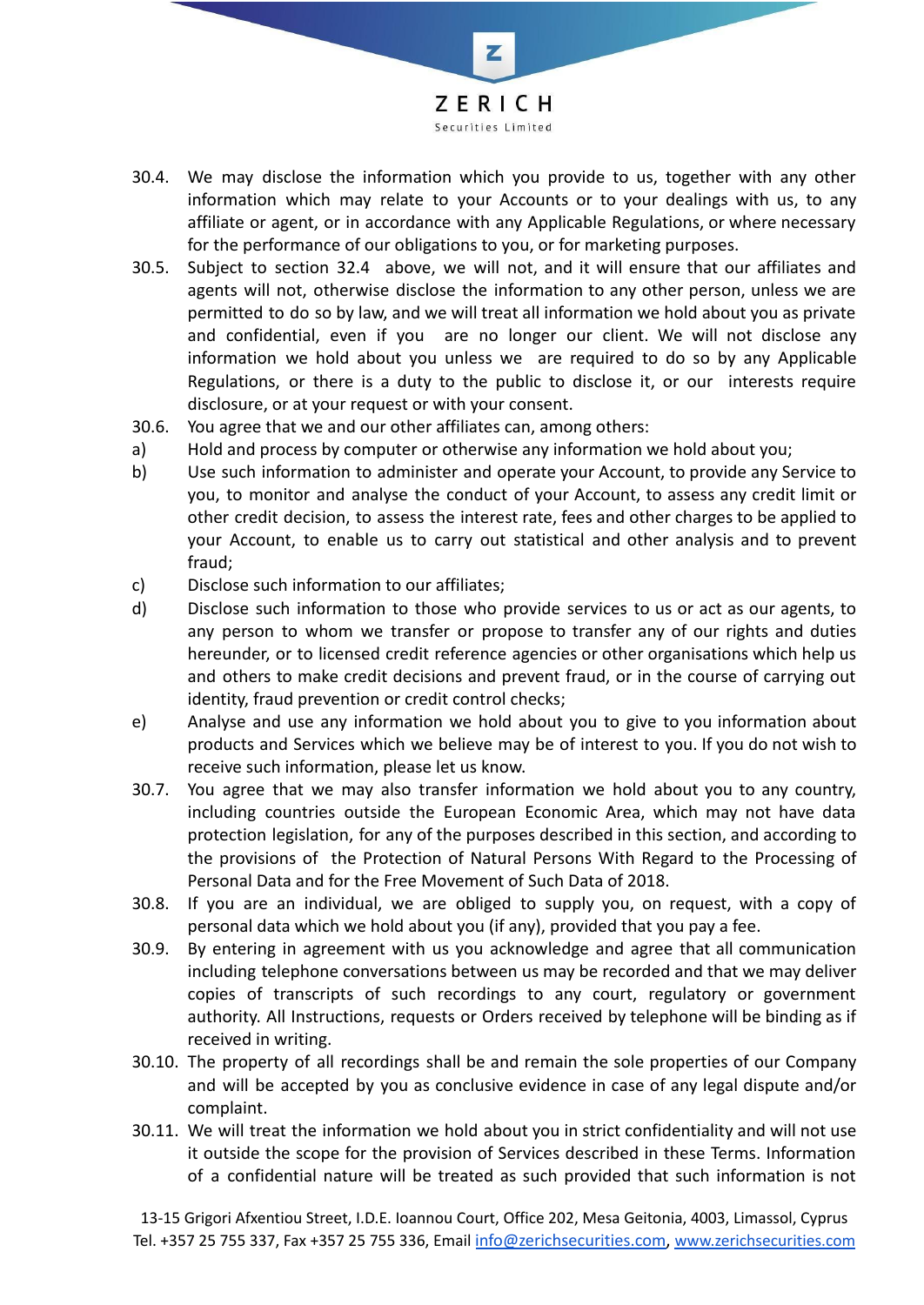

already in the public domain or in our the legal possession and was not subject to an obligation of confidence or non-disclosure at the moment of its receipt by us.

- 30.12. Without the others consent, neither we no you shall disclose or use for any purpose except as contemplated, the terms of these Terms or the relevant additional agreement(s) any information disclosed to them by the disclosing party in connection with us, except to the extent that such information is:
- a) already available in the public domain, other than as a result of breach of these Terms;
- b) already known to the receiving party at the time of disclosure;
- c) required to be disclosed under Applicable Regulations or court order; or
- d) requested by a Regulator.
- 30.13. We will only disclose information of confidential nature only in the following cases:
- a) Whenever it is required to do so by any regulatory and/or enforcement authorities or bodies that have jurisdiction over us;
- b) With the purpose of preventing fraud, illegal activity, anti money laundering or terrorist financing
- c) For the purposes related to credit or identification enquiries or assessments;
- d) For the purposes related to credit or identification enquiries or assessments;
- e) To judicial proceedings between us;
- f) To any of our consultants, lawyers or auditors provided that in each case these will be informed about the confidential nature of such information and commit to the confidentiality herein obligations as well;
- g) At your request or with your consent. Such disclosure shall occur on a "need to know" basis, unless otherwise instructed. Under such circumstances we shall expressly inform the third party regarding the confidential nature of the information.
- 30.14. Before providing us with any information relating to identifiable living individuals in connection with these Terms you should ensure that those individuals have consented to you providing us with their information and are aware: of our identity; that we may use their information to develop its services to clients and protect its interests; that we may record or monitor phone calls and monitor electronic communications (including emails and other electronic communications) between us for compliance purposes; that we may use their information for marketing purposes (including letter, telephone, email or other methods) to inform you or them about services which may be of interest to you or them; that this may involve disclosure of their information and transfer of their information to any country, including countries outside the European Economic Area which may not have strong data protection laws or where authorities may have access to their information; however, if we do transfer personal data to countries outside the European Economic Area, we will make sure that the same level of protection as it is required to provide in the European Economic Area is applied to their personal data; that we may retain their information after you cease to be a client, for as long as permitted for legal, regulatory, fraud and legitimate business purposes.
- 30.15. You will not, without our prior written consent in each instance, (a) use in advertising, publicity, monitoring or other promotional materials or activities, the name, trade name, trademark, trade advice, service mark, symbol or any abbreviations, contraction or simulation thereof, of our Company or our affiliates or their respective partners or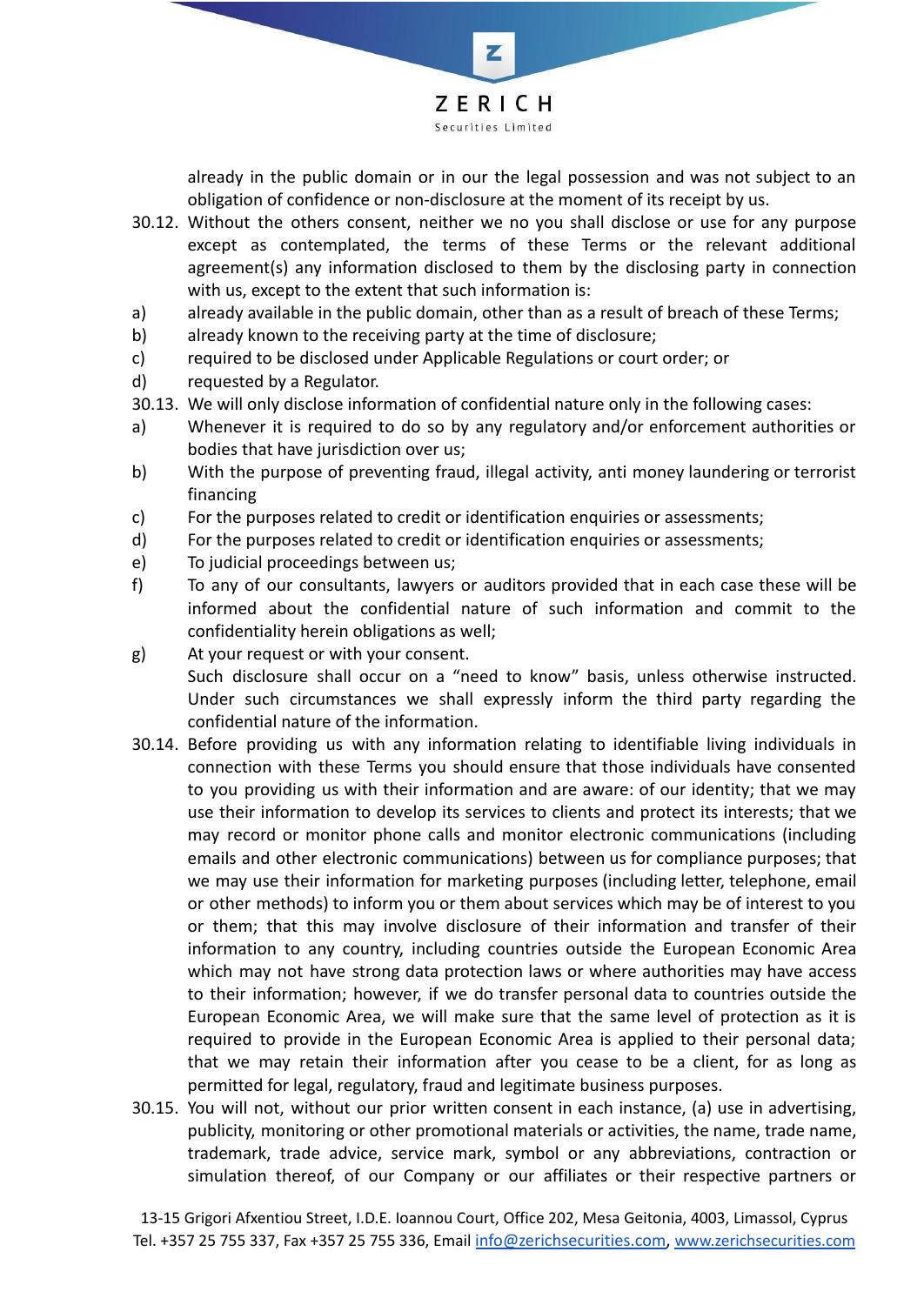

employees, or (b) represent directly or indirectly that any product or any service provided by you hav been approved or endorsed by us. This section shall survive termination of our agreement.

- 30.16. You accept and concern that we may, from time to time, engage companies for statistical purposes in order to improve our promotional and marketing strategies. As a result, some or all of your personal data may be disclosed on an anonymous and aggregated basis only.
- 30.17. By entering into agreement with us you provide consent to us to make direct contact wit hyou, from time to time, by telephone, facsimile, email or otherwise. You agree to such communications and agree that you will not consider such communication as a breach of any of your rights under any relevant data protection and/or privacy regulations.
- 30.18. You acknowledge and accept that have read, understood and accepted our Privacy Policy which is available on our official website.

## 31. AMENDMENTS

- 31.1. These Terms may be amended. Changes are usually made under the following circumstances:
- a) if such an amendment is necessary pursuant to any amendment in the applicable law or as consequent to the publication of new regulations acts;
- b) another cases.
- 31.2. Amendments to these Terms shall enter into force:
- a) if changes are provided as per section.33.1a)  $-1$  (one) business day after the official publication;
- b) if changes are as per section  $33.1.b$  5 (five) business days after the official publication.
- 31.3. We shall notify you of the relevant amendment either in writing, and/or by email or through our official website.

#### 32. TERMINATION AND DEFAULT

32.1. Either party (you or we) can terminate this agreement.

By giving your Instruction to close the Account in the Member Aria section of our website; or

By giving 5 (five) business days written notice. Termination will be without prejudice to Transactions already initiated. In the case of such termination, all pending Transactions on your behalf shall be cancelled and any open positions shall be closed.

- 32.2. Upon termination of our agreement we will be entitled, without prior notice to you, to cease your access to our Trading Platform.
- 32.3. We may terminate this agreement immediately in the following events of default:
- a) death of the Client;
- b) if any application is made or any order is issued or a meeting is convened or a resolution is approved or any measures of bankruptcy or winding up of the Client are taken;
- c) such termination is required by any competent regulatory authority or body or court of law;
- d) you violate any provision of these Terms or any other agreement with us and in our opinion they cannot be implemented;
- e) you involve us directly or indirectly in any type of fraud;

13-15 Grigori Afxentiou Street, I.D.E. Ioannou Court, Office 202, Mesa Geitonia, 4003, Limassol, Cyprus Tel. +357 25 755 337, Fax +357 25 755 336, Email [info@zerichsecurities.com](mailto:info@zerichsecurities.com), [www.zerichsecurities.com](https://www.zerichsecurities.com/)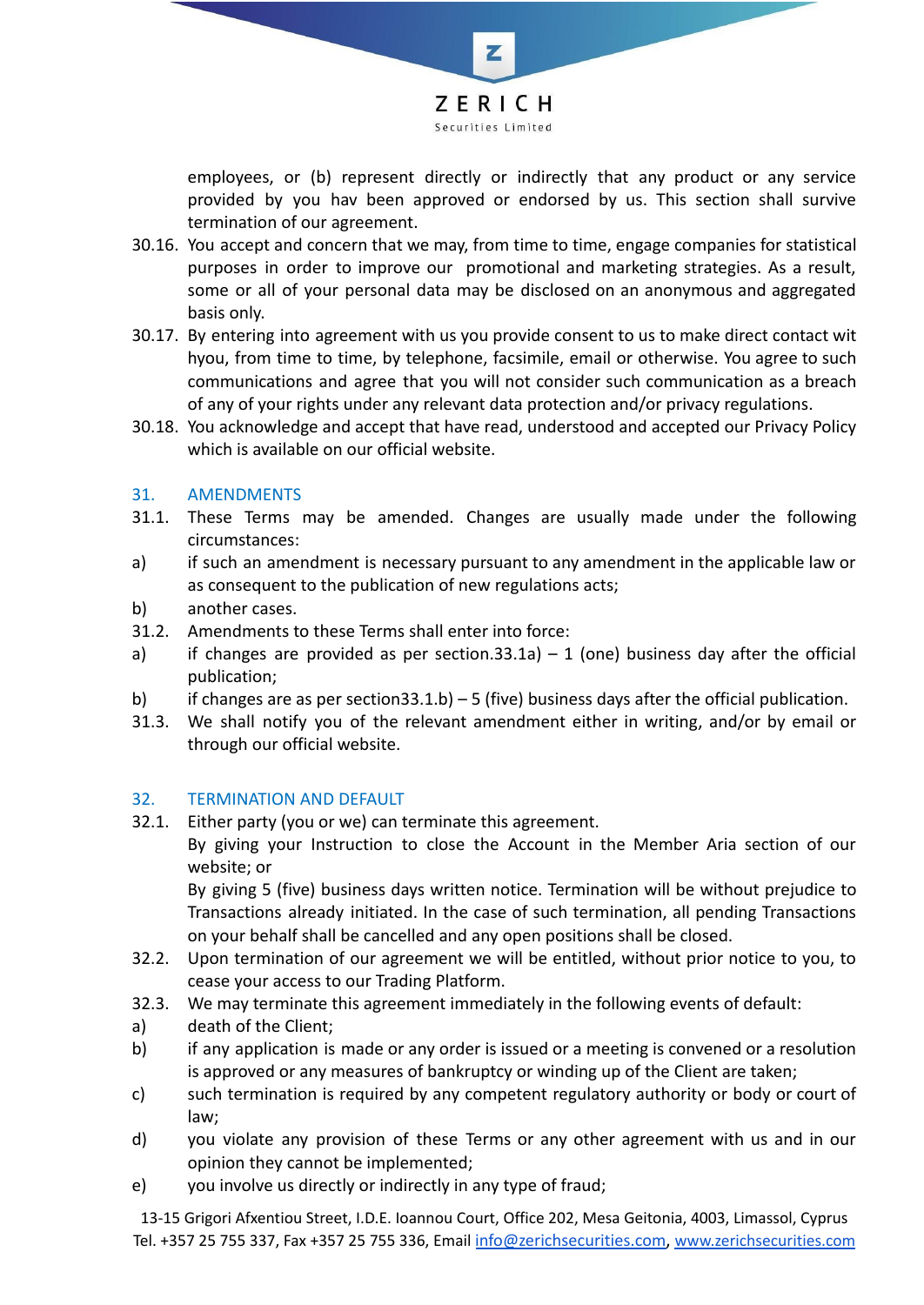

- f) we have grounds to believe that your trading activity affects in any manner the reliability and/or smooth operation and/or orderly of our Trading Platform;
- g) you have failed to provide any information related to any investigation or/and verification;
- h) you act in a rude or abusive manner to our employees;
- i) false and/or misleading information provided by you or unsubstantiated declarations made herein.
- 32.4. The termination of our agreement shall not in any case affect the rights which have arisen, existing commitments or any contractual provision which was intended to remain in force after the termination and in the case of termination, you shall pay:
- a) Any pending fees/commissions and any other amount payable to us;
- b) Any charge and additional expenses incurred or to be incurred by us as a result of the termination of our agreement;
- c) Any damages which arose during the arrangement or settlement of pending obligations;
- d) We have the right to subtract all above pending obligations from the your Account.
- 32.5. Upon termination of our agreement, we shall immediately hand over to you your assets in our possession, provided that we shall be entitled to keep such your assets as necessary to pay any your pending obligations.

## 33. GENERAL PROVISIONS

- 33.1. You acknowledge that no representations were made to you by us or on our behalf which may have in any way incited or persuaded you to enter into this agreement.
- 33.2. You shall not assign charge or otherwise transfer or purport to assign, charge or otherwise transfer your rights or obligations under these Terms or any interest in these Terms, without our prior written consent, and any purported assignment, charge or transfer in violation of this section shall be void.
- 33.3. If you is a partnership, or otherwise comprise more than one person, your liability under this Terms shall be joint and several. In the event of the demise, bankruptcy, winding-up or dissolution of any one or more of such persons, then (but without prejudice to the above or our rights in respect of such person and his successors) the obligations and rights of all other such persons under these Terms shall continue in full force and effect. Any reference in these Terms to you shall be construed, where appropriate, as reference to one or more of these persons. Any warning or other notice given to one of the persons which form you as our client shall be deemed to have been given to all the persons who form you as our client. Any Order given by one of the persons who form you as our client shall be deemed to have been given by all the persons who form you as our client.
- 33.4. Any waiver of these Terms must be set out in writing, must be expressed to waive these Terms, and must be signed by or on behalf of both parties.
- 33.5. Without prejudice to any other rights to which we may be entitled, we may at any time and without notice to you set off any amount (whether actual or contingent, present or future) at any time owing between you and us. We can off-set any owned amounts using any your Account(s) with us.
- 33.6. If any provision of these Terms is or becomes illegal, invalid or unenforceable in any respect under the law of any jurisdiction, neither the legality, validity or enforceability of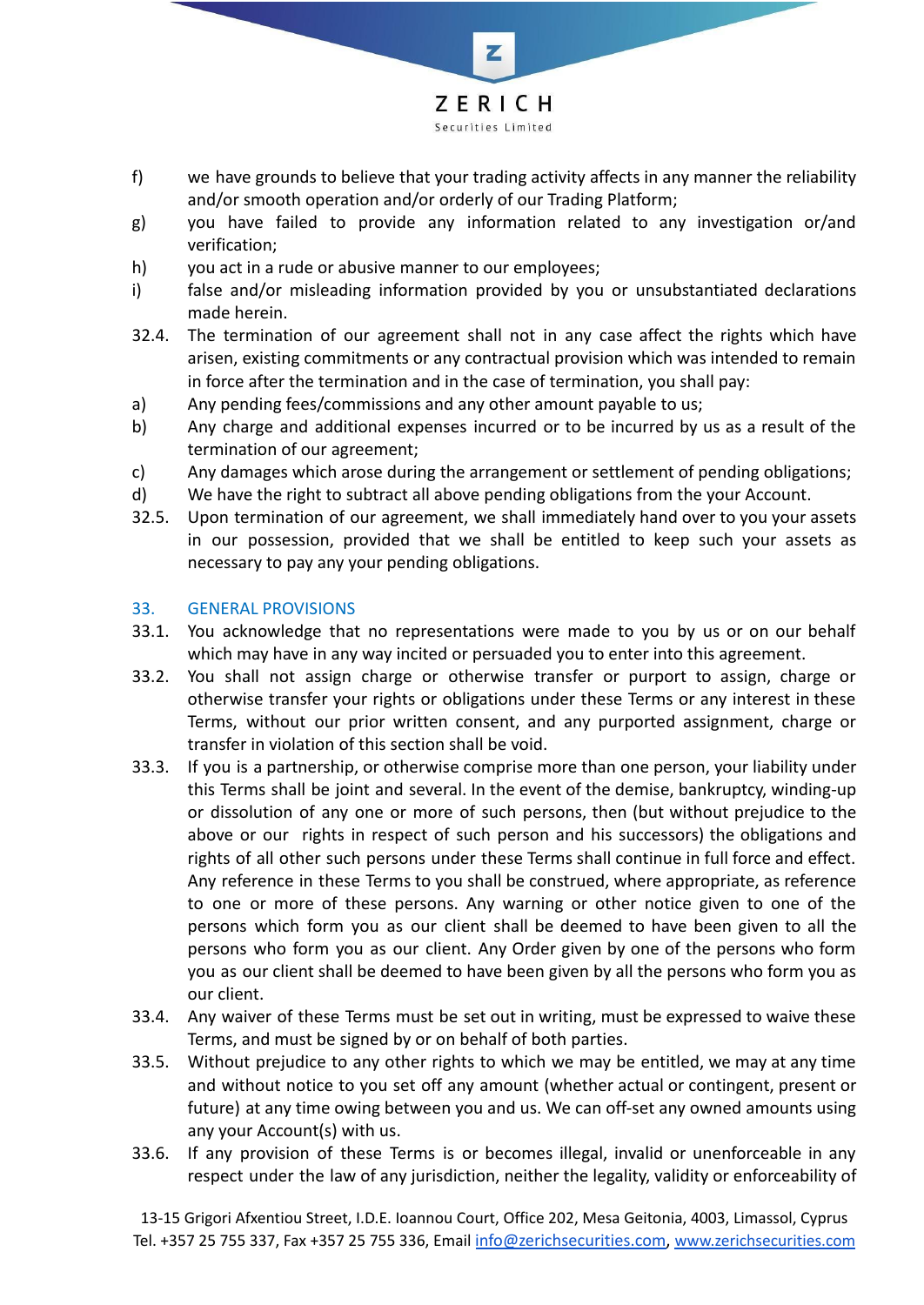

the remaining provisions of these Terms nor the legality, validity or enforceability of such provision under the law of any other jurisdiction shall be affected or impaired.

- 33.7. Our records, unless shown to be wrong, will be evidence of your dealings with us in connection with our Services. You will not rely on us to comply with your record keeping obligations, although records may be made available to you on request at our discretion.
- 33.8. These Terms and all Transactions are subject to Applicable Regulations so that:
- a) if there is any conflict between these Terms and any Applicable Regulations, the latter will prevail;
- b) nothing in these Terms shall exclude or restrict any obligation which we have to you under Applicable Regulations;
- c) we may take or omit to take any action it considers necessary to ensure compliance with any Applicable Regulations and whatever we does or fail to do in order to comply with them will be binding on you.
- 33.9. All Transactions on your behalf shall be subject to the laws which govern the establishment and operation, the regulations, arrangements, directives, circulars and customs of the CySEC, and any other authorities which govern the operation of investment firms or the provision of the Investment Services, as they are amended or modified from time to time. We shall be entitled to take or omit to take any measures which it considers desirable in view of compliance with the Laws and Regulations in force at the time. Any such measures as may be taken and all the Laws and Regulations in force shall be binding for you.
- 33.10. These Terms may be amended by us from time to time. Any changes to these Terms will not apply to transactions performed prior to the date on which the changes become effective unless specifically agreed otherwise. We shall notify you of any changes in these Terms through our official website. Should you disagree with the changes made by us, you may terminate our agreement in accordance with section 34 hereof.
- 33.11. We shall provide no statements of Accounts in relation to financial instruments traded through your Account. You may, at any time during our relationship, review the current and any historic state of your Account directly through the trading platform(s).
- 33.12. You shall pay all stamp duty and expenses relating to our agreement and any documentation which may be required for the execution of our agreement and of any transaction hereunder.
- 33.13. The location of detailed information regarding the execution and conditions for the investment transactions in Financial Instruments markets conducted by us, and other information regarding our activities, are made available on our official website. You shall regularly visit our official website to obtain updated information.
- 33.14. We, from time to time and as often as it deems appropriate, may issue material ("the Material"), which contains information including but not limited to the conditions of the financial market, posted on our website and other media. It should be noted that the Material is considered to be marketing communication and are provided to you for information purposes only and does not contain, and should not be construed as containing, investment advice or an investment recommendation or, an offer of or solicitation for any transactions in financial instruments. While we take reasonable care to ensure that information contained in the Material is true and not misleading at the time of publication, it makes no representation and assumes no liability as to the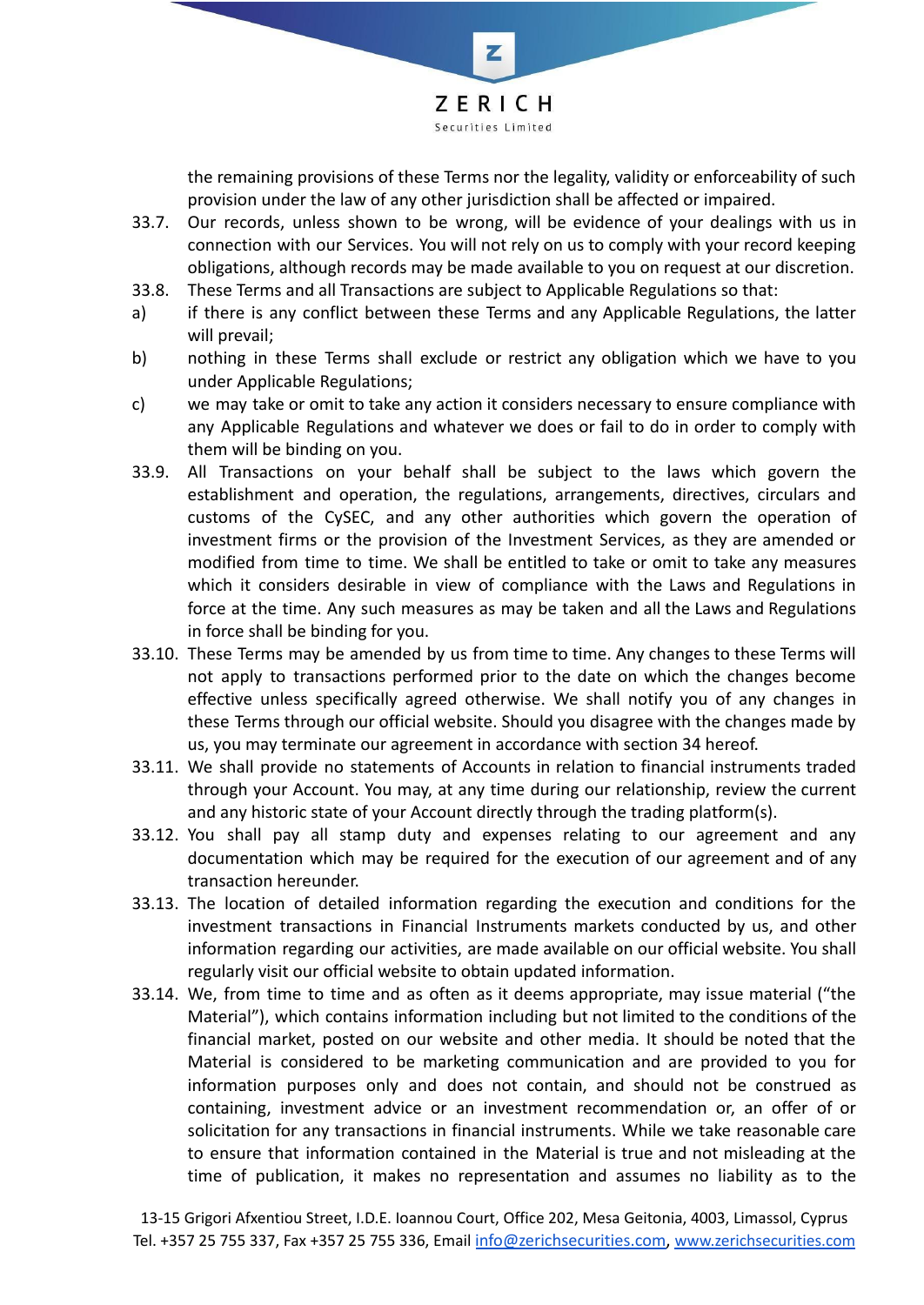

z

accuracy or completeness of the information provided, nor any loss arising from any investment based on a recommendation, forecast or other information supplied by any of our employee, a third party or otherwise. The Material is not prepared in accordance with legal requirements promoting the independence of investment research and it is not subject to any prohibition on dealing ahead of the dissemination of investment research. All expressions of opinion included in the Material are subject to change without notice. Any opinions made may be personal to the author and may not reflect our opinions.

## 34. REPRESENTATIONS, WARRANTIES AND COVENANTS

On a continuing basis, you represent, warrant, covenant and undertake to us, both in respect of yourself and any other person for whom you act as agent, that:

- a) You are authorised and have the capacity to enter into agreement with us and any Transactions which may arise under it;
- b) You are over 18 years old and/or have full capacity and/or are competent to enter into the present agreement and are aware of the local laws and regulations of the country of your residence in regards to being allowed to enter into this agreement and the information you provide during the registration process as well as in any our document is true correct, complete and accurate and that you will promptly inform us of any changes to the details or information provided to us;
- c) You warrant to us that all and any documents delivered by you or on your behalf to us are at all times true, valid and authentic;
- d) You unreservedly state, affirm, warrant and guarantee that you have chosen the investment amount, taking your total financial circumstances into consideration which your consider reasonable under such circumstances;
- e) Any monies delivered to us shall belong exclusively to you, free of any lien, charge, pledge and any other encumbrance, and that they shall not be either directly or indirectly proceeds of any illegal act or omission nor a product of any criminal activity;
- f) You act for yourself and not as a representative nor as a trustee of any third person, unless you have produced, to our satisfaction, a document of powers of attorney enabling you to act as representative and/or trustee of any third person;
- g) You acknowledge that we shall not be obliged to inform you on an individual basis for any developments or changes on existing laws, directives, regulations, information and policies from any competent authority but you should refer to our official website to obtain all these data and information as well as to any other document that we may from time to time publish;
- h) You agree and consent to receive direct advertising through cold calling by phone, or personal representation or facsimile or automatic calls or by email or our any other electronic means;
- i) There are no restrictions, conditions or restraints by Central Banks or any governmental, regulatory or supervisory bodies, regulating your activities, which could prevent or otherwise inhibit you entering into, or performing in accordance with these Terms and/or under any transaction which may arise under them;
- j) Your performance under any transaction in accordance with these Terms do not violate any agreement and/or contract with third parties;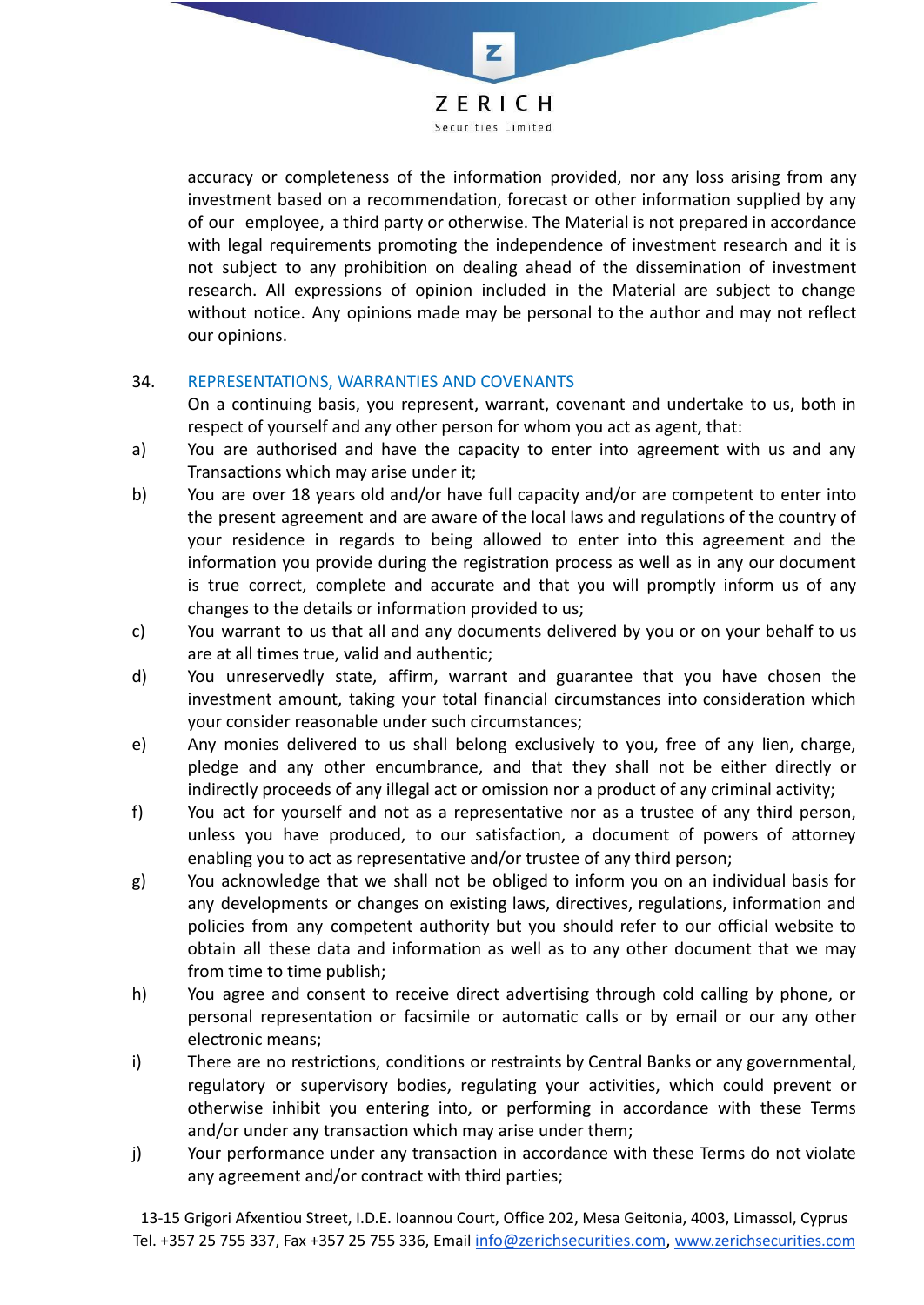

- k) These Terms, each Transaction and the obligations created hereunder are binding on you and enforceable against you in accordance with their conditions and do not violate the terms of any Applicable Regulations;
- l) There is no pending or, to the best of your knowledge, brought against you any action or legal proceeding before any court, arbitration court, governmental body, agency or official or any arbitrator that purports to draw into question, or is likely to affect, the legality, validity or enforceability against you of these Terms and any transaction which may arise under them or your ability to perform his/her obligations under these Terms and/or under any transaction which may arise under them in any material respect;
- m) You are not entering into any transaction unless you have a full understanding of all of the terms, conditions and risks thereof, and you are is capable of assuming and willing to assume (financially and otherwise) those risks;
- n) Any information which you provide to us will not be misleading and will be true and accurate in all material respects. You will inform us if your position changes and information provided to us becomes misleading or does not materially represent your capacity and ability to trade with us;
- o) You warrant that have regular access to the Internet, and to the e-mail address and mailbox you have provided, and it is hereby expressly agreed that it is appropriate for the us to communicate information, relevant to these Terms and the provision of the Investment Services, to you by electronic means, including nut not limited to our official website, Electronic Trading Platform, Clients` Portal even though such information may not be addressed personally to you;
- p) No Event of Default has occurred or is continuing;
- q) You have carefully read, understood and accepted the entire text of (i) these Terms including appendixes and schedules, (ii) the information on our official website and Electronic Trading Platform;
- r) You unreservedly state, affirm, warrant and guarantee that any loss or damage or penalties or legal costs or otherwise suffered by us due to violation of these declarations and warranties resulted by false and/or misleading information provided by you or unsubstantiated declarations made herein, are subject to full indemnification by you towards us.

#### 35. OUR LIABILITY

- 35.1. We will be liable for any your loss as a result of our guilty actions, which resulted in failure to fulfill or improper performance by us of obligations stipulated by these Terms.
- 35.2. We will not be liable for any loss, liability or cost suffered or incurred by you as a result of the providing Services to you unless the loss, liability or cost is caused by our gross negligence, willful default or fraud committed while acting on your instructions.
- 35.3. We will not be liable for any loss, liability or cost which you may suffer or incur as a result of the negligence, willful default or fraud of any third party (including any broker, bank, agent, custodian, investment exchange, depository or clearing house, electronic payment provider) which we have taken reasonable care in appointing.
- 35.4. Neither we nor any third party who acts on our behalf in providing a Service to you, whether affiliated to us or not, nor we or our directors, officers, servants, agents or representatives, will be liable to you (except in the case of fraud) for any consequential,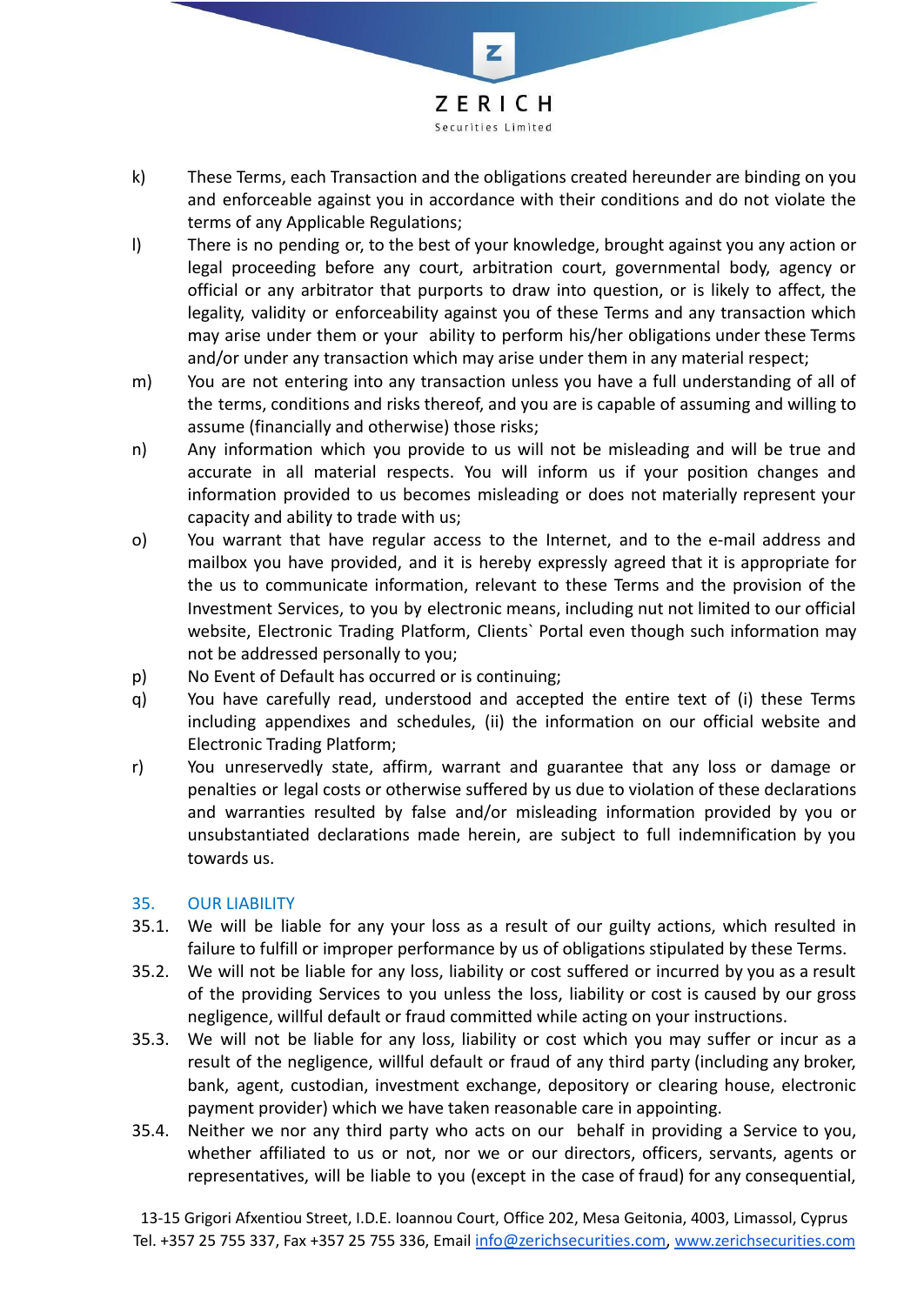ZERICH Securities Limited

z

indirect, special, incidental, punitive or exemplary loss, liability or cost which you may suffer or incur arising out of our acts or omissions under these Terms, howsoever the loss, liability or cost is caused and regardless of whether it was foreseeable or not. For the purpose of this section, the expression "consequential loss, liability or cost" includes any loss, liability or cost arising from you being unable to sell Financial Instruments where the price is falling, or from not being able to purchase Financial Instruments where the price is rising, or from being unable to enter into or complete another transaction which requires you to have disposed of or purchased the Financial Instruments or any other loss arising as a result of loss of business, profits, goodwill or data and any indirect, special, incidental, consequential, punitive or exemplary loss, liability or costs, whether arising from negligence, breach of contract or otherwise and whether foreseeable or not.

- 35.5. We shall not be held liable for any loss which is or which may be the result of deceit in relation to the facts or mistaken judgment or any act done or which we have omitted to do, whenever it arose, unless to the extent that such deceit or act or omission is due directly to deliberate omission or fraud by us.
- 35.6. We shall not be held liable in relation to any omission, negligence, deliberate omission, fraud, or default of the bank where your Bank Account maintained.
- 35.7. You warrant and represent that you shall indemnify us and maintain it so indemnified against any claim, damage, liability, costs or expenses of any third party and/or which may be satisfied by us and which may arise in relation to these Terms and/or in relation to the provision of the Investment Services and/or in relation to the disposal of the your Financial Instruments and/or in relation to the non-fulfilment of any of your statements and/or Orders and/or instructions contained in these Terms.
- 35.8. We will not be liable for any loss or expense incurred by you in connection with, or directly or indirectly arising from any error, delay or failure in the operation of the Trading Platform notwithstanding if the Transaction(s) originated from your terminal or by telephone;
- 35.9. In the event of your the death or mental incapacity, we will have no responsibility or liability whatsoever in respect of the actions or omissions or fraud of the authorised third party in relation to your Trading Account and/or Money and we will stop accepting Requests, Instruction or other communications given on your behalf upon receipt of notice of your death or mental incapacity.
- 35.10. Nothing in these Terms excludes or limits our liability if any such exclusion or limitation is prohibited by law.

#### 36. INDEMNITY

On a continuing basis you shall indemnify us against any loss, liability and cost which we may suffer or incur under the provision of the services under these Terms, including but not limited:

- a) as a result of acting on any instruction which we reasonably believe to have been approved by you or given on your behalf, or
- b) as a result of your breach of any material provision of these Terms.

#### 37. FORCE MAJEURE

13-15 Grigori Afxentiou Street, I.D.E. Ioannou Court, Office 202, Mesa Geitonia, 4003, Limassol, Cyprus Tel. +357 25 755 337, Fax +357 25 755 336, Email [info@zerichsecurities.com](mailto:info@zerichsecurities.com), [www.zerichsecurities.com](https://www.zerichsecurities.com/)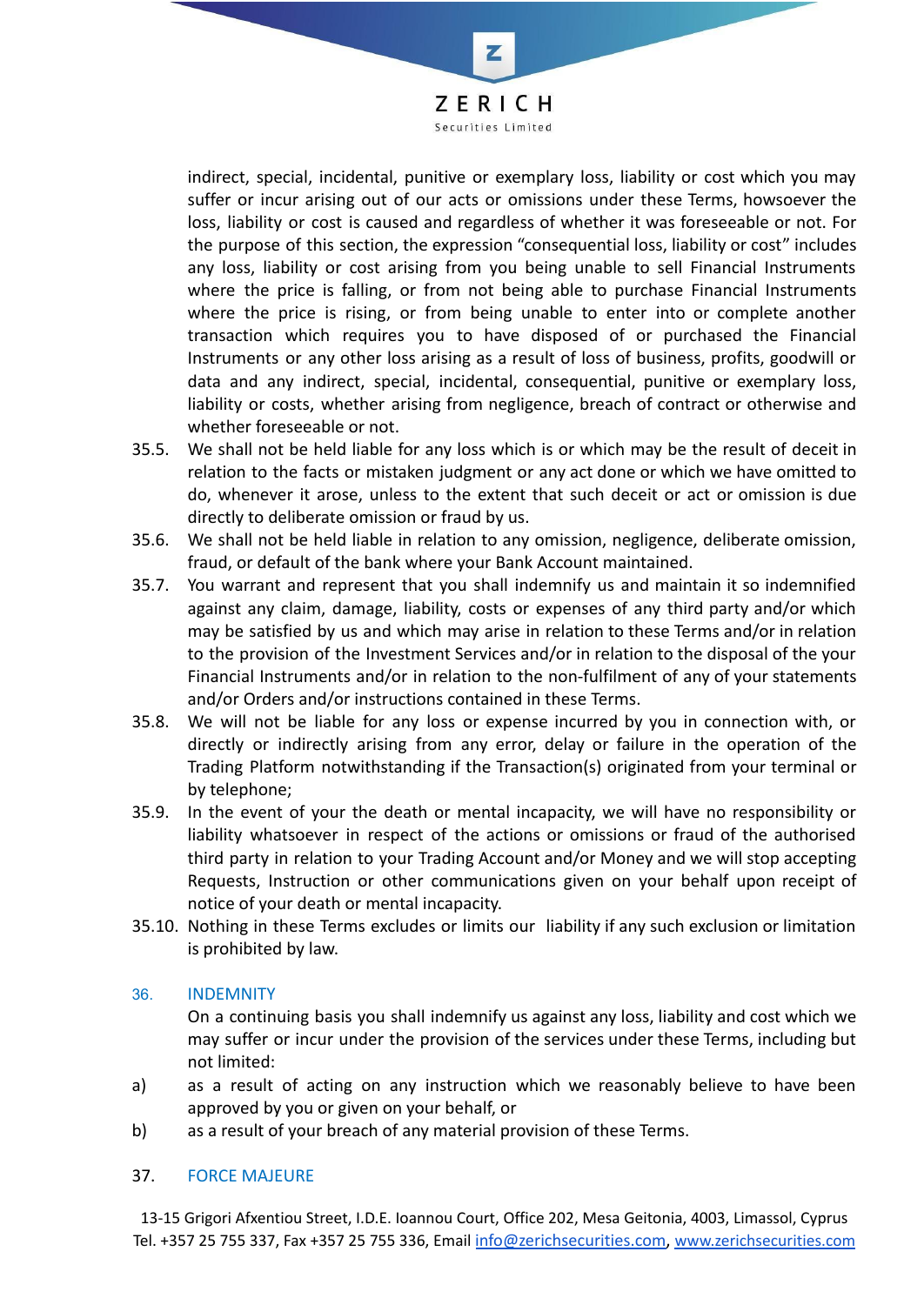

- 37.1. We will not be liable to you for failure to perform any obligation or discharge any duty owed to you under these Terms if the failure results from any cause beyond our control, including, without limitation:
- a) acts of God, war, fire, flood, explosions, strikes or other industrial disputes;
- b) any breakdown, or interruption of power supply, or failure of transmission or communication or computer facilities;
- c) hacker attacks or other illegal actions against our Electronic Trading Platform or our equipment;
- d) postal or other strikes or similar industrial action;
- e) the suspension, liquidation or closure of any market or the abandonment or failure of any event to which we relate Quotes, or the imposition of limits or special or unusual terms on trading in any such market or on any such event;
- f) the failure of any relevant exchange, clearing house and/or broker for any reason to perform its obligations.
- 37.2. In case such an event occurs, and we decide in our reasonable opinion that Force Majeure exists, we may, without any prior notice to you, at any time and without any limitations, take any of the following actions:
- a) close out any or all your Open Positions at such prices as we consider in good faith to be appropriate;
- b) suspend or freeze or modify any or all terms of these Terms to the extent that the Force Majeure makes it impossible or impracticable for us to comply with them;
- c) suspend the provision of any or all services under these Terms;
- d) take or omit to take any other actions as we deem reasonable with regards to our position, your and all the other our clients.

#### 38. APPLICABLE LAWS AND PLACE OF JURISDICTION

- 38.1. These Terms and all transactional relations between us are governed by the Laws of Cyprus and the competent court for the settlement of any dispute which may arise between them shall be courts of the Republic of Cyprus.
- 38.2. The submission to the jurisdiction of the courts referred to in section 40.1 above shall not limit our right to take proceedings against you in any other court of competent jurisdiction or, at our discretion, in any appropriate arbitration forum, and you agree to submit to the jurisdiction of any such court or the rules of any such arbitration forum.

#### 39. GOVERNING LANGUAGE

These Terms, appendices, schedules and additional agreement hereto (both present and future) are made in English. Although we might, from time to time, and at our own discretion provide translation into other languages, these are provided for a convenience and information purposes only. The official, legal binding text is in the English language. In case of any inconsistency or discrepancy between original English texts and their translation into any language, as the case may be, original versions in English shall prevail.

#### 40. COMPANY'S CONTACT DETAILS

13-15 Grigori Afxentiou Street, I.D.E. Ioannou Court, Office 202, Mesa Geitonia, 4003, Limassol, Cyprus Tel. +357 25 755 337, Fax +357 25 755 336, Email [info@zerichsecurities.com](mailto:info@zerichsecurities.com), [www.zerichsecurities.com](https://www.zerichsecurities.com/)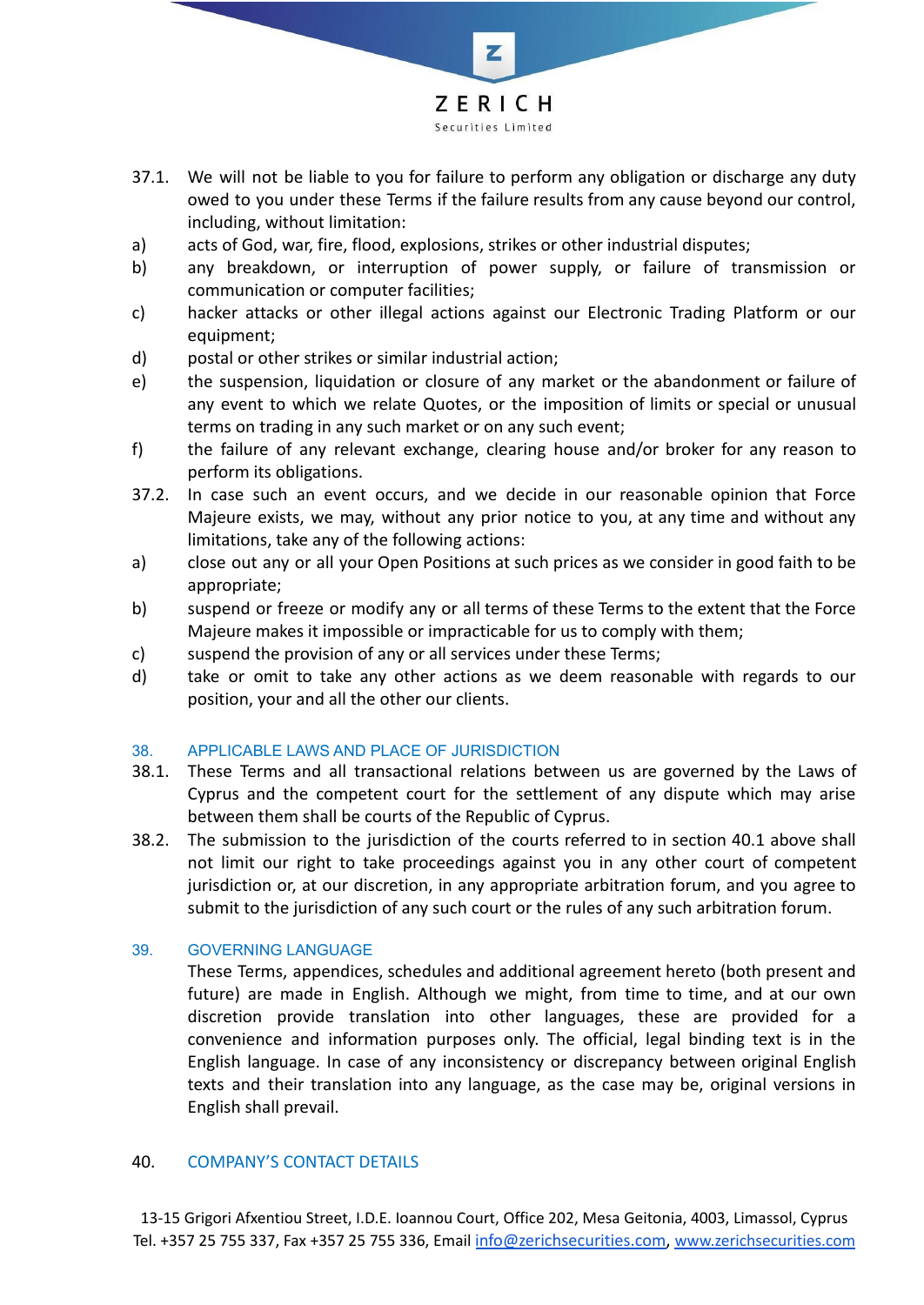

You shall communicate with us with the communication methods described in section 31 of these Terms at the following address: Registered address and address for correspondence: 13-15 Grigori Afxentiou, I.D.E. Ioannou Building, office 202, Mesa Geitonia, 4003 Limassol, Cyprus Authorised by the CySEC CIF License 115/10 dated 22 February 2010 T: +357 25755337 F: +357 25755336 Website(s): <https://www.zerichsecurities.com/> Email: [info@zerichsecurities.com](mailto:info@zerichsecurities.com)

#### 41. REGULATORY AUTHORITY

Cyprus Securities and Exchange Commission Office Address: 19 Diagorou, 1097, Nicosia, Cyprus T: +357 22 506600 F: +357 22 506700 Postal Address: PO. Box 24996, 1306 Nicosia, Cyprus Website: [www.cysec.gov.cy](http://www.cysec.gov.cy)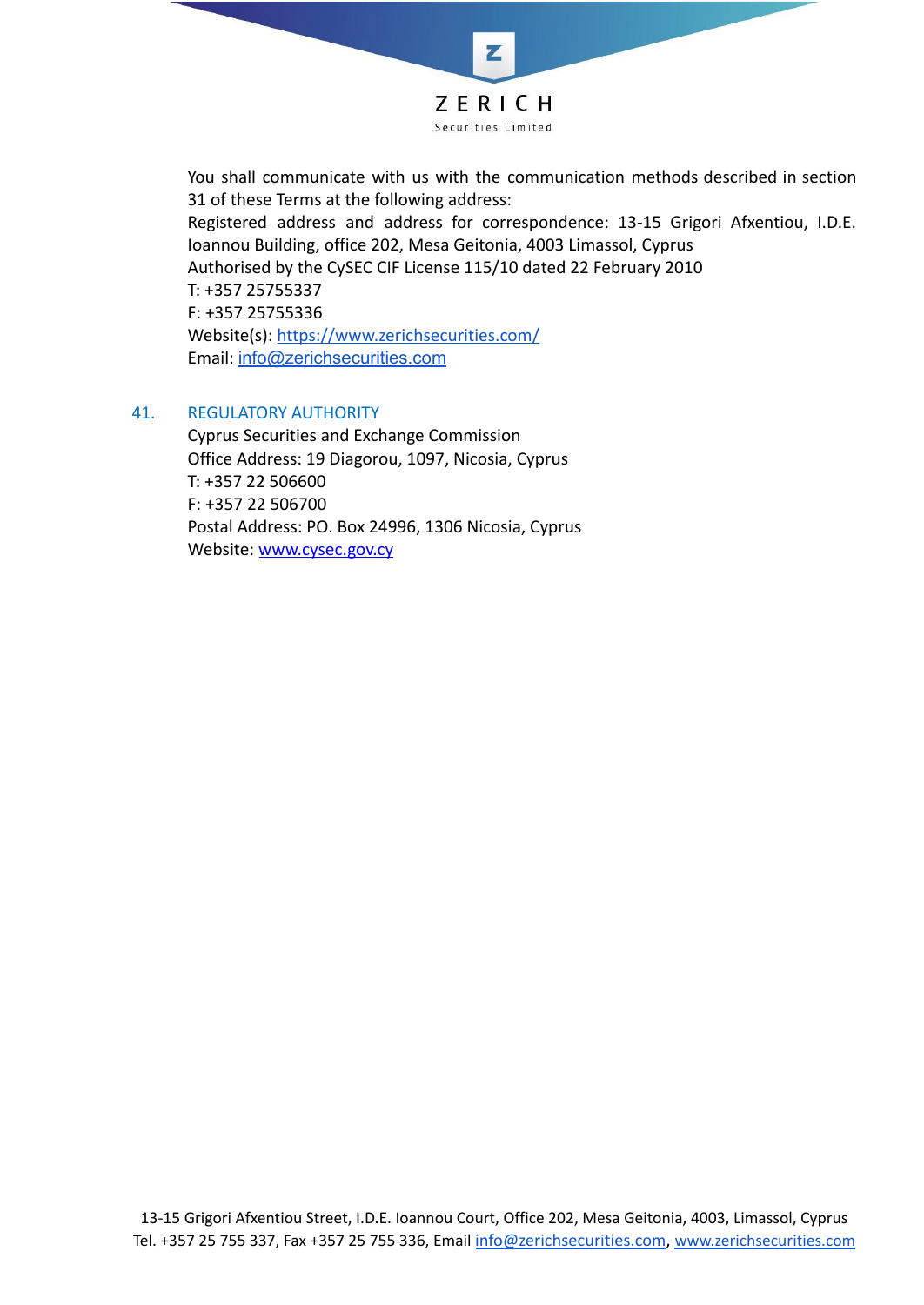

Effective from \_\_\_

# TERMS OF BUSINESS. SCHEDULE . MARKET DATA

Subject to this Schedule, we may distribute to you the market data you select. To order this service, you may submit to us a relevant Service Order Form (available through Electronic Trading Platform. No Service Order Form shall become binding unless confirmed to you as accepted by us.

## 1. DEFINITIONS AND INTERPRETATIONS

**Electronic Trading Platform** has the meaning given to it in section 2 of Terms of Business.

**End‐User** means you and where relevant, any and all your officers, directors and employees and any person authorised to act on your behalf, and the officers, directors and employees of such person.

**MD** means the market data we may from time to time supply to you subject to the terms of this Schedule.

**Third Party Provider** means third party licensors, vendors, service providers, subcontractors and sources that distribute to us MD and any associated content, data, material, information, connectivity, capability or service, for further dissemination to you.

**User Code** means unique identifiers and/or security devices or prescribed security procedures or any combination thereof, including without limitation, any digital certificate(s), secret keys, authentication codes, logins, and other secure access code (SMS, PUSH etc.), user name(s) password(s), credentials and/or access details that may be required to access or use MD.

# 2. GENERAL

2.1. Subject to the conditions and limitations set out in this Schedule and whatever additional obligations, conditions and limitations contained in your agreement(s), if any, with Third Party Provider(s), we may grant to you at your request, a limited, non‐exclusive, non‐transferable and revocable right to use MD that we may from time to time supply to you through Electronic Trading Platform or otherwise.

2.2. You agree that MD may be used solely by you or your End-Users on your behalf. You may use MD only for your personal use, or internal business use, as may be applicable, and to the extent, such use relates to the Services provided under these Terms.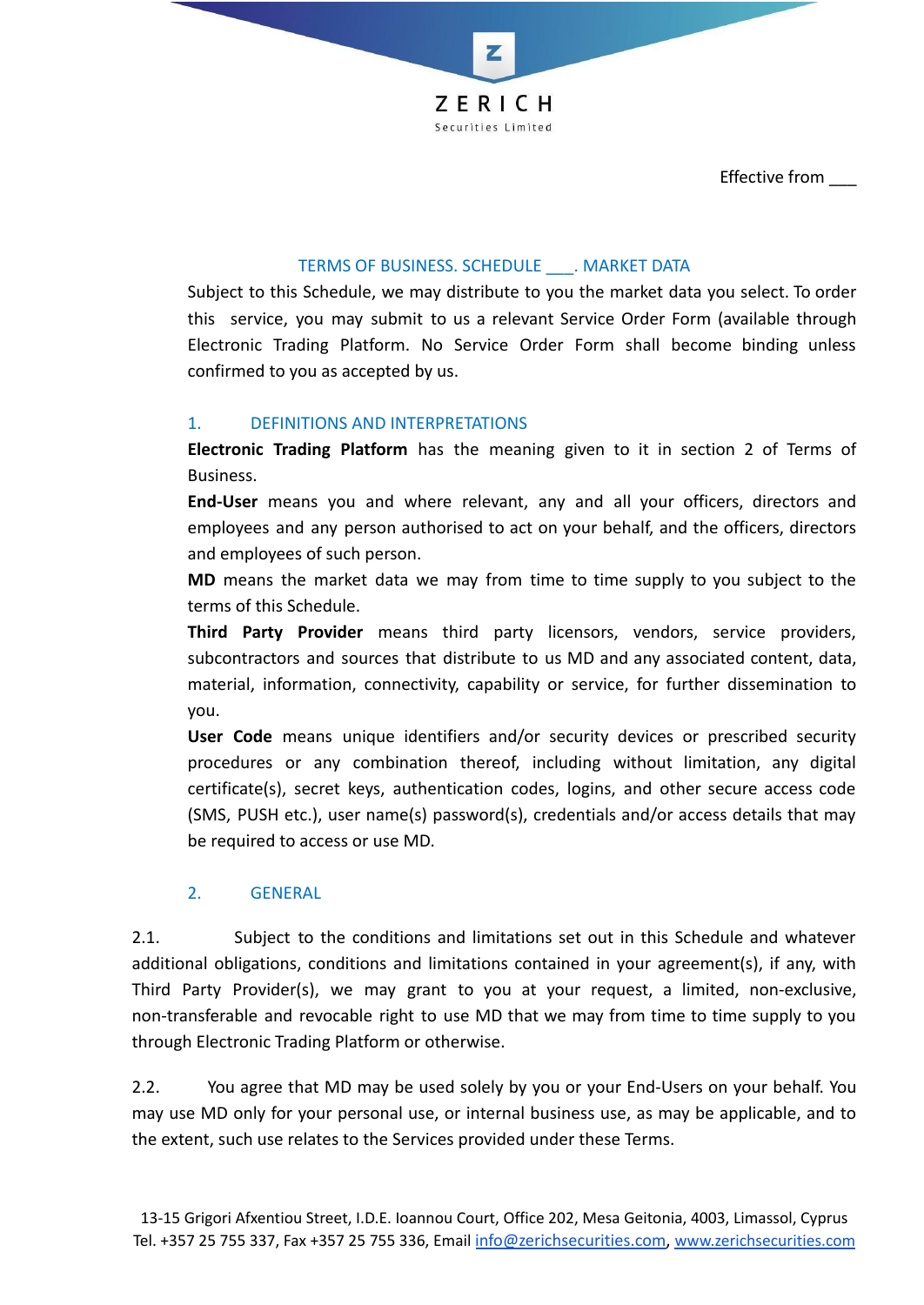

2.3. You acknowledge and agree that Third Party Provider(s) own all intellectual property rights or any other exclusive proprietary rights in MD or in anything copied or downloaded from the use thereof. Except as expressly stated herein, neither we nor any Third Party Provider grant you any rights to, or in, patents, copyrights, database right, trade secrets, trade names, trademarks (whether registered or unregistered), or any other rights or licences in respect of MD.

2.4. You acknowledge that we, as well as, Third Party Provider(s) may change or modify at any time, with as much prior notice to you as is reasonably practicable the content, format or nature of MD and the means of access to MD.

2.5. You undertake to use reasonable endeavours to notify us without delay of defects or faults arising in MD. We shall use commercially reasonable endeavours to make MD available at all times during business hours and relevant markets trading sessions except for scheduled or emergency maintenance notified to you by us as soon as reasonably feasible.

2.6. You agree to permit (subject to reasonable confidentiality restrictions and upon reasonable notice) us and any relevant Third Party Provider or appropriate regulator to inspect any equipment, connections and the distribution networks used by you in connection with MD.

2.7. All Service Order Forms once executed by you and accepted by us, shall constitute an integral part of this Schedule.

2.8. Upon termination of the use of MD, all licences granted in respect thereto shall immediately and automatically terminate without further notice.

2.9. You acknowledge and agree that damages may not be an adequate remedy for breach of the obligations set out in this Schedule and that nothing herein is intended to limit our right to seek alternative remedies, including an injunction or other equitable remedy.

# 3. USE

3.1. You shall not (and shall not permit any End‐User or third party to):

a) except as may be allowed by any Applicable Regulation which is incapable of exclusion by agreement between the parties and except to the extent expressly permitted under this Schedule, attempt to copy, modify, duplicate, create derivative works from, frame, mirror, republish, download, display, transmit, or distribute all or any portion of MD in any form or media or by any means;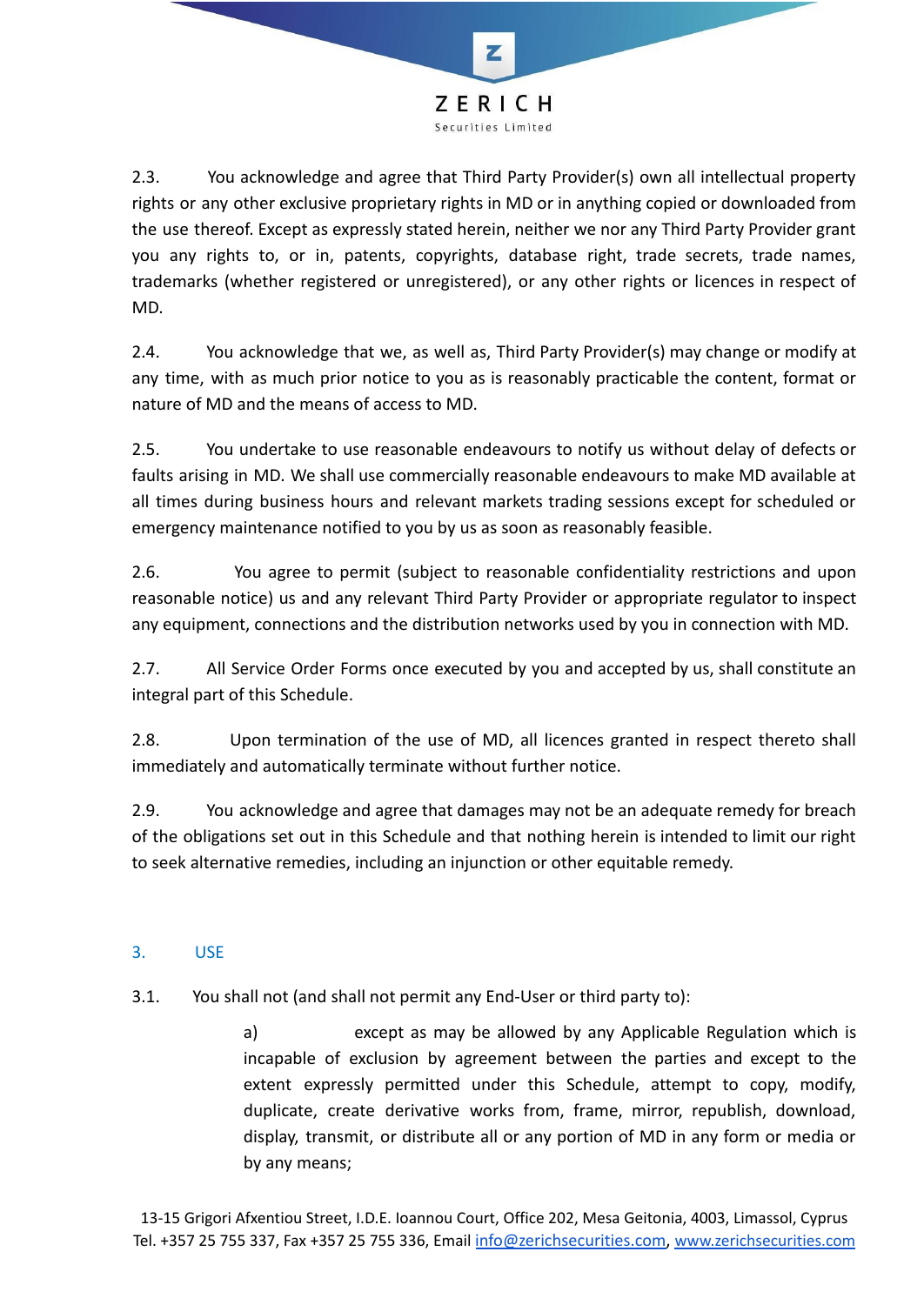

b) access all or any part of MD in order to build a product or service which competes with MD;

c) use MD for commercialisation or for provision to third parties;

d) license, sell, rent, lease, transfer, assign, distribute, display, disclose, furnish or otherwise commercially exploit, or otherwise permit or provide access to MD to any person or to any other office or place or make MD available to any third party or at any other office or place except you or your authorised End‐Users at their specified devices of any kind, or attempt to obtain, or assist third parties in obtaining, access to MD, other than as provided under this Schedule;

e) delete, remove or modify any author attributions, disclaimer, copyright, trademark or other legal notices or proprietary designations or labels; or

f) use MD for any illegal purpose or otherwise contrary to any Applicable Regulation and shall comply with all Applicable Regulations with respect to your activities under this Schedule.

3.2. You agree that provision of, access to or use of MD under this Schedule may at any time require or become conditional upon you:

- a) entering into direct agreements with Third Party Provider(s);
- b) agreeing on additional terms with such Third Party Provider(s); or
- c) signing any comfort letter, honesty statement or otherwise making any necessary statement to such Third Party Provider(s).

3.3. You shall and shall ensure that your End‐Users shall, at all times fully comply with all of the agreements, requirements and restrictions of ours and the applicable Third Party Provider(s) relating to MD and the use, access, distribution and consumption thereof, and all Applicable Regulations. In order to ensure compliance with contractual restrictions and obligations, you shall promptly respond to any and all requests for information from us or the Third Party Provider(s) and shall cooperate with other measures we may take in good faith to fulfil our obligations to the Third Party Provider(s). If you become aware of any unauthorised use, access to, storage or redistribution of any MD, you shall immediately notify us in writing.

3.4. You undertake to ensure that your network and systems comply with the relevant specifications provided by us from time to time and shall be solely responsible for procuring and maintaining network connections and telecommunications links from your system to Electronic Trading Platform or other MD feeder, and all problems, conditions, delays, delivery failures and Loss (as defined in the Terms of Business) arising out of or in connection with your network connections or telecommunications links. You shall ensure that you promptly comply with any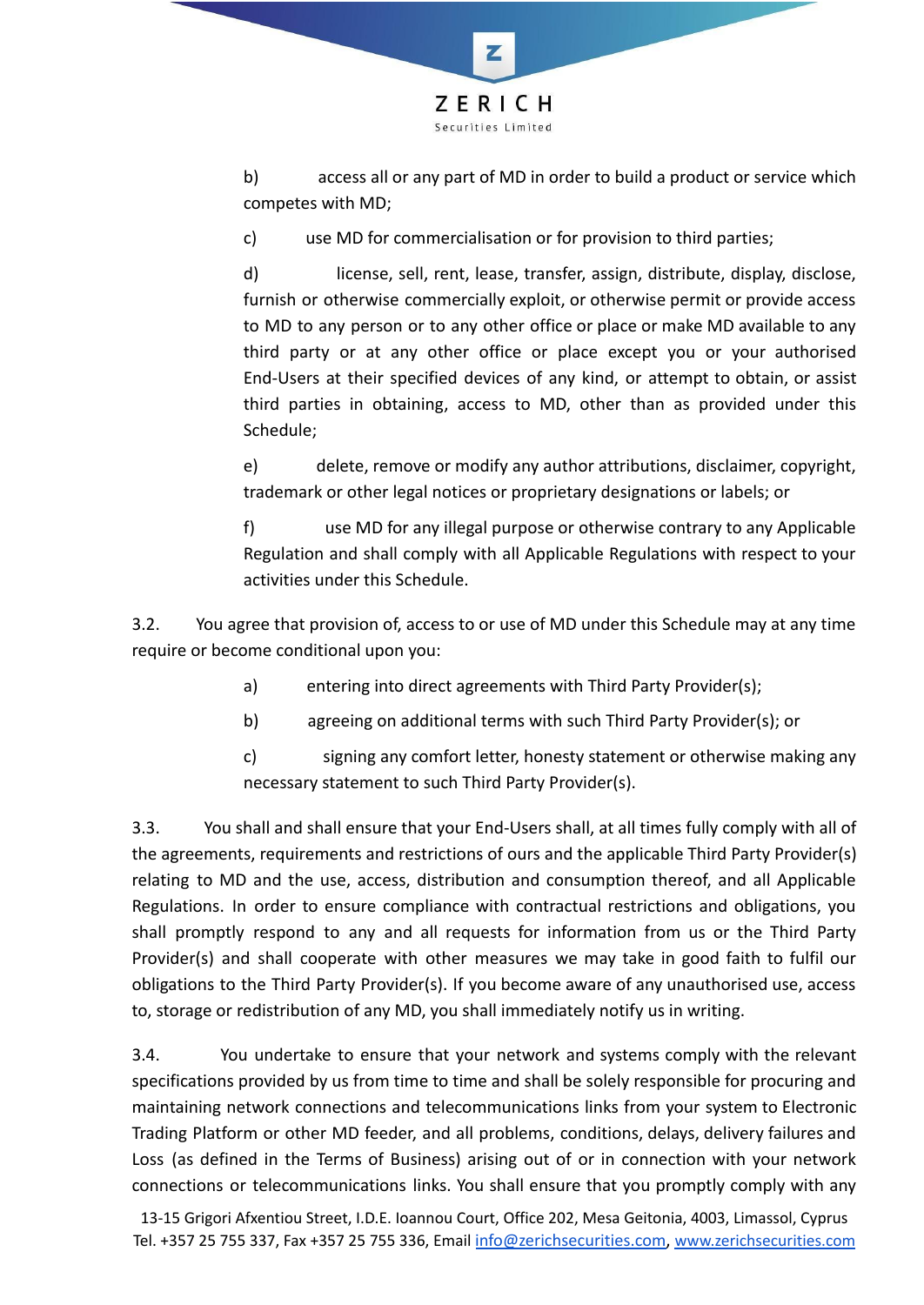

minimum hardware configuration requirements specified by us for the purpose of establishing connectivity between your system and Electronic Trading Platform or any other MD feeder.

3.5. You acknowledge that we control both the entitlements and the display of MD and agree that we may, in our sole discretion and with or without notice, restrict, suspend, limit, cancel or terminate your right to use MD if required to do so by a Third Party Provider, appropriate regulator or other competent authority, court or tribunal or otherwise to comply with the requirements of Applicable Regulations.

# 4. SECURITY PROCEDURE

4.1. You shall use all reasonable endeavours and precautions to prevent any unauthorised access to, or non‐permitted use of, MD. In the event of any such unauthorised access or non‐permitted use, you shall promptly notify us and take all reasonable steps to enforce compliance herewith, and to prevent further breach. If any unauthorised or non‐permitted use is made of MD, we may restrict, suspend or otherwise limit, cancel or terminate the delivery of MD to you without prejudice to our other rights and remedies.

4.2. We or the applicable Third Party Provider may from time to time provide you with User Code(s). You undertake to keep your User Code(s) secure and not to share the User Code with any third party. If you pass your User Code(s) to third party or give third party access to your User Code(s), you will be responsible for use of MD by that third party.

4.3. You undertake to comply with accepted principles of data security and agree that:

a) you shall not, nor shall you permit any other person to, remove, modify, exchange, disable, penetrate or otherwise defeat any prescribed security procedures;

b) you will take all necessary actions to preserve the confidentiality of User Codes;

c) you shall restrict access to the User Codes and MD to those persons who are duly authorised to have such access on your behalf;

d) you are responsible for ensuring that all information contained in any request for a User Code is complete and correct; and

e) you are responsible for all acts or omissions that occur under any User Code.

4.4. You shall notify us and, where applicable, the Third Party Provider immediately in writing in the event that you learn that:

13-15 Grigori Afxentiou Street, I.D.E. Ioannou Court, Office 202, Mesa Geitonia, 4003, Limassol, Cyprus Tel. +357 25 755 337, Fax +357 25 755 336, Email [info@zerichsecurities.com](mailto:info@zerichsecurities.com), [www.zerichsecurities.com](https://www.zerichsecurities.com/)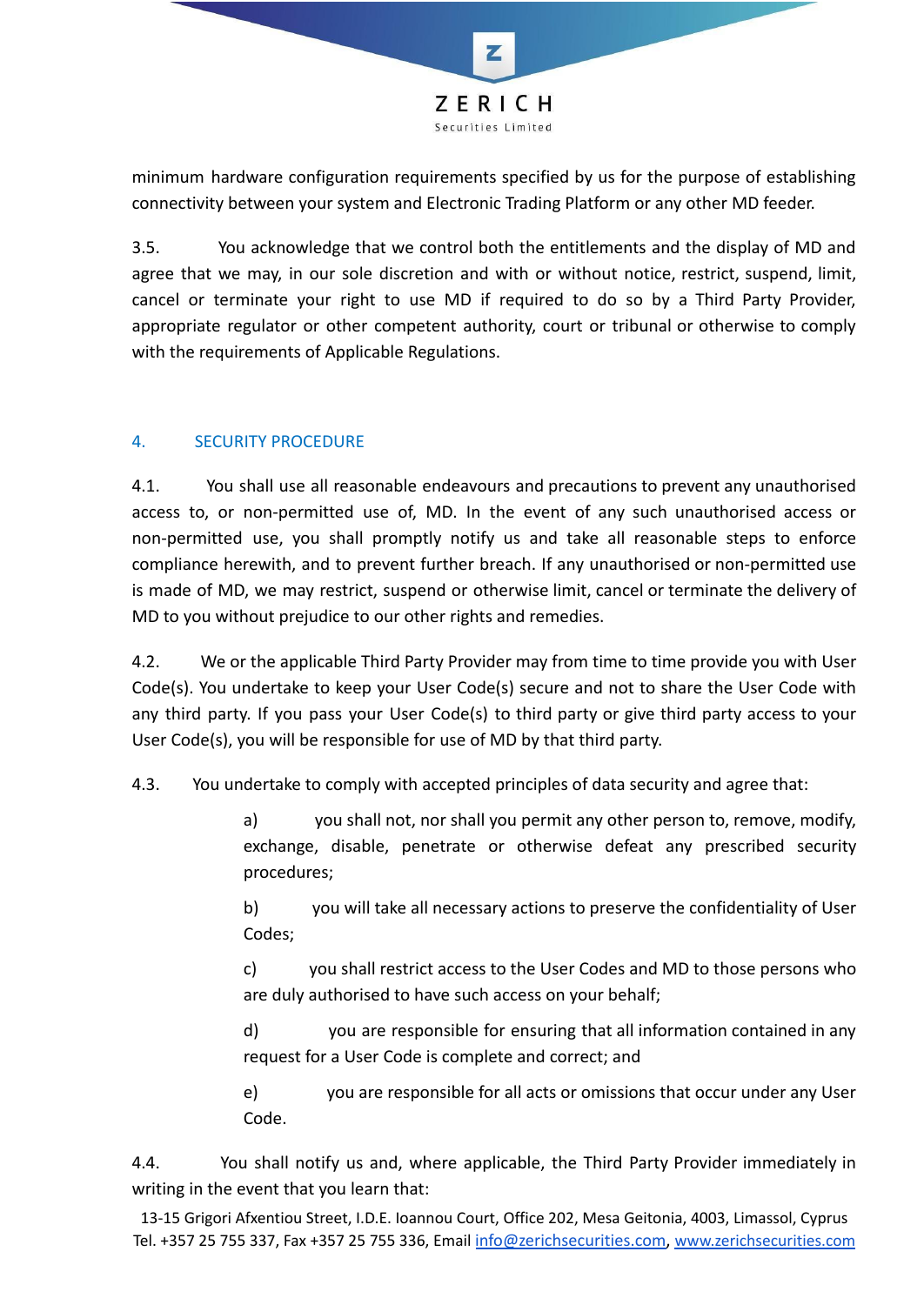

a) any User Code is lost, stolen, or improperly disclosed to a third party;

b) the authority or employment, as applicable, of any End‐User provided with a User Code has been or is about to be terminated (in which case you agree to promptly return to us any security device, if any, previously issued to such End‐User);

c) the confidentiality of any User Code has been compromised in any way; or

d) you learn about a possible or actual unauthorised access to and/or use of any User Code.

# 5. ADDITIONAL END-USER SUBSCRIPTION

5.1. You may, from time to time ask for additional End‐User subscriptions, provision of which may be subject to conclusion of relevant agreements, and we will grant access to MD to additional End‐Users authorised by you in accordance with the provisions of these Terms.

5.2. If you wish to have other authorised End-Users with additional subscriptions, you shall request us in writing by filing a Service Order Form. We shall consider your request and should we agree, and subject to the authorised person signing relevant documentation with us, we will grant to such End‐ Users User Codes as requested and you shall pay to us the relevant fees for such additional End‐User subscriptions as set out in the relevant Service Order Form. Where any additional End‐User subscriptions is purchased part way through the standard billing term, such fees shall be pro-rated for the remainder of the term.

5.3. In relation to your End‐Users, you undertake to us that:

a) you shall cause your End‐Users to comply with this Schedule and shall be fully responsible for their acts and omissions;

b) you will ensure that your End‐Users remain at all times familiar with the requirements of the applicable Third Party Provider and will have read and understood any specific additional compliance information in relation to access to and use of MD that we may provide to you from time to time;

c) the maximum number of your End‐Users authorised to access and use MD shall not exceed the number of End‐User subscriptions you have purchased from time to time;

d) you will ensure that unless otherwise agreed by us in writing, no User Code is used by more than one individual on a more than one computer terminal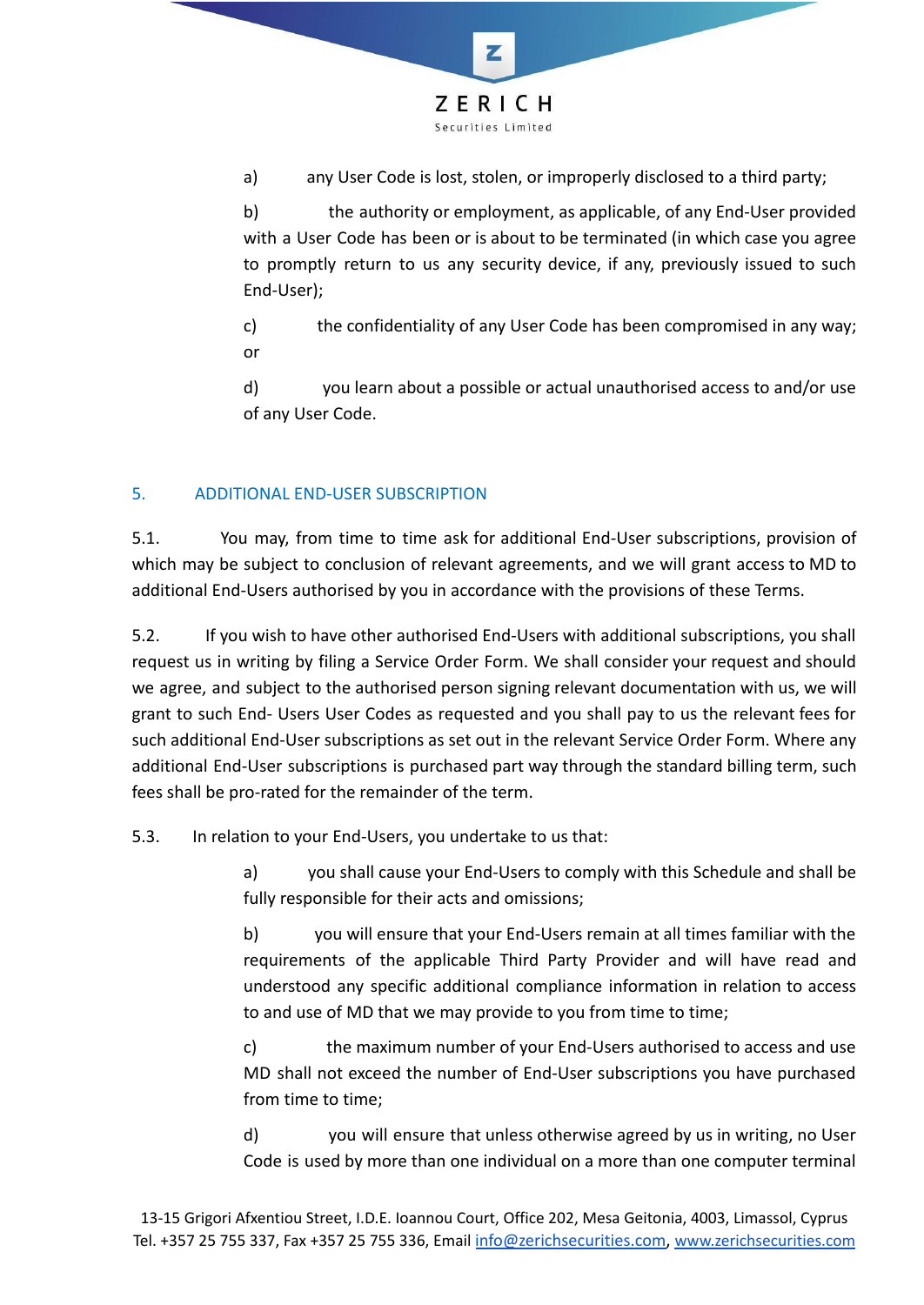

or other physical device or automated service and that no User Code can simultaneously log-on with multiple instances or to multiple devices;

e) each End‐User shall keep User Code strictly confidential;

f) you will maintain a written, up to date list of current your End‐Users and provide such list to us immediately upon request;

g) you will ensure that your End‐Users provide us with any and all information and assistance necessary for us to comply with Applicable Regulation or to respond satisfactorily to any query or request from the applicable Third Party Provider in relation to your and your End-Users' access to or use of MD; and

h) you have the ability to immediately disable the electronic capabilities of any End‐User or all access to MD and upon our request, you agree to immediately disable such capabilities or access.

5.4. You shall pay us for MD at the rates and for the periods set out in a Service Order Form and/or a Fee Schedule. You agree that we and/or the Third Party Provider may modify any applicable charges and fees at any time upon written notice to you.

5.5. You shall obtain and be responsible for the expenses, installation and maintenance of all necessary equipment, software, telecommunications and other services for you to access and use MD and to fulfil your obligations under or pursuant to this Schedule.

5.6. You understand that you may require additional licences and consents, and may be required to pay fees imposed by Third Party Provider(s) in relation to the use of MD. You agree that you will be responsible for making all payments as may be required to Third Party Provider(s), unless we expressly agree in writing to make such payments on your behalf.

# 6. FEES

6.1. You shall pay us for MD at the rates and for the periods set out in a Service Order Form and/or a Fee Schedule. You agree that we and/or the Third Party Provider may modify any applicable charges and fees at any time upon written notice to you.

6.2. You shall obtain and be responsible for the expenses, installation and maintenance of all necessary equipment, software, telecommunications and other services for you to access and use MD and to fulfil your obligations under or pursuant to this Schedule.

13-15 Grigori Afxentiou Street, I.D.E. Ioannou Court, Office 202, Mesa Geitonia, 4003, Limassol, Cyprus Tel. +357 25 755 337, Fax +357 25 755 336, Email [info@zerichsecurities.com](mailto:info@zerichsecurities.com), [www.zerichsecurities.com](https://www.zerichsecurities.com/)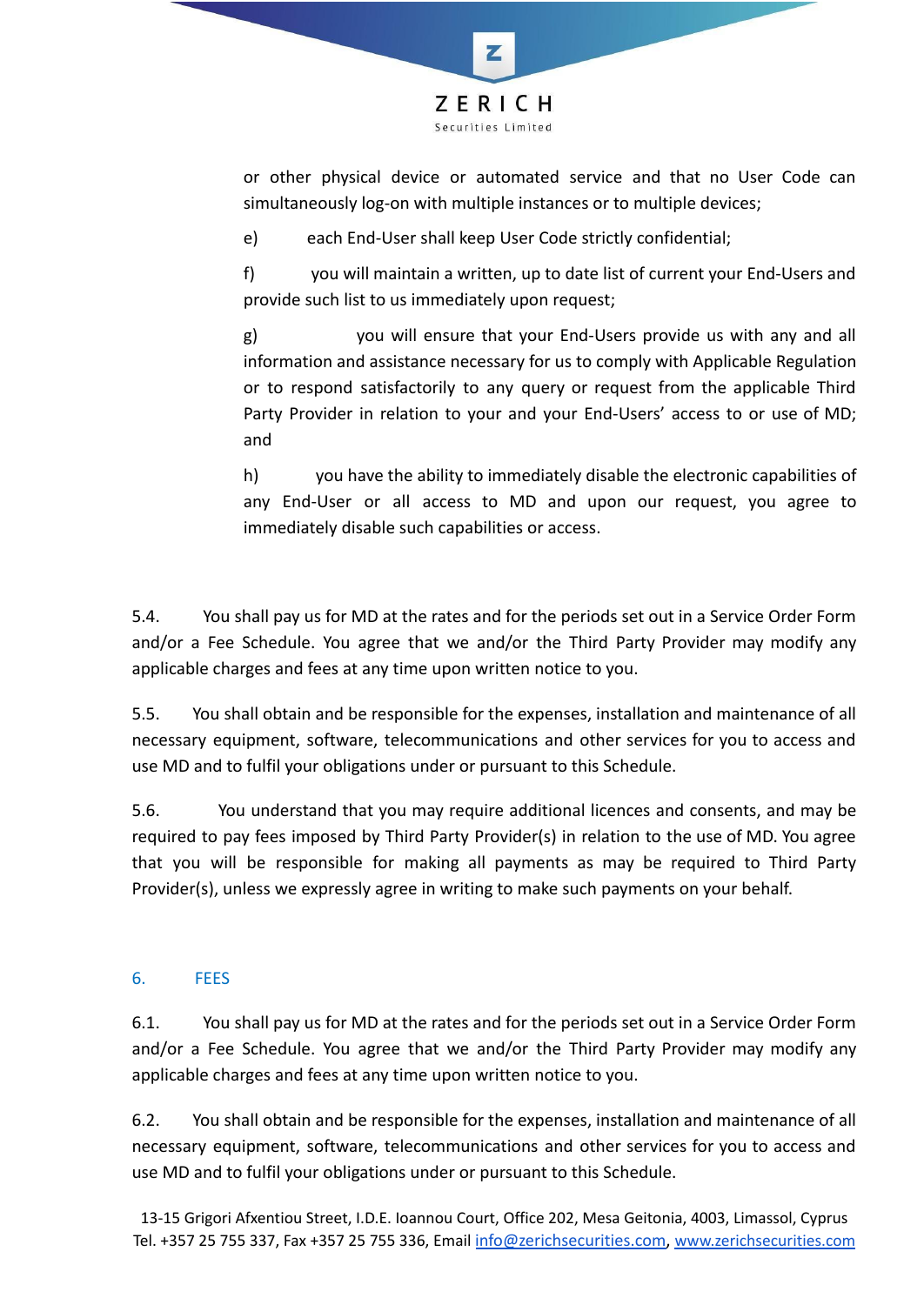

6.3. You understand that you may require additional licences and consents, and may be required to pay fees imposed by Third Party Provider(s) in relation to the use of MD. You agree that you will be responsible for making all payments as may be required to Third Party Provider(s), unless we expressly agree in writing to make such payments on your behalf.

# 7. LIMITATION OF LIABILITY

7.1. You acknowledge that you assume sole responsibility for results obtained from the use of MD, for conclusions drawn from and any outcomes of such use.

7.2. All warranties, representations, guarantees, conditions, covenants and all other terms of any kind whatsoever, whether express or implied (in law or in fact), oral or written, under statute or common law or from a course of dealing or usage of trade, that MD and/or the information obtained by you with MD will fit your particular purposes or meet your specific requirements or any merchantability, quality, accuracy, fitness for a particular purpose, title, non‐infringement, timeliness, availability, latency, capacity, currency, absence of viruses or damaging or disabling code, any warranties or representations that MD or access to any portion of it will be uninterrupted or error‐free or that defects therein will be correctable or corrected, are, to the fullest extent permitted by Applicable Regulation, excluded from this Schedule. MD is provided to you under this Schedule on 'as is' basis.

7.3. You understand that we will provide MD and access to MD using a number of systems and networks, including the Internet, to carry data. Data transmission on any electronic system or network may be subject to delay, interruption, interference, blackout, failure, malfunction and interception and you acknowledge that provision, access or use of MD may be subject to interruptions, suspensions, limitations, delays and other problems inherent in the use of such facilities. MD is being provided with all faults and the entire risk as to satisfactory quality, performance, accuracy and effort regarding MD is with you and you agree that neither we nor any Third Party Provider will be responsible for any unavailability, interruptions, delays, incompletenesses, inaccuracies delivery failures, or any Loss resulting from any malfunction, delay, defect, error, fault, interruption, omission, mistake, inaccuracy, use or failure to use MD.

7.4. You acknowledge that MD may enable or assist you to access the content of third parties and that you do so solely at your own risk. We make no representation or commitment and shall have no liability or obligation whatsoever in relation to the content or use of any such third‐party content. We do not endorse or approve any third‐party content made available with MD. You further acknowledge that any information in MD is not produced by us or by persons which are our affiliates. If MD includes any investment research or recommendations,